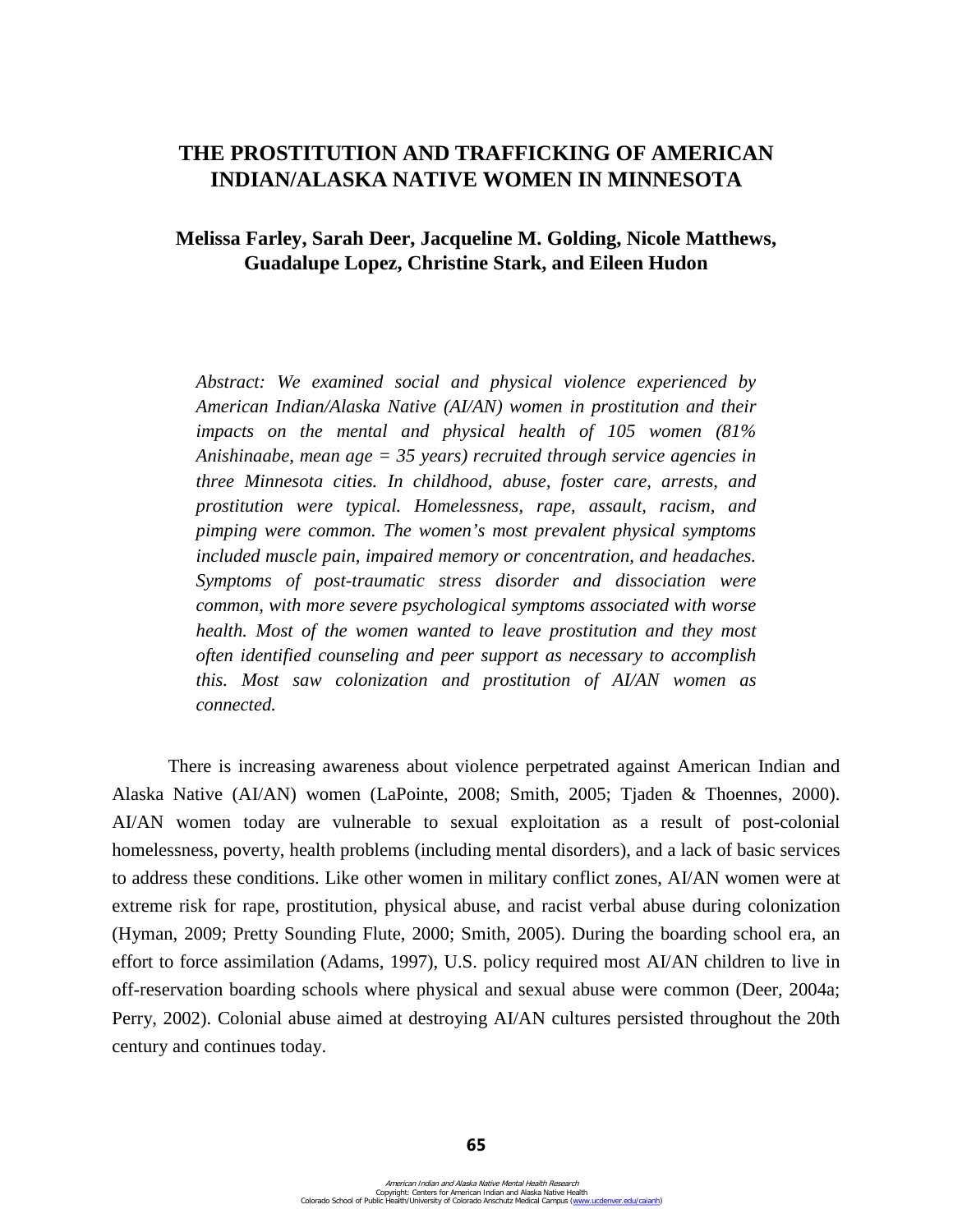As a result, many AI/AN people live in adverse social and physical environments that place them at high risk of exposure to traumatic events with rates of violent victimization more than twice the national average (Manson, Beals, Klein, & Croy, 2005). High rates of poverty, homelessness, and chronic health problems in AI/AN communities (Palacios & Portillo, 2009; Perry, 2008) create vulnerability to prostitution and trafficking among AI/AN women by increasing economic stress and decreasing the ability to resist predators (Bortel, Ellingen, Ellison, & Thomas, 2008; Deer, 2010). AI/AN women are subject to high rates of childhood sexual assaults, domestic violence, and rape both on and off reservations (Bachman, Zaykowski, Lanier, Poteyeva, & Kallmyer, 2010; Chenault, 2011; Clark & Johnson, 2008; Evans-Campbell, Lindhorst, Huang, & Walters, 2006; Saylors & Daliparthy, 2012). The vast majority of prostituted women were sexually assaulted as children, usually by multiple perpetrators, and were revictimized as adults in prostitution as they experienced being hunted, dominated, harassed, pimped, assaulted, battered, and sometimes murdered by sex buyers, pimps, and traffickers (Farley, Franzblau, & Kennedy, 2014).

We use the word *prostitution* to refer to the exchange of sex acts for money, food, shelter, and other needs; outcall/escort/cell phone prostitution; Internet prostitution; massage parlor and brothel prostitution; child and adult pornography; strip club prostitution; sauna- or nail parlorbased prostitution; live sex shows; street prostitution; peep shows; phone sex; servile marriages/"mail-order brides"; and prostitution tourism. *Trafficking* is prostitution under pimp control and can be domestic or international.

As noted above, homelessness is linked to the sexual abuse of prostitution and trafficking (Farley et al., 2003) and is a primary risk factor for prostitution (Boyer, Chapman, & Marshall, 1993; Louie, Luu, & Tong, 1991; Simons & Whitbeck, 1991). When state and private agencies fail to offer women and children shelter, pimps provide housing in exchange for prostitution. AI/AN people are overrepresented in the homeless population in the U.S. (Zerger, 2004). Housing instability on reservations sometimes results in migration to urban areas, leaving young women vulnerable to prostitution. Although AI/AN people constitute only 1% of adults and 2% of youth in Minnesota, they constitute 11% of homeless adults and 20% of homeless youth (Koepplinger, 2009; Minnesota Coalition for the Homeless, 2008; Wilder Research Foundation, 2010).

Prostitution is, unfortunately, excluded from some reports on violence against AI/AN women. Although both reports addressed sexual violence against AI/AN women, neither a 2007 Amnesty International report nor a 2010 article by Bachman et al. addressed prostitution or sex trafficking. AI/AN women and children are disproportionately represented in U.S. and Canadian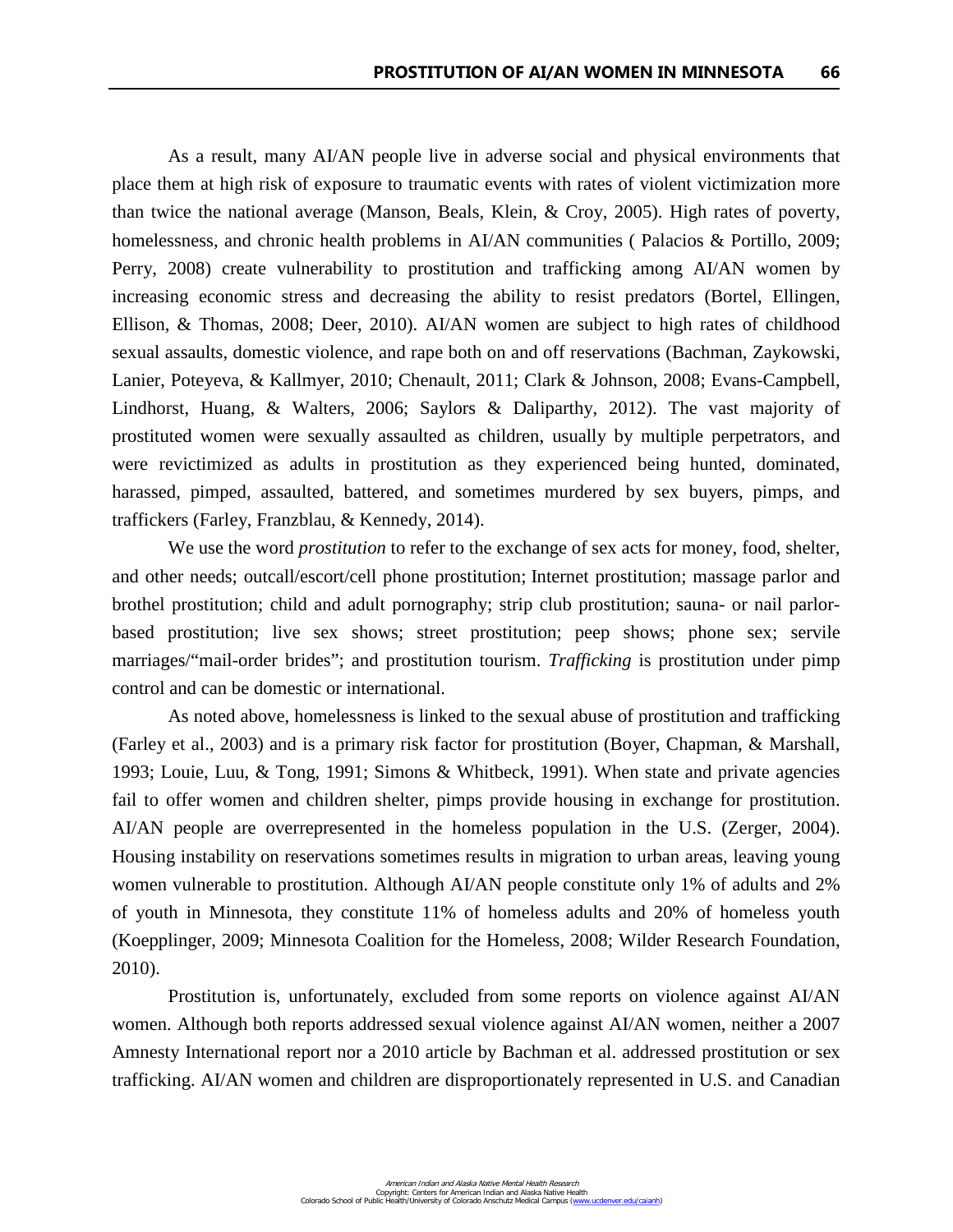prostitution (Farley, Lynne & Cotton, 2005; Kingsley & Mark, 2000; McKeown, Reid, & Orr, 2004), just as Māori youth in New Zealand (Plumridge & Abel, 2001) and Atayal youth in Taiwan (Hwang & Bedford, 2003) are overrepresented in prostitution.

Most often entered into by those with a history of sexual, ethnic, and economic victimization, prostitution is a sexually exploitive, usually violent survival option that rarely has been included in discussions of sexual violence against Native women. Because Native women are at high risk for poverty, homelessness, and childhood sexual violence, which are risk factors for prostitution, and because prostituted women are at high risk for violence and emotional trauma, our goal was to learn more about the lives of Native women prostituted in Minnesota, a group of people whose experiences of violence, physical and emotional health, opinions about prostitution in a historical context of colonialism, and stated needs in order to exit prostitution have not been adequately studied in psychological research.

## **METHOD**

# **Participants**

We interviewed 105 AI/AN women in prostitution who were in contact with supportive agencies in Minneapolis, Duluth, and Bemidji, Minnesota. Based on the empirical data in this study and others, the authors do not consider prostitution to be work in its positive meaning as legitimate commerce (Farley et al., 2005; [Potterat](http://aje.oxfordjournals.org/search?author1=John+J.+Potterat&sortspec=date&submit=Submit) et al., 2004; Silbert & Pines, 1983; Stark & Hodgson, 2003; Widom & Kuhns, 1996). We have come to understand prostitution as a form of violence against women and as a human rights violation; therefore, we avoid using the term "sex worker," which conceals and mainstreams these violations. Although referring to women as "sex workers" may be an attempt to dignify prostitution, after many interviews with prostituted women, we conclude that the expression fails to lend dignity to activities that are dehumanizing and degrading. Instead, we use the terms "woman in prostitution," "prostituting woman," or "prostituted woman," avoiding the transformation of women into the very harms perpetrated against them. In professional practice settings such as clinics or shelters, we use words that the women themselves use for prostitution, such as "in the life" or "dating." In conferences, staff meetings, or articles, we use the terms suggested above.<sup>[1](#page-37-0)</sup>

 The women volunteered for the study after seeing announcements posted at agencies or via snowball or chain referral sampling. We asked agencies that are members of the Minnesota Indian Women's Sexual Assault Coalition to help us identify women in their communities who might want to participate in this research project. Advocates at these agencies posted flyers at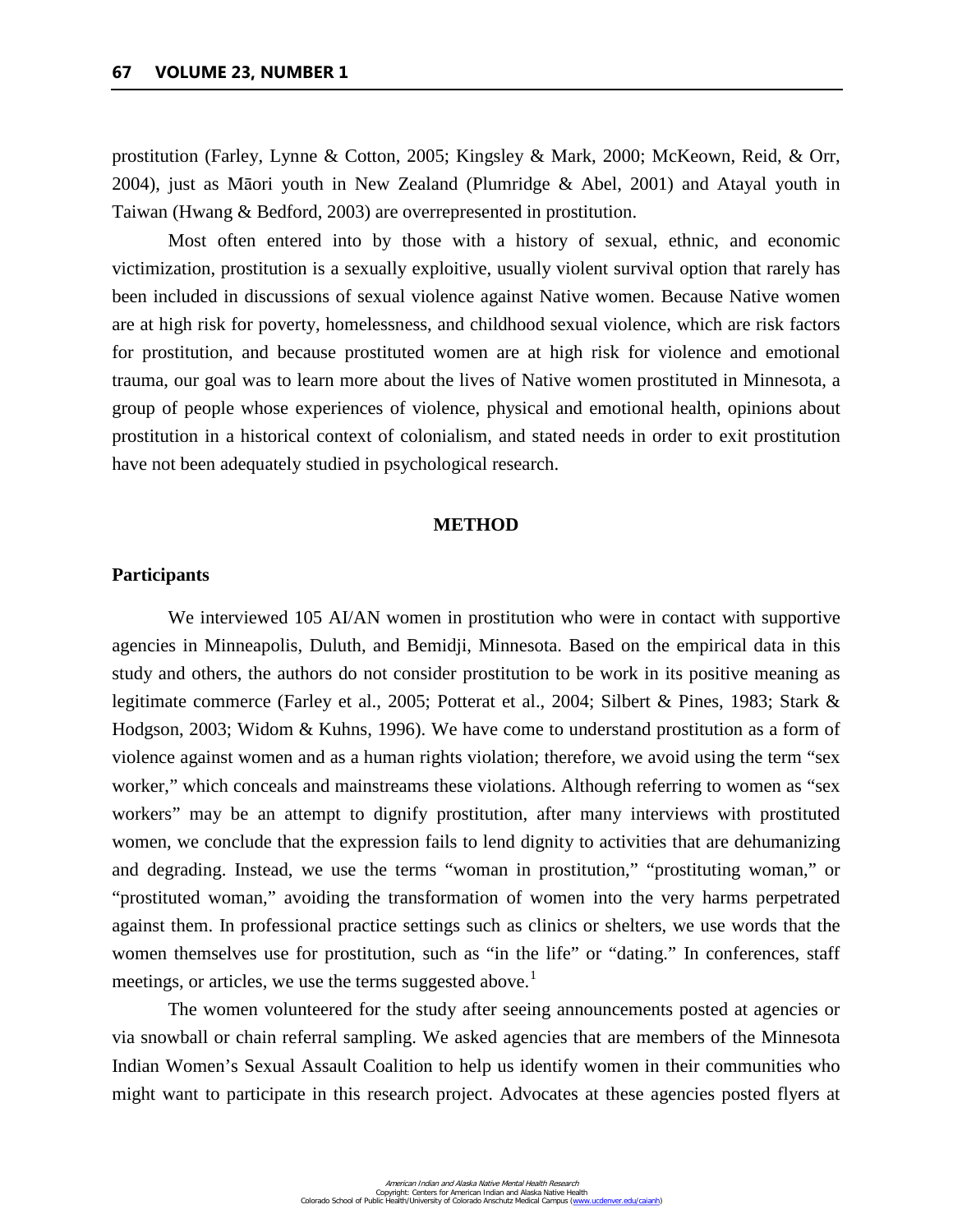food shelves, homeless shelters, and other locations in the community. We have conducted comparable research in nine other countries; in all locations, we sought at least 100 respondents because that number made it possible to conduct meaningful analyses and arrive at reasonable conclusions. A smaller number would not have permitted this. We interviewed 105 women because we anticipated having to discard some data, or that some data would be missing. Fortunately, this did not occur for most questionnaire items.

## **Procedure**

We conducted research interviews consisting of six questionnaires that included both quantitative items and structured open-ended questions. The following questionnaires were read aloud to the women, and notes were taken on paper or on a computer because audio recording of illegal activity (prostitution) would likely have jeopardized rapport with the interviewees and resulted in less candid responses.

The Prostitution Questionnaire has been used previously in nine countries (Farley et al., 2003) and includes questions about age of entry into prostitution, number of sex buyers; experiences of sexual and physical violence in childhood and adulthood; use of pornography in prostitution; history of homelessness, physical health problems, alcohol and drug use; whether respondents wish to leave prostitution, and what they need in order to do so. Most of the questions are close-ended (requiring a response of *yes* or *no*, or using response categories specific to the question; e.g., *last week*, *last month*, or *last year*) and a few are open-ended (e.g., "Where were you born?").

We included six items from the Dissociation subscale of Briere's Trauma Symptom Checklist (TSC-40; Elliott & Briere, 1992), which was developed to assess trauma symptoms in survivors of childhood sexual abuse. On a Likert scale of 0 (*never*) to 3 (*often*), scores of 2 or 3 indicate a clinically significant frequency of dissociative symptoms. TSC-40 total scores yield an alpha of .90, and the mean internal consistency for the subscales is .69 (Elliott & Briere, 1992). Differences in dissociative symptoms among adults with different child abuse histories have been obtained with the TSC-40 (Briere & Runtz, 1990).

The women also completed the Post-traumatic Stress Disorder Checklist (PCL; Weathers, Litz, Herman, Huska, & Keane, 1993), a self-report research inventory for assessing the symptoms of post-traumatic stress disorder (PTSD), which are grouped into three categories: 1) traumatic re-experiencing of events or flashbacks; 2) avoidance of situations which are reminiscent of the traumatic events, and a protective emotional numbing of responsiveness; and 3) autonomic nervous system hyperarousal (such as jittery irritability, super-alertness, or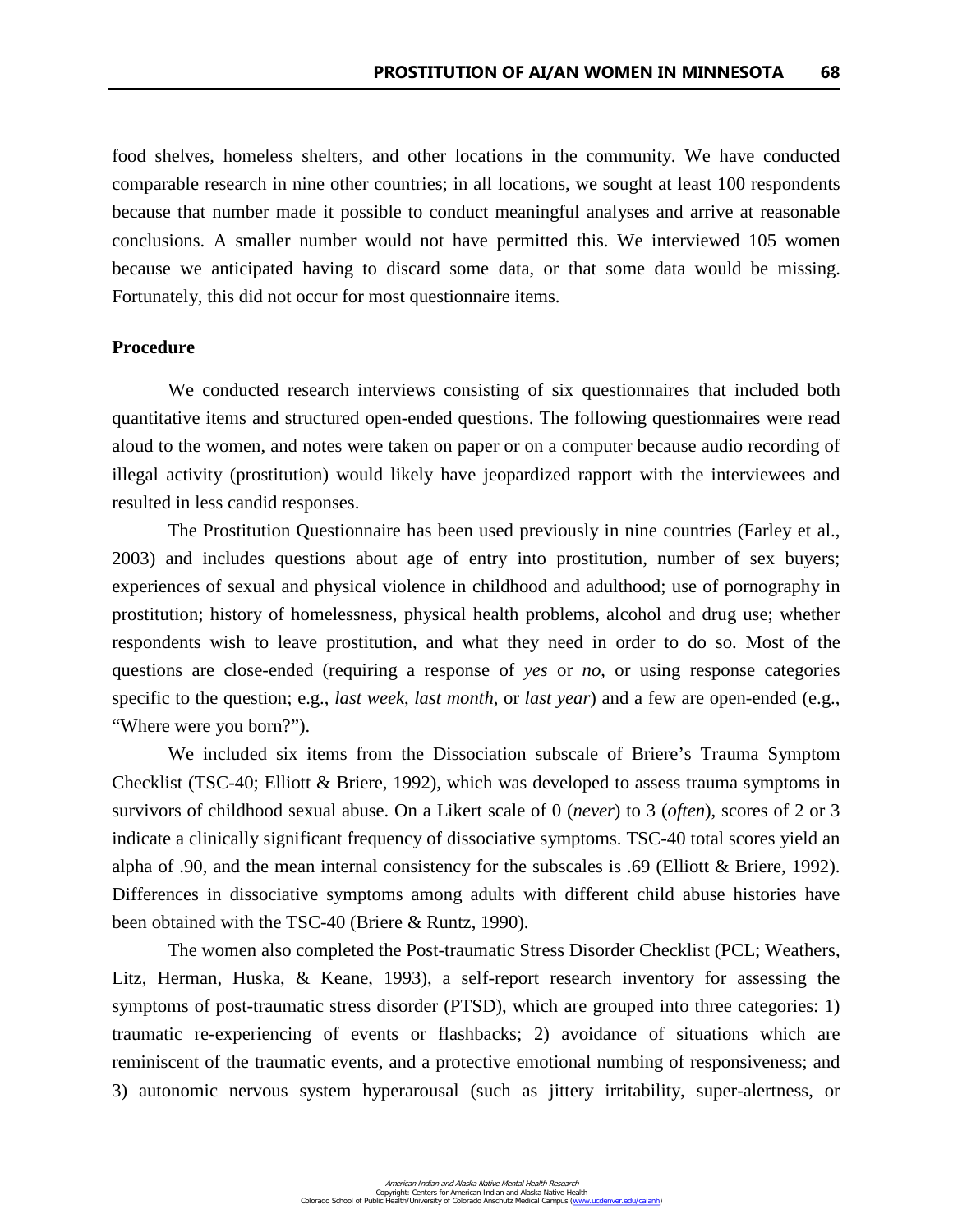insomnia; American Psychiatric Association [APA], 2000). Respondents were asked to rate these symptoms on a 17-item, Likert-scored scale (1 = *not at all*, 5 = *extremely*) with test-retest reliability of .96. Internal consistency as measured by Cronbach's α was .97. Validity of the scale is reflected in its strong correlations with the Mississippi Scale (.93), the Post-traumatic Stress Disorder-Keane scale of the Minnesota Multiphasic Personality Inventory-2 (.77), and the Impact of Events Scale (.90; Weathers et al., 1993). The PCL has functioned comparably across different ethnic cultures in the U.S. (Keane, Kaloupek, & Weathers, 1996). We measured symptoms of PTSD in two ways. First, using Weathers and colleagues' (1993) scoring suggestion, we considered a score of 3 or above on a given PCL item to be a symptom of PTSD. Scored in this way, these symptoms were used to estimate the presence or absence of a diagnosis of PTSD for each woman. Using DSM-IV criteria (APA, 2000), women who scored 3 or higher on at least one symptom of re-experiencing, three symptoms of avoidance, and two symptoms of hyperarousal met criteria for a diagnosis of PTSD. Second, using a procedure established by the authors of the scale, we generated a measure of overall PTSD symptom severity by summing respondents' ratings across all 17 items.

General health was measured using self-rating on a scale of 1 = *poor* to 5 = *excellent*. The validity of this method has been established through correlations with physician-assessed health and mortality (Idler & Angel, 1990; Kaplan & Camacho, 1983; Mossey & Shapiro, 1982). We also administered a Chronic Health Problems Questionnaire (Farley et al., 2005) that included items scored *true* or *false* and was developed from an earlier study of 854 people in prostitution in nine countries, which used an open-ended item to inquire about health problems (Farley et al., 2003). The most frequently mentioned health problems in that study were used as checklist items in the Chronic Health Problems Questionnaire for the present study; reliability data are not available.

We created a new questionnaire, the Native American Prostitution Questionnaire, to inquire about interviewees' understanding of prostitution in relation to their cultures, historical trauma, boarding school, foster care, adoption, tribal identity, and sexual violence, among other factors. The questionnaire contained open-ended questions to which verbatim responses were recorded. For example, questions included "What Nation/Tribe are you from?" and "Please explain how colonization of Native people and prostitution and trafficking of Native women are connected, in your own words." The latter question was asked only when the interviewee responded, "yes" to a previous question about whether she saw such a connection. The questionnaire also included close-ended questions (e.g., "Did any of your family members attend boarding schools?" which was coded *yes*, *no*, or *don't know*, and "Were you ever in foster care?" which was coded *yes* or *no*).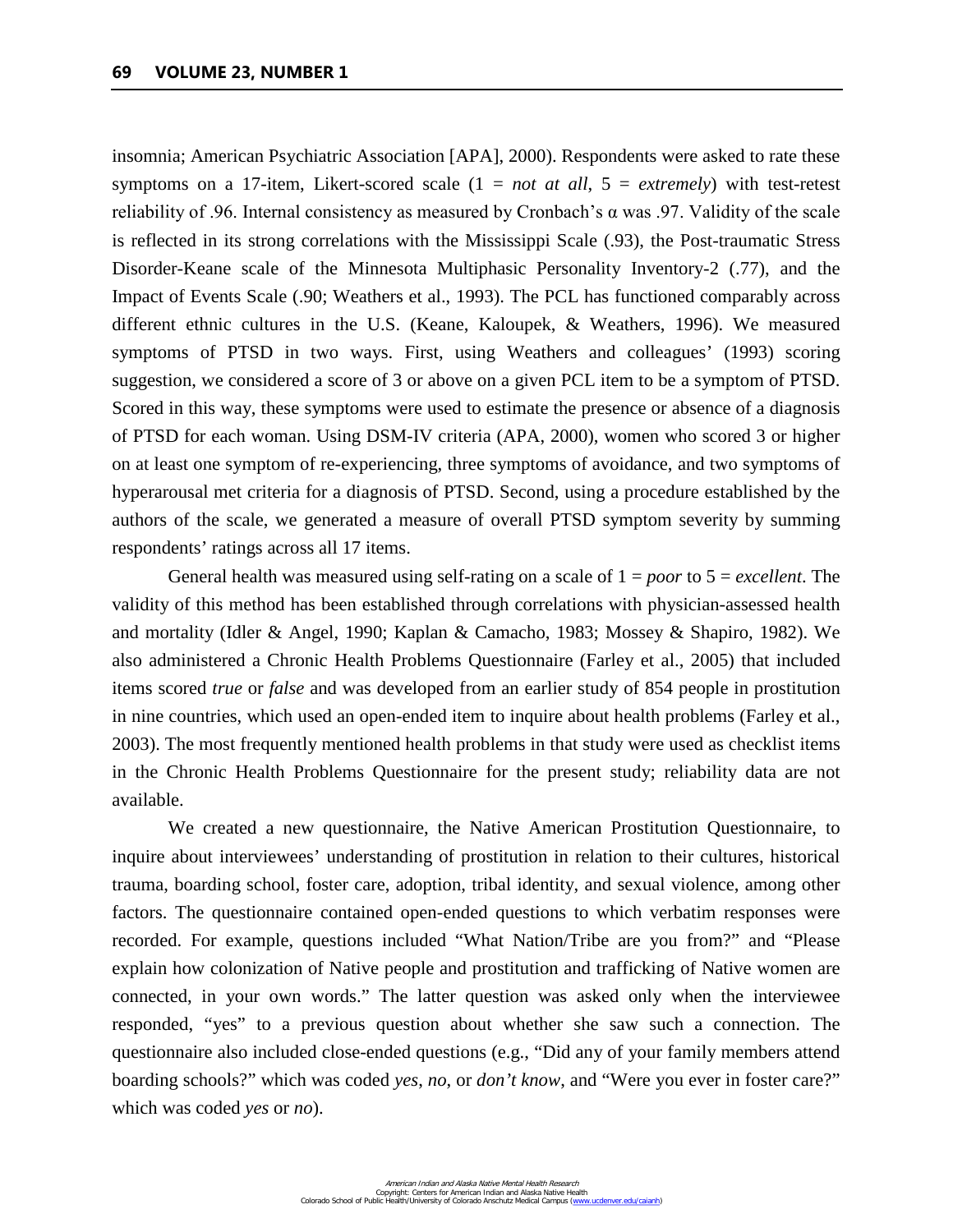The study protocol was reviewed by Prostitution Research & Education's Ethics Review Committee. The interviews were conducted by 5 interviewers who had experience in sexual assault and domestic violence advocacy and were trained in interview techniques and questionnaire administration, including observed and practice interviews. Interviews lasted 1-2 hours. Advocates at Minnesota Indian Women's Sexual Assault Coalition member agencies took calls and scheduled interviews; provided transportation, sexual assault advocacy, and support during and after interviews; and provided interview space in their offices.<sup>[2](#page-38-0)</sup> Each woman signed an informed consent form and received a \$75 gift card in appreciation of her time.

# **RESULTS**

# **Demographic Characteristics**

The mean age of the women was 35 years (range  $= 18-60$  years,  $SD = 11$ ). Ninety-eight percent of the women were currently or previously homeless.

# **National and Tribal Identities[3](#page-38-1)**

The Bureau of Indian Affairs, operating as an arm of the U.S. government, defines "who is an Indian" in approximately 12 different ways for the purpose of determining eligibility for services. Yet identity among AI/AN people does not generally follow the federal government's model (Haozous, Strickland, Palacios, & Solomon, 2014). Most AI/ANs provide an identity connected to their reservation instead of their family ancestry identity. Many have multiple heritages and also have two or more reservation identities. It is possible, for example, for an AI/AN person to live on a reservation but not share the tribal identity of the majority on that reservation. In this study, we have done our best to stay as close as possible to the women's own categorizations, which are sometimes tribes or nations and sometimes reservations. The women were likely to self-identify based on which people in their family or community taught them about their ancestry.

A significant majority (81%, *n* = 85) of women identified as Anishinaabe, also known as Ojibwe or Chippewa. Of these women, 94% (*n* = 80) identified Anishinaabe as their only tribal affiliation, and 6% also identified with another nation. The remaining 19% ( $n = 16$ ) of the women identified as coming from one or more other nations (e.g., Lakota/Dakota, Apache, Oneida, Menominee, Ho-Chunk, Blackfoot, Cherokee, Choctaw, Ponca, Cree, Sioux), or occasionally identified as Native American and did not specify national or tribal affiliation.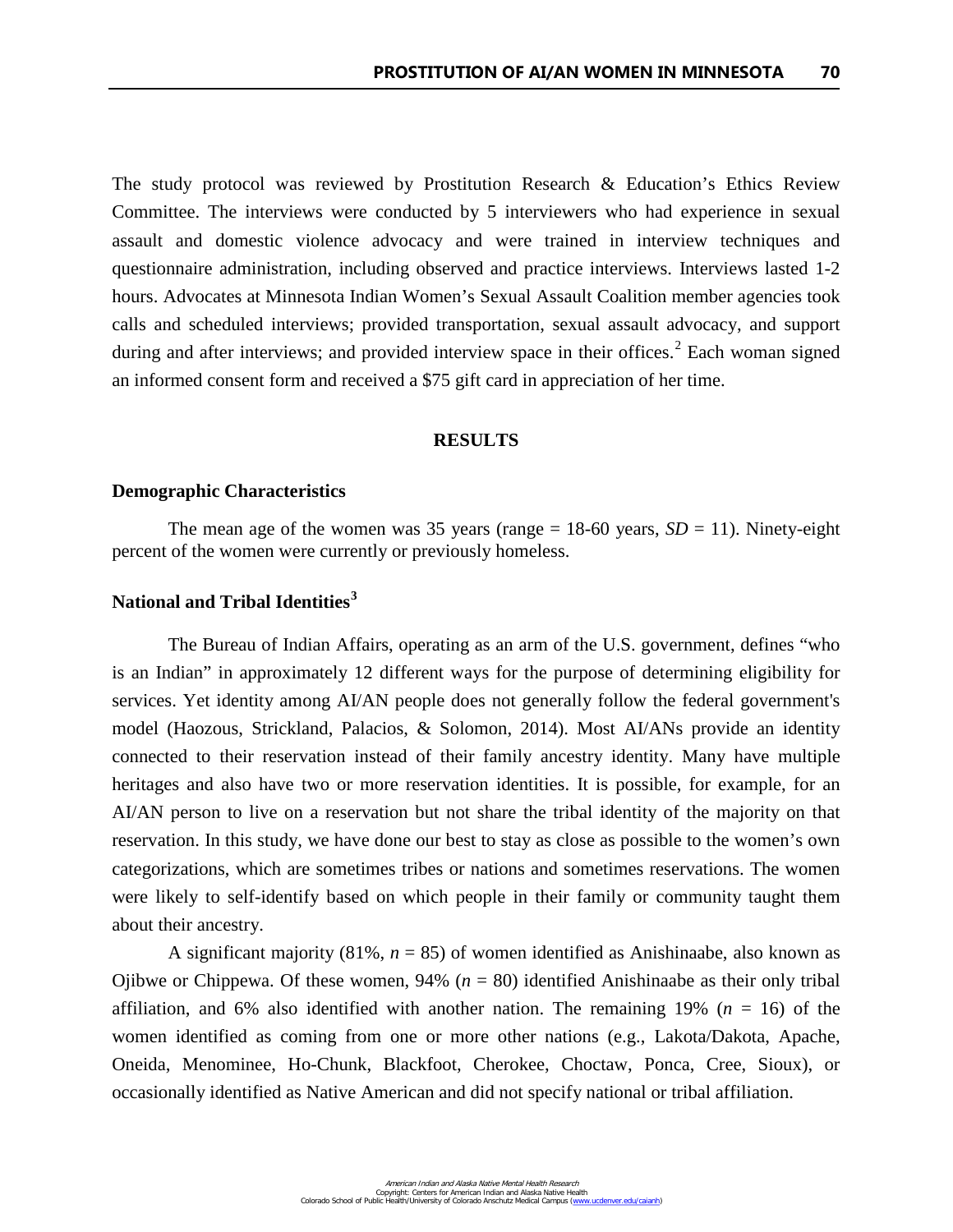Of the 90 women who told us where they had grown up, the vast majority  $(91\%, n = 82)$ had grown up in Minnesota. Nine percent (*n* = 8) had grown up in other states within the U.S., and 1%  $(n = 1)$  had grown up overseas. Of the 89 women who told us that they had grown up in the U.S.,  $44\%$  ( $n = 39$ ) indicated that they had grown up on a reservation. Reservations in Minnesota included Leech Lake, White Earth, Red Lake, Fond du Lac, Mille Lacs, Grand Portage, and Bois Forte. Reservations located outside Minnesota were in South Dakota (Pine Ridge, Rosebud, and Cheyenne River), Wisconsin (Menominee), and Oklahoma (Ponca).

At the time of the interview, most of the women lived in Duluth (49%) or Minneapolis (27%). Six percent currently lived on either Leech Lake or Fond du Lac reservation. The remaining 19% lived in other Minnesota cities.

#### **Antecedents to Prostitution in the Lives of AI/AN Women**

# **Boarding School**

Nine percent of the women we interviewed had attended boarding school. More than two thirds (69%,  $n = 63$ ) of the 105 women had family members who had attended boarding school. The relatives who attended boarding school were grandmothers (42%), mothers (35%), grandfathers (26%), sisters (17%), fathers (17%), or cousins (17%). Other relatives included brothers, great grandmothers, great grandfathers, aunts, uncles, and daughters. Boarding schools were located in a variety of states $4$  and in Canada.

Of relatives who had attended boarding school, more than two thirds (69%) were known by the women to have been abused there. All of those relatives were verbally or mentally abused; most (94%) were spiritually, culturally, or physically abused; and 27% were sexually abused. The abuse was perpetrated by teachers, church officials, and government officials.

#### **Foster Care and Adoption**

Forty-six percent  $(n = 48)$  of the women we interviewed had been in foster care, in an average of 5 foster homes (range  $= 1-20$ , median  $= 3$ ,  $SD = 4.8$ ). Before the age of 5 years, 34% of those who had been in foster care had been placed in an average of 3.7 foster homes (range  $=$ 1-10, median  $= 3$ ,  $SD = 3.3$ ). Between the ages of 6 and 10 years, 53% had been placed in an average of 3.4 foster homes (range  $= 0-14$ , median  $= 2$ ,  $SD = 4.1$ ). Between the ages of 11 and 18 years, 73% had been in an average of 2.8 foster homes (range  $= 0$ -16, median  $= 1$ , *SD*  $= 3.5$ ). As children, the women were placed in AI/AN foster homes 36% of the time. Twenty percent of the women were living on reservations prior to being placed in foster care. The 87 foster care locations were most often in Duluth, St. Paul, or Minneapolis (38), other Minnesota locations (30), and less frequently on Minnesota or South Dakota reservations (8).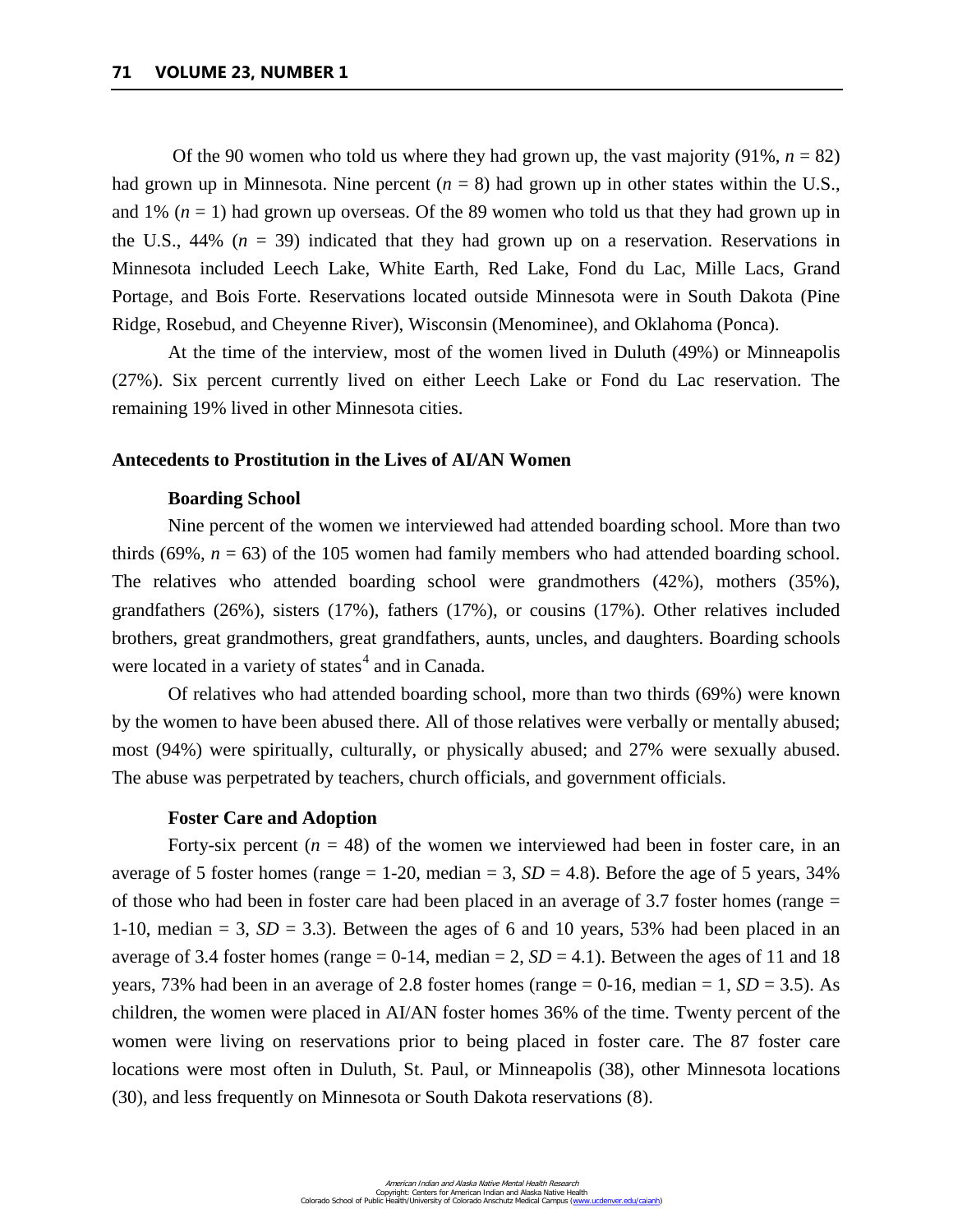Several women spoke to interviewers about the reasons for their foster care placement. They were children of alcoholics or drug addicts and frequently ran away from home, almost always attempting to escape abuse from male relatives or neglect/abandonment. Some cared for mothers who were emotionally incapacitated, homeless, or addicted. Several were placed in foster care upon the death of grandparents.

Almost half (46%) of the women who had been in foster care had been abused in foster families, most often verbally (86%), spiritually (81%), culturally (76%), physically (67%), and/or sexually (38%). The abuser was most often the foster mother (57%), foster brother (52%), foster father (45%), foster sister (29%), or other person (29%). The five interviewees who were adopted reported similar abuse patterns.

One woman's story was illuminating. Violet (name changed) had been raised in several foster homes. In one, missionary foster parents called Violet and her sisters "little savages" and reminded them that they should be grateful to have a home. Violet was sexually abused as a child by adult male relatives and family friends. Kidnapped at age 12 and trafficked to a Midwest city, she was beaten, raped, forcibly addicted to drugs, and sold into prostitution. Until she found peer support and health care, she was not able to escape prostitution. She now connects her prostitution with a multigenerational history of injustice and abuse, including her mother's abuse in a boarding school and family members' alcoholism and prostitution. Finding her cultural identity, Violet explained, was part of the path of her escape from prostitution.

# **Arrests as Children and as Adults**

Police and social service agencies have only recently begun to understand prostitution of children as sexual assault against a child rather than a crime committed by a child. More than half (52%) of the women we interviewed were arrested during childhood on average 8 times (range  $= 1$ -60 times, median  $= 3$ , *SD*  $= 12$ ). Several had been arrested for prostitution when they were children; other arrests were for assault and battery (17%), underage drinking (15%), truancy (14%), and theft (9%). Most of these juvenile arrests (84%) resulted in convictions.

Eighty-eight percent  $(n = 92)$  of the women had been arrested as adults. They had been arrested an average of 4 times during adulthood (range  $= 1-39$ , median  $= 2$ ,  $SD = 6$ ), most commonly for drunk driving (14%), prostitution (12%), theft (10%), and assault and battery (8%). Most of the women's arrests (84%) resulted in convictions.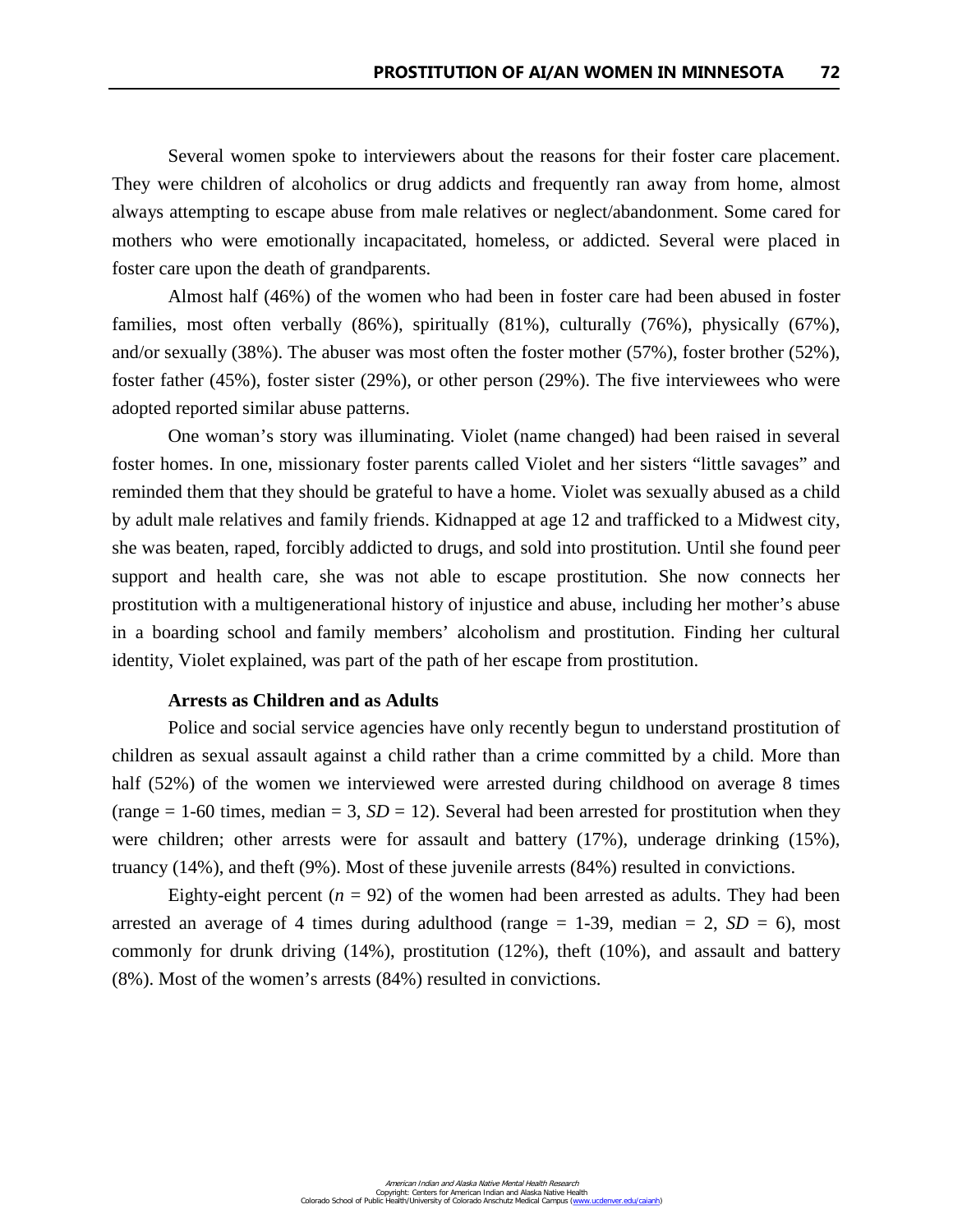## **History and Characteristics of Prostitution**

## **Extent and Types of Prostitution**

The women had been in prostitution, on average, 14 years (range  $= 0-43$ ,  $SD = 11$ ), and had begun prostituting, on average, at age 21 (range  $= 4-50$  years, median  $= 18$  years; *SD*  $= 8$ ). Thirty-nine percent  $(n = 41)$  had been sold for sex when they were minors, i.e., younger than 18 years of age (see Table 1).

| Table 1<br>Age, Age of Entry, and Length of Time in Prostitution of<br>AI/AN Women Prostituted in Minnesota Compared to<br><b>Prostituted Women in Nine Countries</b> |                                                                                    |                                                                            |  |
|-----------------------------------------------------------------------------------------------------------------------------------------------------------------------|------------------------------------------------------------------------------------|----------------------------------------------------------------------------|--|
|                                                                                                                                                                       | <b>AI/AN Women</b><br><b>Prostituted in</b><br><b>Minnesota</b><br>$(N = 105)^{a}$ | <b>Prostituted</b><br>Women in<br><b>Nine Countries</b><br>$(N = 854)^{b}$ |  |
| Mean age (SD)                                                                                                                                                         | 35(11)                                                                             | 28 (8)                                                                     |  |
| Age range                                                                                                                                                             | 18-60                                                                              | 12-68                                                                      |  |
| Mean age of entry to<br>prostitution (SD)                                                                                                                             | 21(8)                                                                              | 19(6)                                                                      |  |
| Years in prostitution (SD)                                                                                                                                            | 14 (11)                                                                            | 9(8)                                                                       |  |
| Percent younger than 18<br>when entered prostitution                                                                                                                  | 39%                                                                                | 47% (353)                                                                  |  |

<sup>a</sup> Sample size varies somewhat depending on how many women answered a given question. <sup>b</sup> Reported in Farley et al., 2003.

One fourth  $(27\%, n = 28)$  of the women had been used in prostitution by more than 500 men. Eleven percent  $(n = 12)$  had been used by 500-1,000 men; 16%  $(n = 17)$  of the women had been used in prostitution by more than 1,000 men.

 A large majority (75%) of interviewees had engaged in prostitution in exchange for food, shelter, or drugs. Most (77%) had been prostituted in multiple locations in urban areas (see Table 2). The most common locations were street prostitution (85%); private residences (83%); private parties, hotels, or nightclubs (69%); and bars (68%).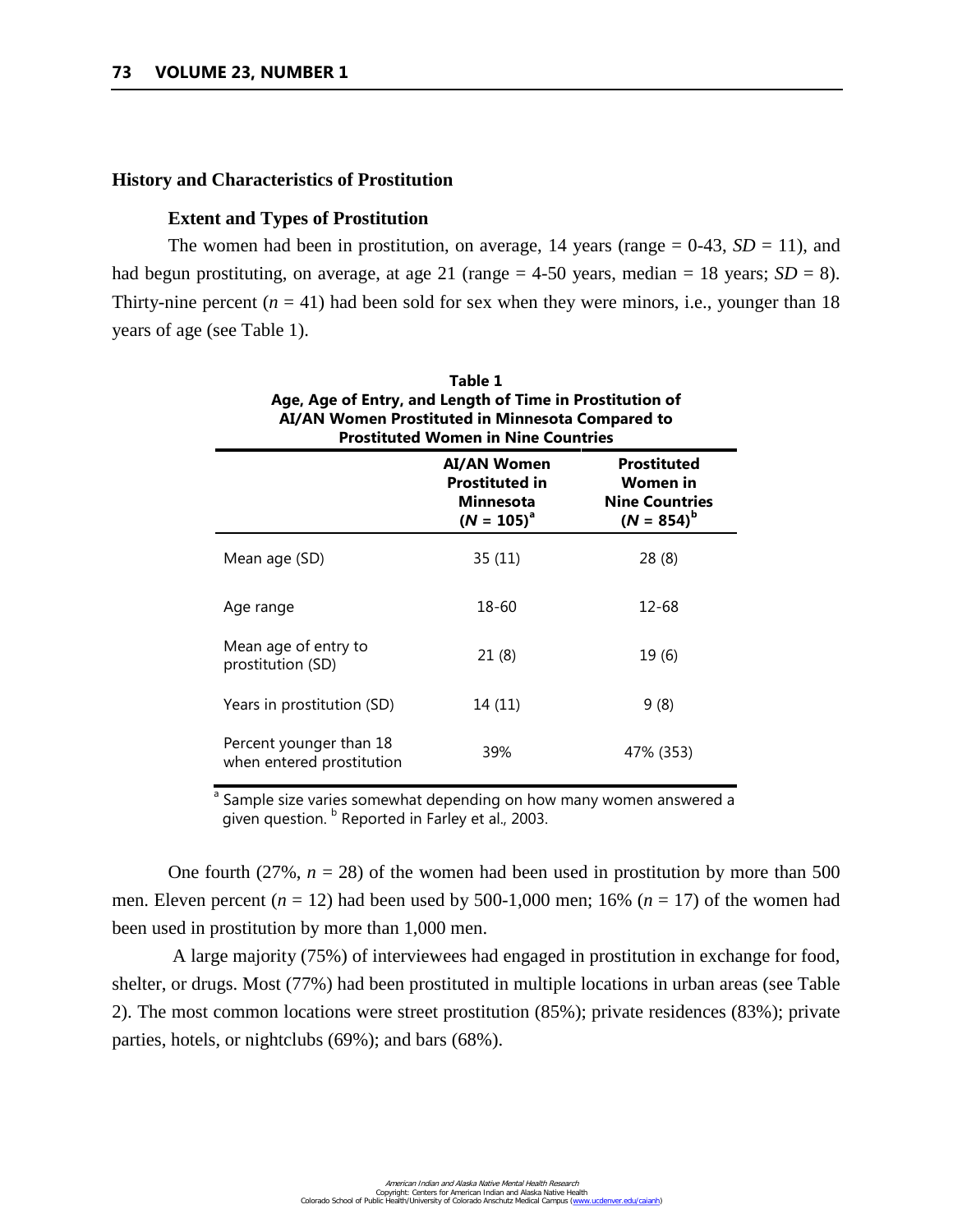| <b>Location where prostituted</b> | Self      | <b>Others</b> |
|-----------------------------------|-----------|---------------|
| <b>Street</b>                     | 85% (89)  | 77% (58)      |
| Private Home or Apartment         | 83% (87)  | 77% (58)      |
| Private Parties/Hotels/Nightclubs | 69% (72)  | 73% (55)      |
| Bar                               | 68% (71)  | 67% (50)      |
| Outcall/Escort                    | 36% (38)  | 59% (44)      |
| Internet or Live Video Chat       | 26% (27)  | 48% (36)      |
| Phone Sex Line                    | 26% (27)  | 43% (32)      |
| Reservation                       | 21% (22)  | 36% (27)      |
| Strip Club                        | 20% (21)  | 60% (45)      |
| Casino                            | 19% (20)  | 35% (26)      |
| Sauna                             | 16% (17)  | 37% (28)      |
| Massage Parlor                    | 14% (15)  | 35% (26)      |
| Pornography                       | 10% (11)  | 29% (22)      |
| Peep Show                         | $8\%$ (8) | 28% (21)      |
| <b>Brothel</b>                    | $8\%$ (8) | 31% (23)      |
| Farm                              | $8\%$ (8) | 13% (10)      |
| Church                            | $2\%$ (2) | $1\%$ (1)     |
| Cult                              | $1\%$ (1) | $1\%$ (1)     |
| Ship in Duluth Harbor             | $1\%$ (1) |               |

**Table 2 Locations where 105 Minnesota AI/AN Women Were Prostituted** and Knew of Others Prostituting<sup>a</sup>

<sup>a</sup> Sample size varies somewhat depending on how many women answered a given question.

# **The Role of Families**

Of the 105 women we interviewed, 57%  $(n = 60)$  had family members also involved in prostitution, including cousins, sisters, mothers, aunts, nieces, and daughters. Brothers and fathers, possibly involved in pimping, also were mentioned. Fifty-eight percent of the women's families knew about their prostitution, and, in 43% of those instances, had tried to help them get out of prostitution.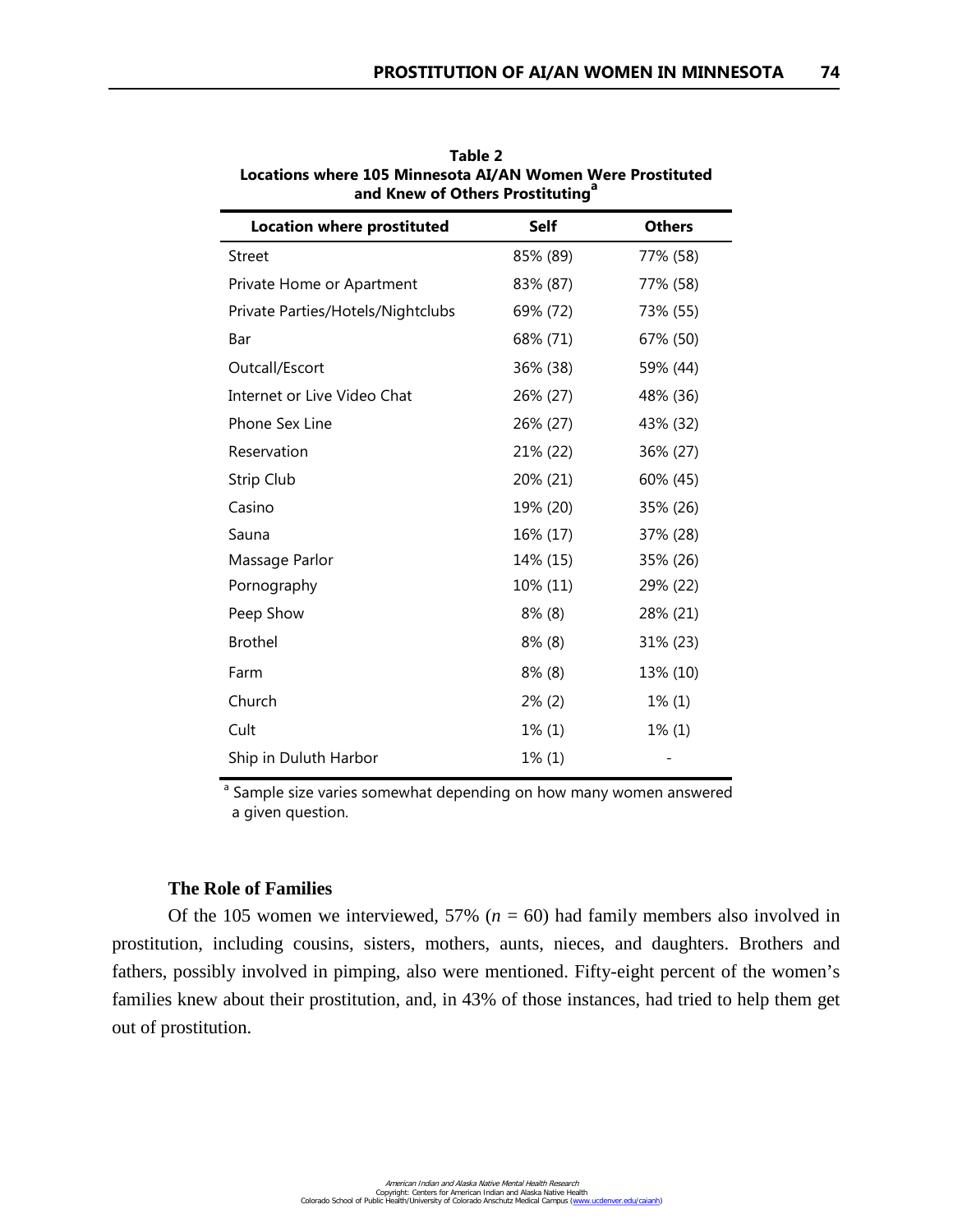#### **Trafficking**

Forty-five percent of the women had been trafficked for the purpose of prostitution. Although they often assumed that trafficking occurred only if they were transported by pimps from one location to another, under the William Wilberforce Trafficking Victims Protection Reauthorization Act (TVPRA; 2008), no transportation is required to have been trafficked. Additionally, the TVPRA defines any child under the age of 18 years who is used in prostitution as a trafficking victim.

Prostitution often meets the legal definition of human trafficking, in that pimping or third-party control of a prostituted person cannot be distinguished from trafficking (Huda, 2006). Under many laws, consent is irrelevant in determining whether trafficking has occurred (United Nations, 2000). Eighty-six percent of interviewees believed that most women do not know what prostitution is really like when they begin prostituting. They reported that deception or trickery, which are critical elements in most definitions of trafficking, are almost always involved in prostitution.

Almost half (49%) of interviewees turned over most of their money from prostitution to pimps. Forty-two percent of the time, the woman's boyfriend or pimp was gang affiliated, and many women named the gangs with which their pimps were involved.<sup>[5](#page-39-0)</sup> The women's mothers, children, and other family members were also named as recipients of prostitution monies 27% of the time. Pimps' recruitment tactics included enticement at schools or bars or via the Internet, recruitment as dancers, hitchhiking, and gang coercion. "I wouldn't say there are pimps anymore," explained one woman we interviewed. "Now, they're all boyfriends." The women were often domestically trafficked under brutal pimp control. One woman told us,

My dad was very abusive to my mother and I ended up running away to Chicago. When I was 17 I was stranded in Chicago and had to get home to Wisconsin. I went to a party, there were lots of drugs, I got left there, and I was roaming around. A pimp was nice to me, he gave me this, gave me that. Then he took me to someone's place and he said this guy—age 40—he's interested in you. Then he started hitting me after I said no. I was so scared I just did it. After that I kept doing it because I was afraid to get hit.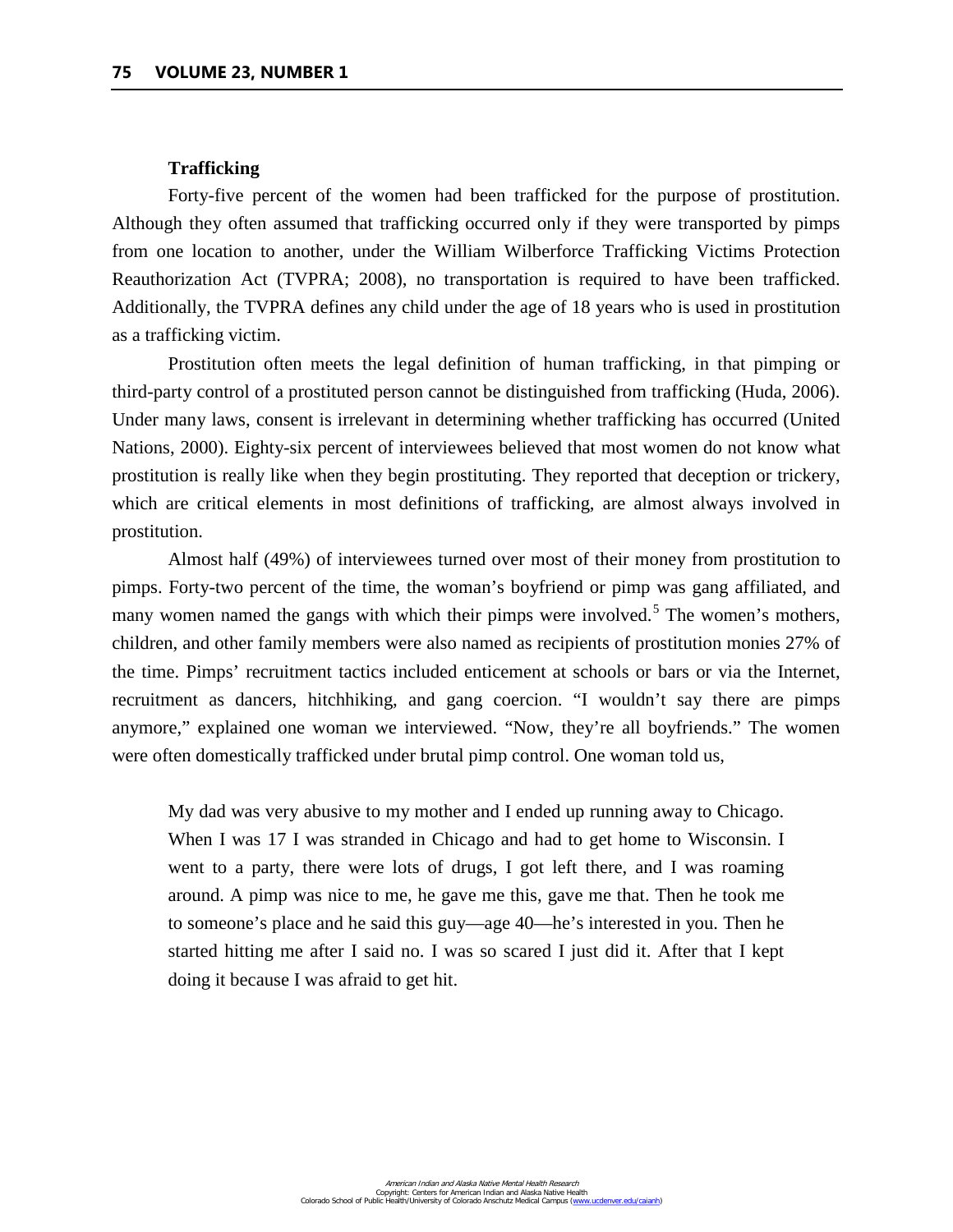Another woman described being prostituted and trafficked in Las Vegas by her pimp: "The men just kept coming and coming and I never slept or ate, I just had sex all the time. My pimp used the back of the van." Another woman described her prostitution on ships out of the port of Duluth, in international waters.

Many of the women we interviewed (74%) noted where trafficking of others for prostitution had occurred. The most common locations they mentioned were street prostitution (77%); private homes or apartments (77%); private parties, hotels, or nightclubs (73%); bars (67%); and strip clubs (60%).

While most of the women were transported for prostitution from Minneapolis/St. Paul or Duluth, they also were moved from the White Earth and Menominee reservations and from Chicago and Albuquerque. The women mentioned 32 states where they were transported for prostitution.

We asked the women about the ethnicity of the sex buyers. A majority of the men were European American (78%) or African American (65%), but also Latino (44%), AI/AN (24%), and, less frequently, Asian (9%). These percentages are consistent with other research on sexual violence against AI/AN women, documenting that a majority of perpetrators are not AI/AN (Perry, 2004).

## **Other Violence in the Lives of AI/AN Women in Prostitution**

We asked the women about their experiences of four types of lifetime violence: childhood sexual abuse, childhood physical abuse, rape as adults, and physical assault as adults (see Table 3). Seventy-six percent of the women had experienced three or four of these types of violence (see Table 4).

Seventy-nine percent of the women had been sexually assaulted as children, by an average of 4 perpetrators (range  $= 1-40$ , median  $= 2$ , *SD*  $= 6.3$ ). Childhood sexual abuse was a critical factor in these women's later prostitution; in some women's lives, this early abuse *was*  prostitution or pimping by family members. "My dad sold us to his friends when I was younger," said one woman. Another woman's father offered her up for sexual abuse when she was 4 years old in exchange for his receiving a tattoo. As children, more than half of respondents (56%) had been physically abused by caregivers.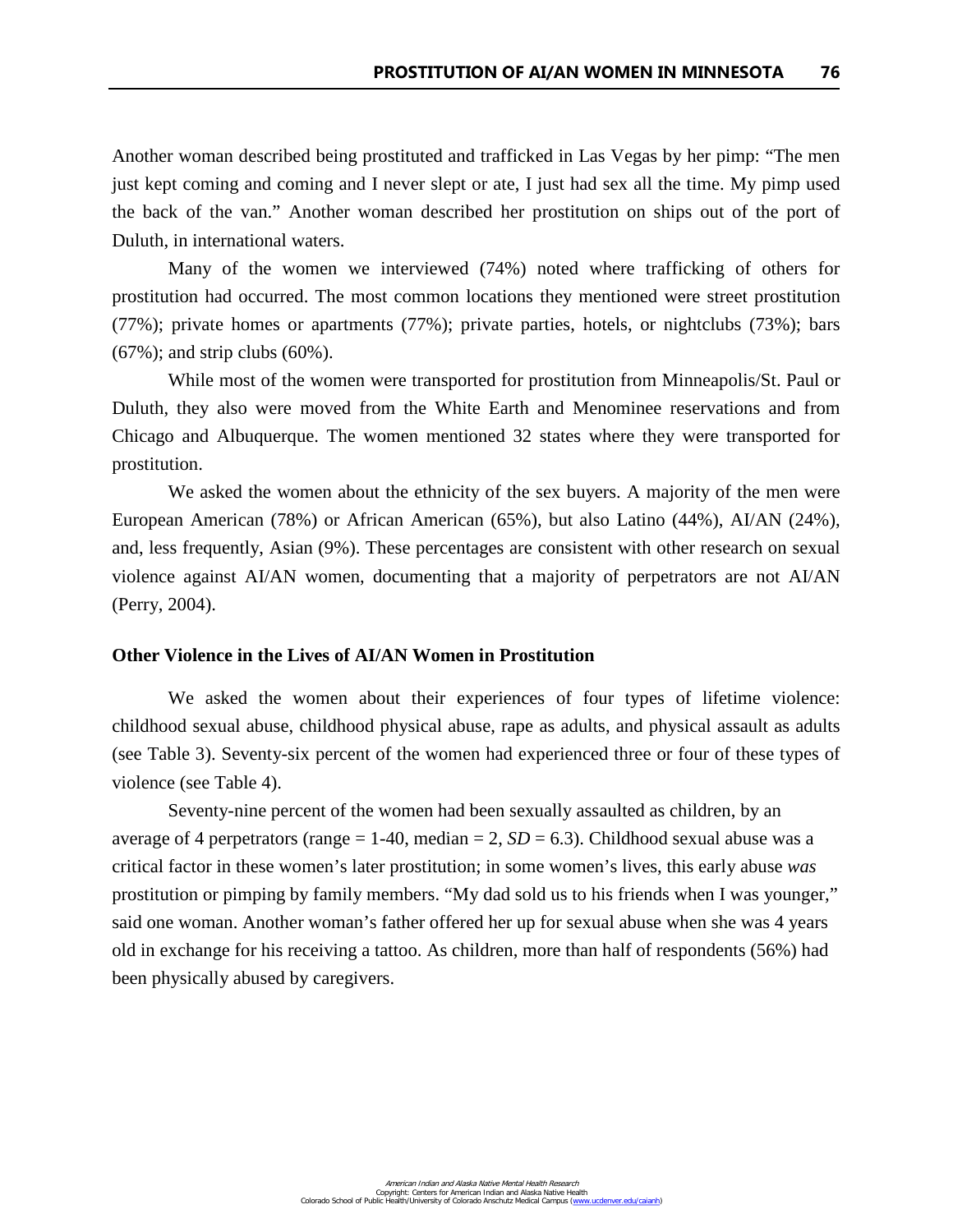|                                                                     | <b>AI/AN Women</b><br><b>Prostituted in</b><br><b>Minnesota</b><br>$(N = 105)^{a}$ | <b>Prostituted</b><br>Women in<br><b>Nine Countries</b><br>$(N = 854)^{b}$ |
|---------------------------------------------------------------------|------------------------------------------------------------------------------------|----------------------------------------------------------------------------|
| Threatened with a weapon in prostitution                            | 78% (73)                                                                           | 64% (503)                                                                  |
| Physically assaulted in prostitution                                | 84% (85)                                                                           | 73% (595)                                                                  |
| Raped in prostitution                                               | 92% (92)                                                                           | 57% (483)                                                                  |
| (Of those raped) raped more than five times in prostitution         | 68% (50)                                                                           | 59% (286)                                                                  |
| Current or past homelessness                                        | 98% (97)                                                                           | 75% (571)                                                                  |
| As a child, was hit or beaten by caregiver until injured or bruised | 56% (55)                                                                           | 59% (448)                                                                  |
| Sexual abuse as a child                                             | 79% (78)                                                                           | 63% (508)                                                                  |
| Mean number of childhood sexual abuse perpetrators                  | 4                                                                                  | 4                                                                          |
| Median number of childhood sexual abuse perpetrators                | 2                                                                                  | 1                                                                          |

**Table 3 Violence Perpetrated Against AI/AN Women Prostituted in Minnesota Compared to Violence Against Women Prostituted in Nine Countries**

<sup>a</sup> Sample size varies somewhat depending on how many women answered a given question. <sup>b</sup> Reported in Farley et al., 2003.

| Table 4                                                                         |
|---------------------------------------------------------------------------------|
| Number of Types of Lifetime Violence Among AI/AN Women Prostituted in Minnesota |
| <b>Compared to Women Prostituted in Nine Countries</b>                          |

| <b>Number of types of</b><br><b>Lifetime Violence</b> | <b>AI/AN Women Prostituted in</b><br>Minnesota ( $N = 101$ ) <sup>a</sup> | <b>Prostituted Women in Nine</b><br>Countries (N = $854$ ) <sup>b</sup> |
|-------------------------------------------------------|---------------------------------------------------------------------------|-------------------------------------------------------------------------|
| None                                                  | $2\%$ (2)                                                                 | 13% (110)                                                               |
| 1 Type of Violence                                    | $4\%$ (4)                                                                 | 16% (133)                                                               |
| 2 Types of Violence                                   | 29% (19)                                                                  | 20% (171)                                                               |
| 3 Types of Violence                                   | 36% (36)                                                                  | 26% (222)                                                               |
| 4 Types of Violence                                   | 40% (40)                                                                  | 25% (218)                                                               |

 $a$  Sample size varies somewhat depending on how many women answered a given question.  $b$  Reported in Farley et al., 2003.

Ninety-two percent  $(n = 92)$  of the women had been raped in prostitution. More than half (53%,  $n = 56$ ) had been raped five to 10 times, and 15% had been raped more than 20 times in prostitution. Rape as adults contributed to the women's entry into prostitution. After one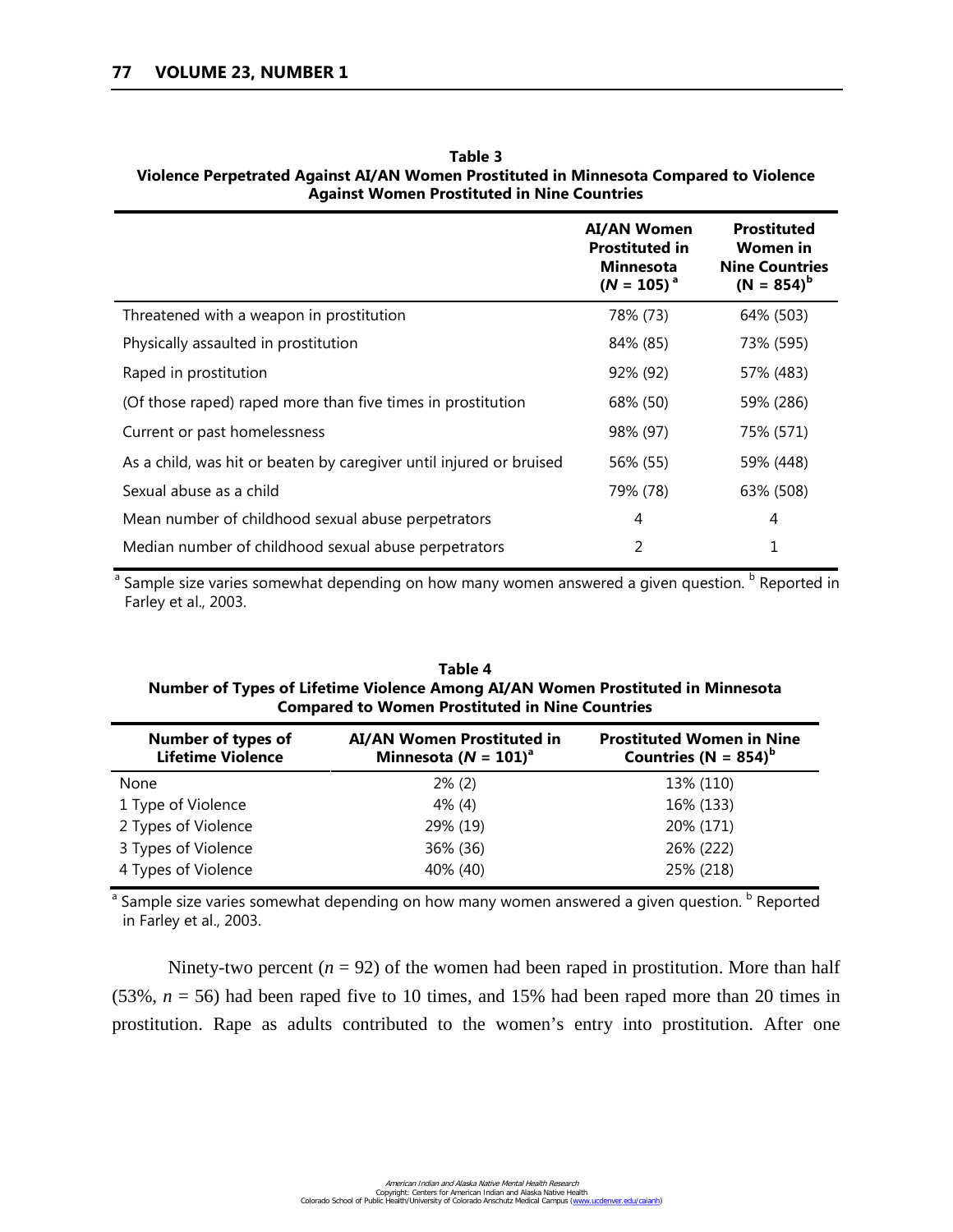respondent was raped, she acceded to prostitution: "I figured why not get paid for acting out, it's being taken anyway." Another interviewee explained that being sexually assaulted numbed her to prostitution: "It was easier to prostitute after the sexual assault."

Eighty-four percent  $(n = 88)$  of the women had been physically assaulted while prostituting. Most often the person who assaulted them was a man who bought sex  $(44\%, n =$ 46), but the batterers also were pimps (15%) or someone else who was neither sex buyer nor pimp (27%). More than half (52%) of the women had been physically threatened in the month prior to our interviewing them. Of those, 87% had been threatened with a gun, knife, or other weapon.

#### **Physical Health Problems**

When asked about chronic health problems (see Table 5), more than half of the women reported muscle aches or pains (72%), memory problems (69%), trouble concentrating (69%), headaches or migraines (57%), vision problems (55%), and joint pain (52%). Many of the women experienced stomach pain or bloating (48%), neck pain (44%), shortness of breath (39%), allergies (38%), nausea (35%), pain or numbness in hands or feet (33%), asthma (32%), and dizziness (30%).

| <b>Prostituted in Minnesota</b>           |             |  |  |
|-------------------------------------------|-------------|--|--|
| <b>Chronic Health Problem</b>             | Percent (n) |  |  |
| Muscle aches or pains                     | 72% (76)    |  |  |
| Memory problems                           | 69% (72)    |  |  |
| Trouble concentrating                     | 69% (72)    |  |  |
| Headaches or Migraine                     | 57% (60)    |  |  |
| Vision problems                           | 55% (58)    |  |  |
| Joint pain                                | 52% (52)    |  |  |
| Stomach ache or upset stomach or bloating | 48% (50)    |  |  |
| Neck pain                                 | 44% (44)    |  |  |
| Shortness of breath                       | 39% (41)    |  |  |
| Allergies                                 | 38% (40)    |  |  |
| Nausea                                    | 36% (36)    |  |  |
| Pain or numbness in hands or feet         | 33% (34)    |  |  |
| Asthma                                    | 32% (33)    |  |  |
| <b>Dizziness</b>                          | 30% (31)    |  |  |

**Table 5 Chronic Health Problems of 105 AI/AN Women** 

Continued on next page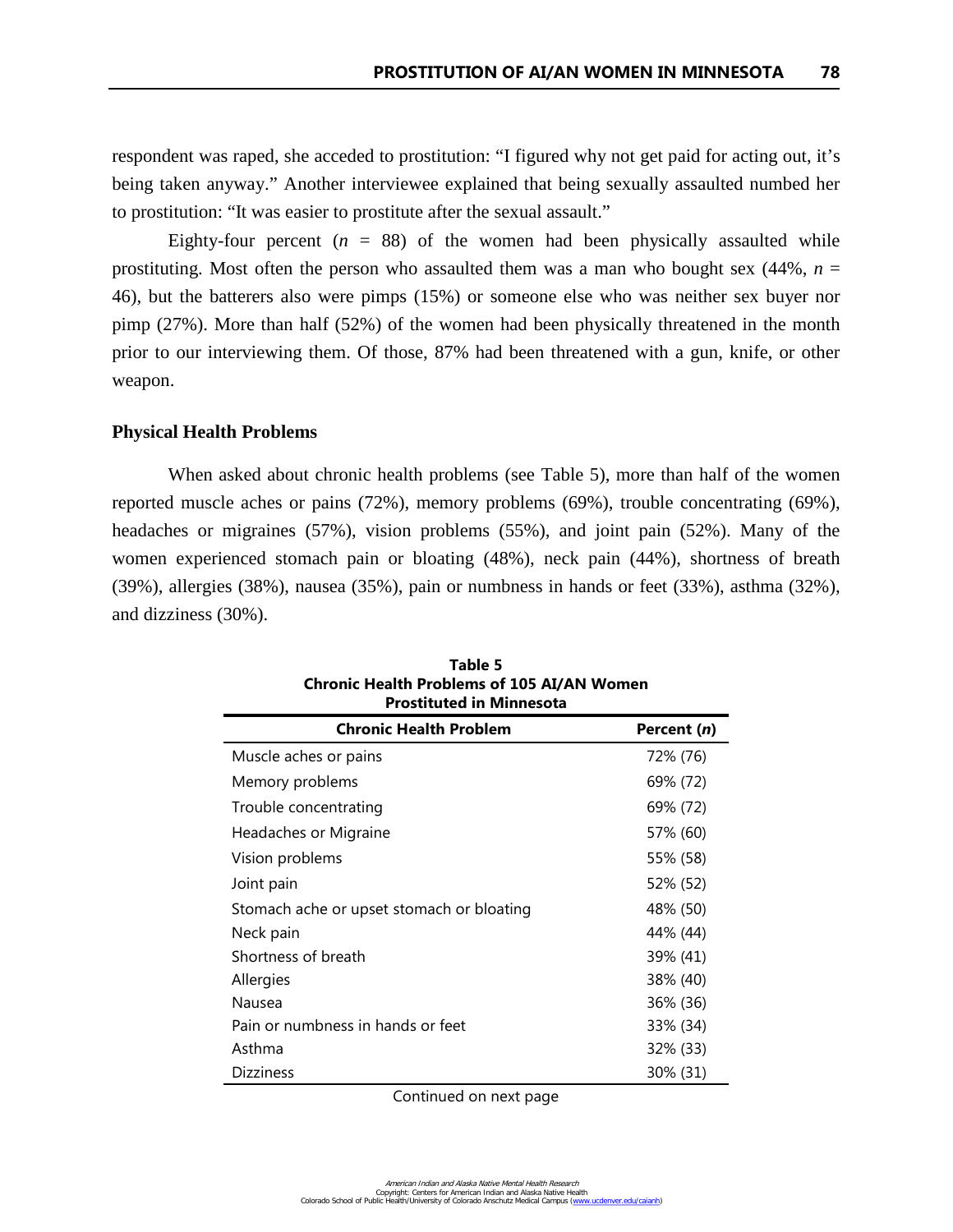| <b>Chronic Health Problem</b>          | Percent (n) |
|----------------------------------------|-------------|
| Constipation or diarrhea               | 28% (29)    |
| Rapid or irregular heart beat          | 28% (29)    |
| Trouble with balance or walking        | 27% (28)    |
| Swelling of arms, hands, legs, or feet | 27% (28)    |
| Carpal tunnel                          | 27% (26)    |
| Painful menstruation                   | 25% (26)    |
| Muscle weakness or paralysis           | 25% (25)    |
| Chest pain                             | 24% (25)    |
| Vomiting                               | 24% (25)    |
| Hearing problems                       | 23% (24)    |
| Trembling                              | 22% (23)    |
| Sweaty hands                           | 22% (23)    |
| Skin problems                          | 20% (21)    |
| Jaw or throat pain                     | 19% (20)    |
| Cold or flu-like symptoms              | 19% (20)    |
| Vaginal pain                           | 13% (14)    |
| Loss of feeling on skin                | 13% (14)    |
| Pain in breasts                        | 12% (13)    |
| Pelvic pain                            | 10% (10)    |
| Difficulty swallowing                  | $6\%$ (6)   |

**Table 5, Continued Chronic Health Problems of 105 AI/AN Women Prostituted in Minnesota**

Almost three fourths of the women (72%) had suffered traumatic brain injury. Assaults to the head included the following symptoms and sequelae: broken jaws, fractured cheekbones, missing teeth, punched lips, black eyes, blood clots in the head, hearing loss, memory loss, headaches, and neck problems. Other violent injuries suffered by the women included flesh wounds; broken bones; arm/shoulder injuries; scars or bruises; knee/ankle injuries; and being raped, kicked, strangled, burned, or shot. One woman said, "I had a broken nose from being beaten by a pimp. [I experienced] sexual torture from my boyfriend so I have problems in my left hip. How do you tell a doctor about this?"

More than half (51%) of the women we interviewed had been diagnosed with a physical health problem, most frequently diabetes (13%), asthma (7%) or high blood pressure (7%). They also reported back injuries; hepatitis A and hepatitis C; heart disease; fibromyalgia; kidney disease; incontinence; pancreatitis; and neck, knee, and heel injuries.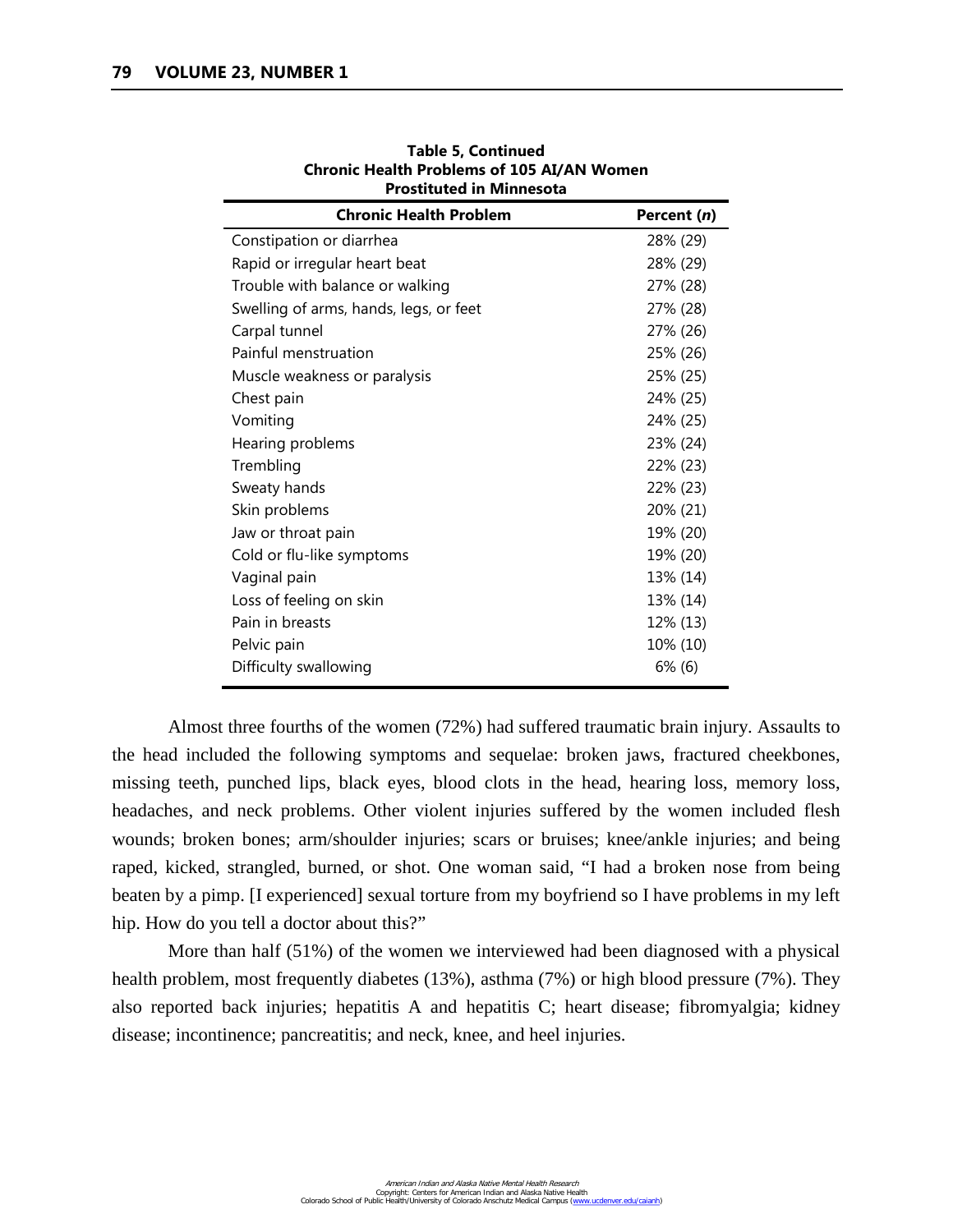# **Medication Use**

Fifty-six percent of the women were taking medications at the time of their interviews. Of these women, 80% were prescribed medication to manage a psychological condition. Fourteen percent took sleeping pills regularly, and 11% were medicated for chronic pain. Medications for chronic disease such as diabetes or high blood pressure were used by 61% of respondents.

## **Mental Health Problems**

Sixty-five percent of the women had been diagnosed with a mental health problem. The most common diagnoses were depression (78%) and anxiety disorders (71%). The latter included generalized anxiety, panic attacks, phobias, PTSD (28%), and obsessive compulsive disorder. Another 33% had been diagnosed with bipolar disorder. Less common, but also reported, were attention-deficit/hyperactivity disorder, learning disorders, sleep problems, schizophrenia, and dissociative identity disorder. Forty percent of the women had been psychiatrically hospitalized, and 49% had family members who had been psychiatrically hospitalized.

# **PTSD**

Most prostitution includes the kinds of traumatic stressors that are required for a diagnosis of PTSD, such as witnessing violent abuse and experiencing fear, horror, and powerlessness in response. PTSD is characterized by an oscillation between re-experiencing the event (flashbacks and autonomic nervous system hyperarousal) and emotional numbing (avoidance and numbing symptoms). In this study, 70% of the women met criteria for flashbacks, 61% met criteria for avoidance and numbing, and 74% met criteria for autonomic nervous system hyperarousal. Fifty-two percent met all criteria for a diagnosis of PTSD; their mean PTSD severity score was 51 (*SD* = 19).

 We estimated the association of PTSD with the women's physical health using the Pearson correlation coefficient. The more severe the interviewees' symptoms of PTSD, the poorer their health ratings,  $r = .22$ ,  $p = .024$ ,  $N = 101$ . Women with PTSD were more likely to report poor or fair health, and much less likely to report very good or excellent health, than women without PTSD,  $\chi^2$  (2,  $N = 103$ ) = 8.244,  $p = .016$  (see Table 6). When we separately explored the individual components of PTSD, re-experiencing traumatic memories/flashbacks was not significantly associated with self-rated health. However, women with avoidance symptoms were more likely to report poor/fair health, and less likely to report good/excellent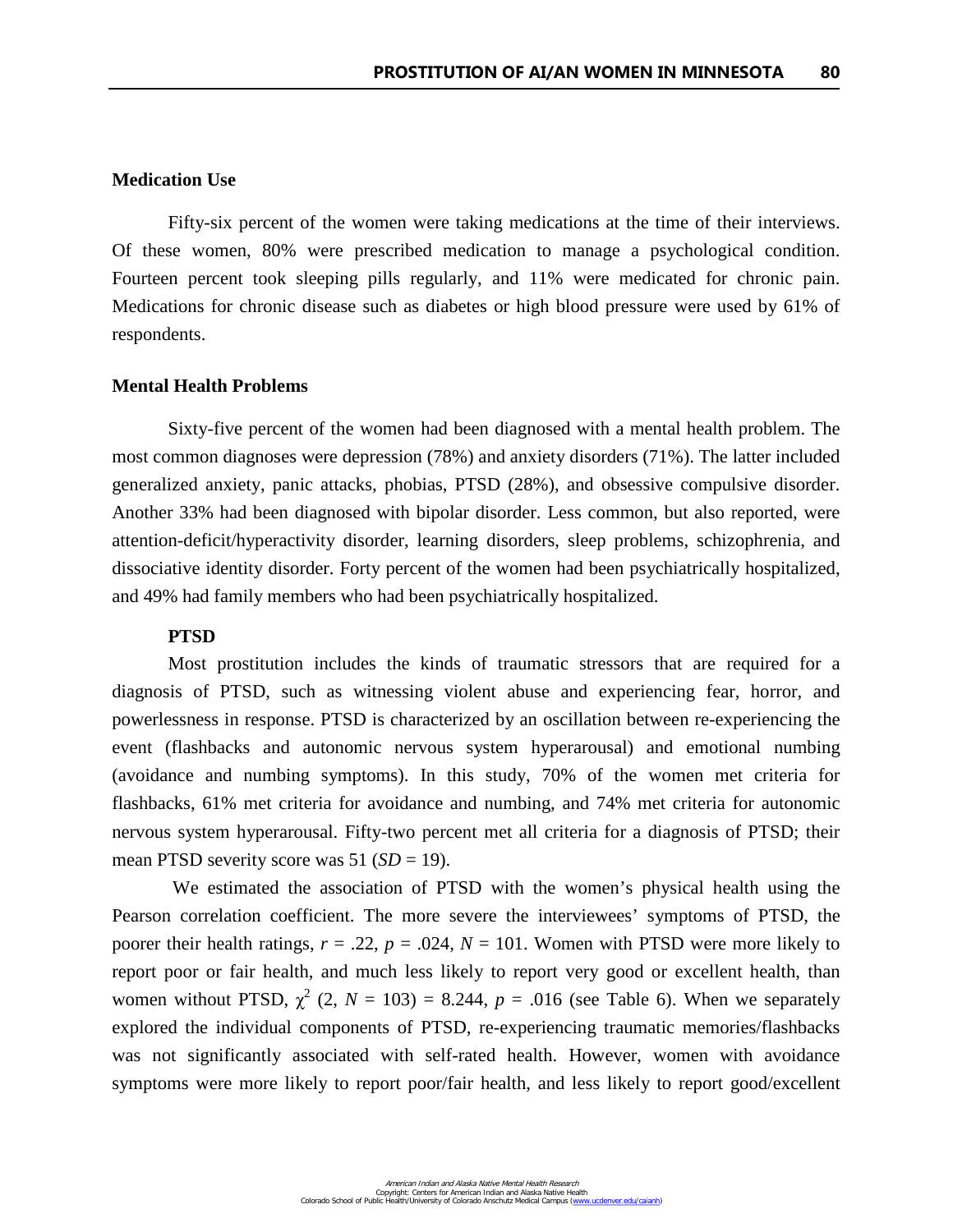health, than women without PTSD,  $\chi^2$  (2,  $N = 103$ ) = 6.508,  $p = .039$ . Women who reported autonomic nervous system hyperarousal were more likely to report poor/fair health, and less likely to report good/excellent health, than women without PTSD,  $\chi^2$  (2, *N* = 103) = 7.362, *p* = .025.

| Table 6<br>Post-traumatic Stress Disorder Diagnosis and Self-Rated Health of AI/AN Women<br><b>Prostituted in Minnesota</b> |                                          |                                         |  |
|-----------------------------------------------------------------------------------------------------------------------------|------------------------------------------|-----------------------------------------|--|
| <b>Health Rating</b>                                                                                                        | <b>Women with PTSD</b><br>$(n = 54)^{a}$ | <b>Women without PTSD</b><br>$(n = 49)$ |  |
| Poor/Fair                                                                                                                   | 48%                                      | 31%                                     |  |
| Good                                                                                                                        | 39%                                      | 33%                                     |  |
| Very good/Excellent                                                                                                         | 13%                                      | 37%                                     |  |

## **Dissociation**

Dissociation is an escape and avoidance strategy in which deliberate human cruelty results in fragmentation of the mind into different parts of the self that observe, experience, and react, as well as parts that do not know about the harm (Ross, Farley, & Schwartz, 2003). The primary functions of dissociation are to handle overwhelming fear and pain and to help one deal with the experience of traumatic abuse. Table 7 indicates the percentages of women who had clinically significant symptoms of dissociation according to the Dissociation subscale of the TSC-40. Almost three fourths (71%) experienced "spacing out," a colloquial description of dissociation. "After you get into prostitution, you get used to it. It's like using the bathroom. You don't think about it after a while." More than two thirds of the women reported memory problems (68%), which are normative among those with symptoms of dissociation (APA, 2000). More than half of the women reported flashbacks (64%) and derealization (59%), which is the feeling that the world has changed, that one is observing herself from outside the body and/or that things in the world are not real. Half of the women felt that they were not in their bodies. Twenty-eight percent reported clinically significant dizziness.

The more severe the women's dissociative symptoms, the more likely they were to report fair or poor health,  $r = .35$ ,  $p = .0003$ ,  $N = 102$ . Some of the women explained how dissociation helped them survive prostitution. "It's a way of blocking memories...leading a double life within." "When the johns were sexually assaulting me," said another woman, "I could be in England or somewhere else until they were done." Several women spoke of learning to dissociate during sexual assaults when they were children. When she was "9 years old and being raped," one of the interviewees disclosed, "my mind left my body and was looking down from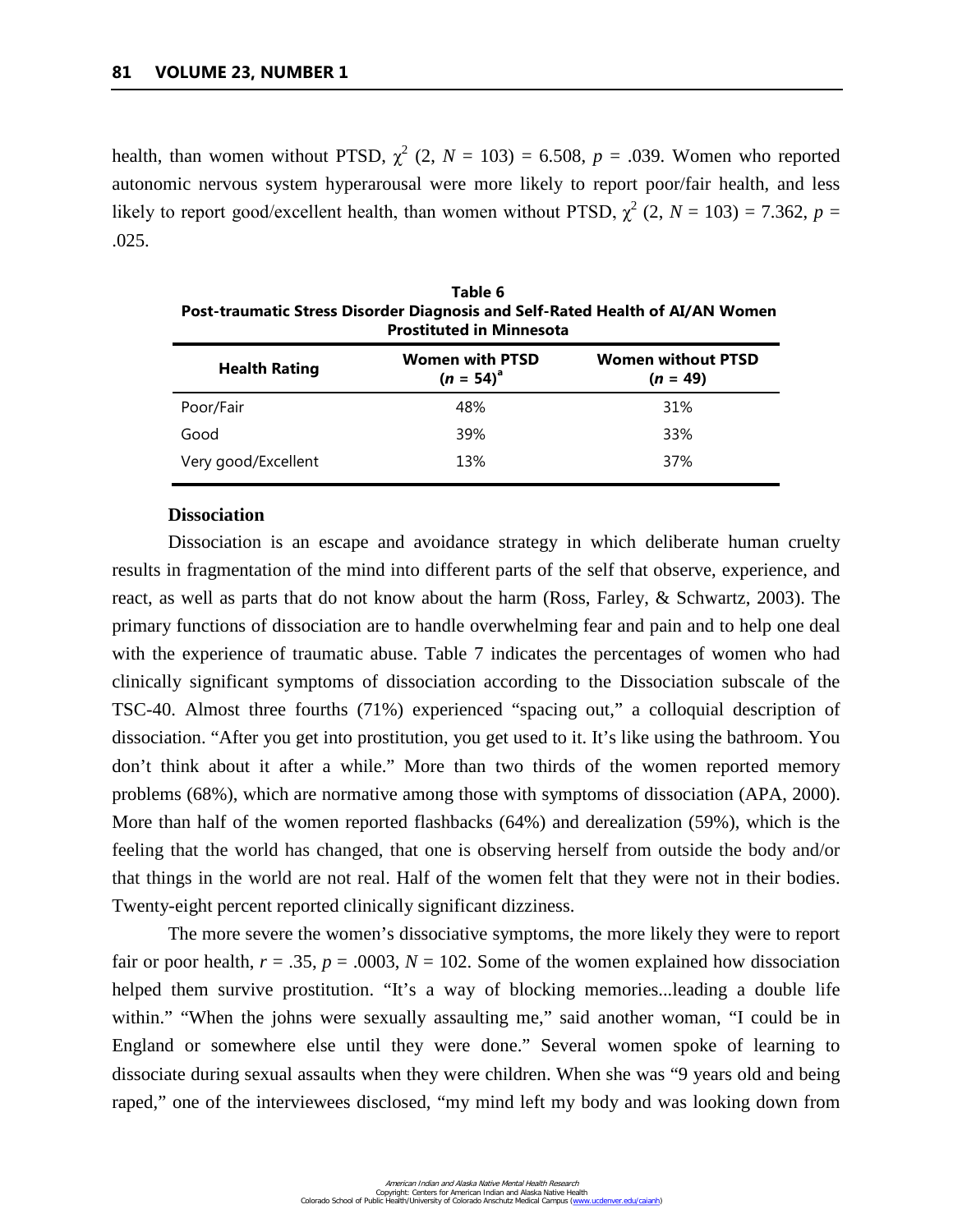the ceiling. I don't want to be that person on the streets worrying about where the next hit is coming from, losing my kids, hurting them…"

| Symptoms of Dissociation in 102° AI/AN Women Prostituted in Minnesota |      |     |         |                                                              |
|-----------------------------------------------------------------------|------|-----|---------|--------------------------------------------------------------|
| <b>Symptom</b>                                                        | Mean | SD  | Range   | Percentage (n)<br><b>Rating Symptom</b><br>at Clinical Level |
| <b>Flashbacks</b>                                                     | 1.8  | 1.0 | $0 - 3$ | 65% (65)                                                     |
| Spacing Out                                                           | 2.0  | 1.0 | $0 - 3$ | 71% (72)                                                     |
| <b>Dizziness</b>                                                      | 0.9  | 1.0 | $0 - 3$ | 28% (29)                                                     |
| <b>Memory Problems</b>                                                | 1.9  | 1.1 | $0 - 3$ | 68% (69)                                                     |
| Derealization                                                         | 1.7  | 1.0 | $0 - 3$ | 59% (60)                                                     |
| Not in Your Body                                                      | 1.4  | 1.1 | $0 - 3$ | 50% (51)                                                     |

**Table 7 Symptoms of Dissociation in 102<sup>a</sup> AI/AN Women Prostituted in Minnesota**

<sup>a</sup> Sample size varies somewhat depending on how many women answered a given question.

# **Substance Abuse**

Three fourths (77%) of the respondents used drugs or alcohol, with 67% reporting alcohol use and 59% reporting drug use. The women had used drugs or alcohol, on average, for 18 years (range = 2-57 years, median = 15, *SD* =12). Crack/cocaine was the drug of choice for 35% of the women, and marijuana was drug of choice for 28%. Methamphetamine/speed was used by 9% of the women, and pain pills/Vicodin/Lortab by 7%. Heroin, OxyContin, MDMA (ecstasy), LSD, morphine, PCP, Xanax, downers, nicotine, and methadone also were mentioned as preferred drugs.

A majority of the women who used drugs or alcohol (61%) described the need to "chemically dissociate" from the physical and emotional pain during prostitution. One woman explained that she used drugs "so it can numb me, so I can do what they want me to do." Another stated "...That's why I did a lot of drugs––to numb myself––so I didn't know what was going on and I could just leave my body." Many women (43%) used drugs or alcohol after prostituting in order to block traumatic flashbacks or memories of prostitution. "I guess I use drugs to make my body not care so much about what I did." Some women described how drugs and alcohol helped them cope with other traumatic events in their lives, such as loss of child custody, loss of a relationship, and physical and sexual violence. Others began using drugs or alcohol in childhood.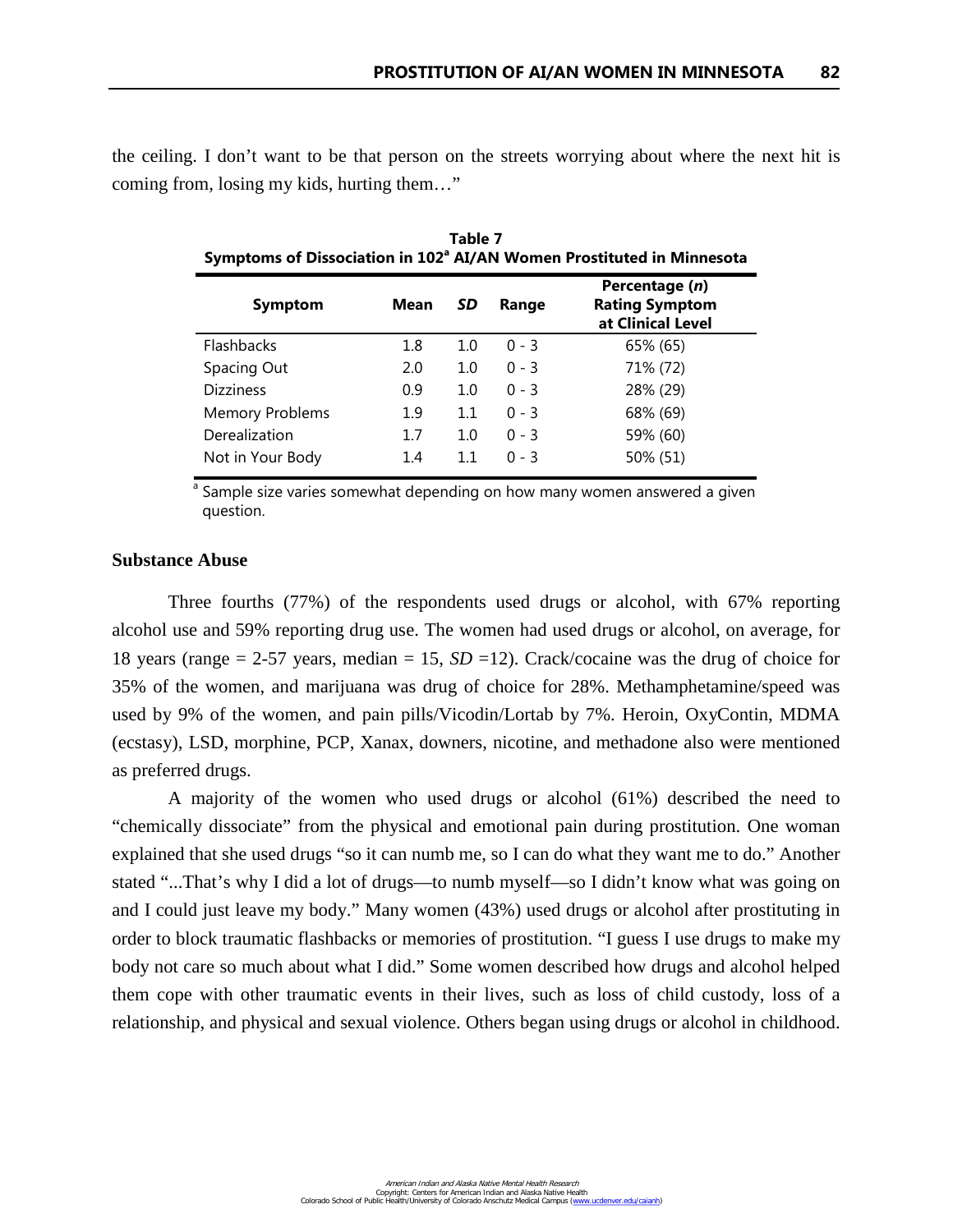Several interviewees stated that substance abuse affected their psychosocial development; for example, one woman noted, "My thought process really came to a halt at the age I started using. I started smoking marijuana at age 10, and started cocaine at age 15."

More than half (61%) of the women had been introduced to drugs and alcohol by family members. Sometimes parents gave them drugs or alcohol as entertainment or as a sedative. Substance abuse sometimes was considered a normal part of family life. "My grandfather gave me Crown Royal when I was two." More than one fourth (27%) of interviewees had been deliberately addicted by a pimp, boyfriend, or husband in order to coerce them into prostitution.

#### **The Emotional Reality of Prostitution**

"It's like incest––no one wants to talk about it."

"As far as I'm concerned, all prostitution is rape."

The Prostitution Questionnaire asked interviewees to list five words that described their feelings during prostitution. Of the 456 responses, 90% (412) were negative words, 7% (32) were positive, and the remaining 3% (12) were neutral. Some words were more frequently used than others. The word *dirty* was used by more than one third of the women (36%) to indicate how they felt during prostitution. Other commonly used words were *sad*, *lonely*, *scared*, *disgusted*, *angry*, *numb*, *ashamed*, *guilty*, *nasty*, *ugly*, *depressed*, and *used*.

## **Racism**

Race and ethnic prejudice is integral to prostitution. Most sex buyers employ ethnic stereotypes––in this study, stereotypes about AI/AN women (Dworkin, 1997). As one of the interviewees explained, "When a man looks at a prostitute and a Native woman, he looks at them the same: 'dirty.'" For some women, the prejudicial words caused greater pain than the physical assaults and rapes, and they explained that damage lasts longer. "You can get over the hit, the pain, but the words keep lingering on."

Forty-two percent of the women had been racially insulted by sex buyers or pimps. The racist verbal abuse (e.g., savage, squaw) was linked to sexist verbal abuse (e.g., whore, slut) when sex buyers used both types of words in the same phrase as part of the abuse. Racist generalizations about alcohol abuse were common. Hatred of the women's skin color was reflected in comments such as "Why don't you go back to the rez––go wash the brown off you." Other racist remarks by sex buyers were homicidal: "I thought we killed all of you." Some of the racist verbal attacks were unprintable. For some sex buyers, the racist degradation was sexually arousing and was integral to their sexual use of AI/AN women. The women were expected to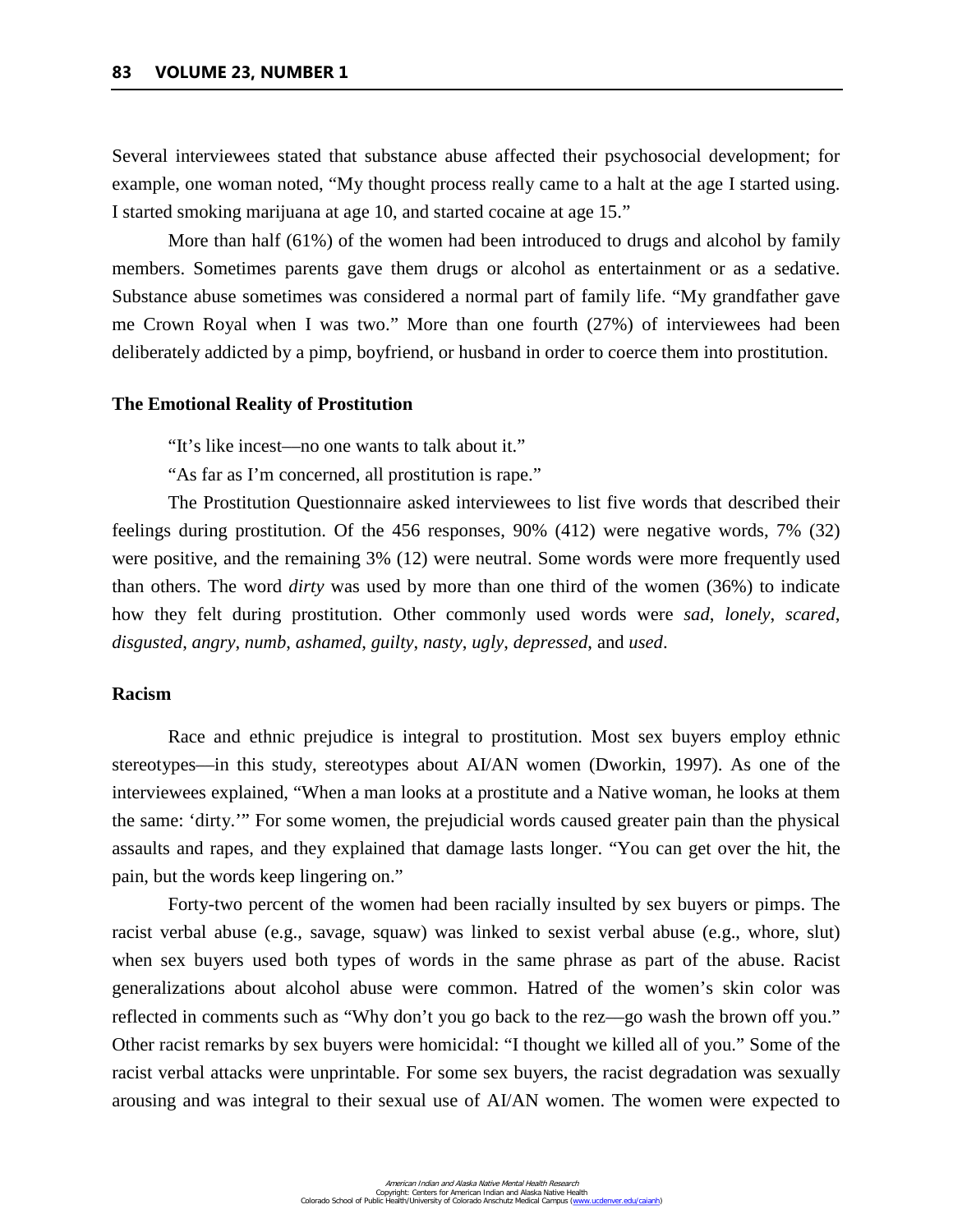tolerate racism and sexism: "You don't get paid if you talk back." AI/AN women were fetishized as exotic others. In some cases, sex buyers demanded that the women role-play colonist and colonized as part of prostitution: "He likes my hair down and sometimes he calls me Pocahontas. He likes to role-play like that. He wants me to call him John."

Several women also experienced racism within their own communities. For example, some communities rejected women because they were "mixed race" and not full-blooded AI/AN. One woman who sought help on her reservation was rejected because her daughter appeared "too White." A woman whose family included both AI/AN and African American ancestors explained her sense of disempowerment in the community. "I'm just as much this part as that part, even though I'm separated out as African or Black. Don't cut me up and divide me in half."

#### **Connecting Colonization and Prostitution**

A majority of the women we interviewed  $(62\%, n = 65)$  saw connections between colonization and prostitution of AI/AN women. Some observed the profound inequality of both institutions. One way of understanding colonization is that it removed AI/AN peoples' options. "I'm doing what I can to survive, just the way Native Americans did what they could to survive with what was given to them by the government: disease, alcohol, violence." Others described the common losses of basic human rights resulting from colonization and from prostitution: loss of traditional ways of living, loss of social status, and loss of self-respect. "The living conditions. I see a connection to poverty and public housing. I'm put down anyway, so why not prostitution? I'm called a 'squaw', so why not?" The devaluation of women in prostitution was often seen by these interviewees as identical to devaluation of colonized AI/AN people. "Back then they treated us like nothing. And when I was out there [prostituting] I felt like nothing."

Several women explained that the concepts of sexism and prostitution were unfamiliar to AI/AN people until contact with colonists. For example, "Our Native people weren't aware of anything about prostitution until the British came and started raping our Native women and had them as slaves and using them for sex." Another woman saw the sexism of colonists toward their own women and compared it to prostitution. "The way that the White people treated their women is the same way that pimps treat their hoes. And then Native men started treating us like that." Expanding the colonist/pimp analogy, another woman said that the U.S. "was the pimp to the Indians."

Others saw the commonality between colonization and prostitution of AI/AN women in the desire to subordinate another person. "It's how they treat you. Like cowboys and Indians. They'd rape the women and take them and sell them. Just like Black people and slavery. We're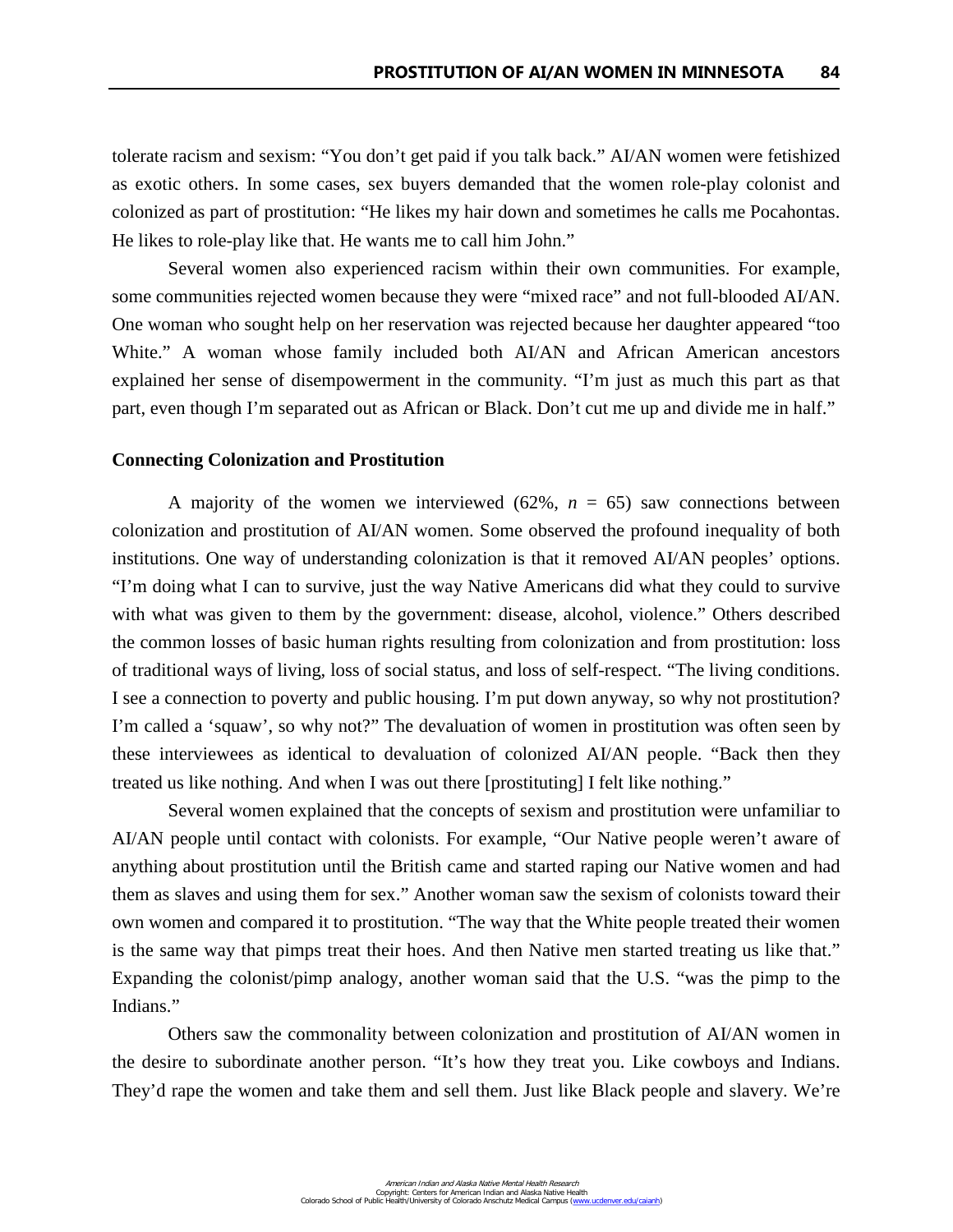not supposed to have anything. Not supposed to say anything. Not supposed to look them in the eye or be disrespectful." Another woman saw that both colonists and sex buyers "have to have somebody to make feel inferior. To make themselves feel better." The process of colonization, one woman said, reduced AI/AN women to commodities.

# **Connections and Disconnections with Cultural Identities**

Many women felt disconnected from Native cultures, sometimes as a result of feeling shame. One woman explained, "I'm such an embarrassment to my race. A lot of people know what I do, so I stay away." Several women were denied enrollment in their communities. One sought help from her tribe but was rejected because, she said, "people from the reservation don't support people like me."

Many of the women spoke of a desire to connect or reconnect with their cultures. "I'm still trying to find myself…being more connected to my cultural identity would help me find my path." Some women felt that being more connected with their cultures would help them discover ways of healing from prostitution. Indeed, others credited their survival to their cultural identity. One third (32%) of the women described specific AI/AN cultural or spiritual practices, including sweats, smudging, pow wows, dancing, using tobacco, and praying, as an important part of their identities. One woman incorporated cultural practices into substance abuse treatment that ultimately helped her escape prostitution: "When I got into treatment I went through a pipe ceremony and sought to find myself again … From the treatment center, I entered my first sweat lodge. That's what opened my eyes. I made it all the way through. I knew I wasn't alone." Another woman explained, "My spirituality helped me survive. If I didn't have that I wouldn't have had anything to fall on to keep me sane and give me hope that tomorrow is going to be a better day."

Connections with their own cultural identities and connections with and support from other AI/AN people were often cited as ways of surviving prostitution. "Pray together, burn sage, pray. Confide in one another and embrace each other." Others spoke of the importance of having AI/AN people that they could look up to and from whom they could seek advice: "Just knowing that there's healthy Native ladies out here that I can talk to." "I see a Native therapist and she helps me." "I've had to go to medicine men to get doctored because the White field cannot help you. Because they cannot see it." Some women told us how important it was for them to share history and strength with other AI/AN people. "Just believing, and knowing that our people had made it before, through everything."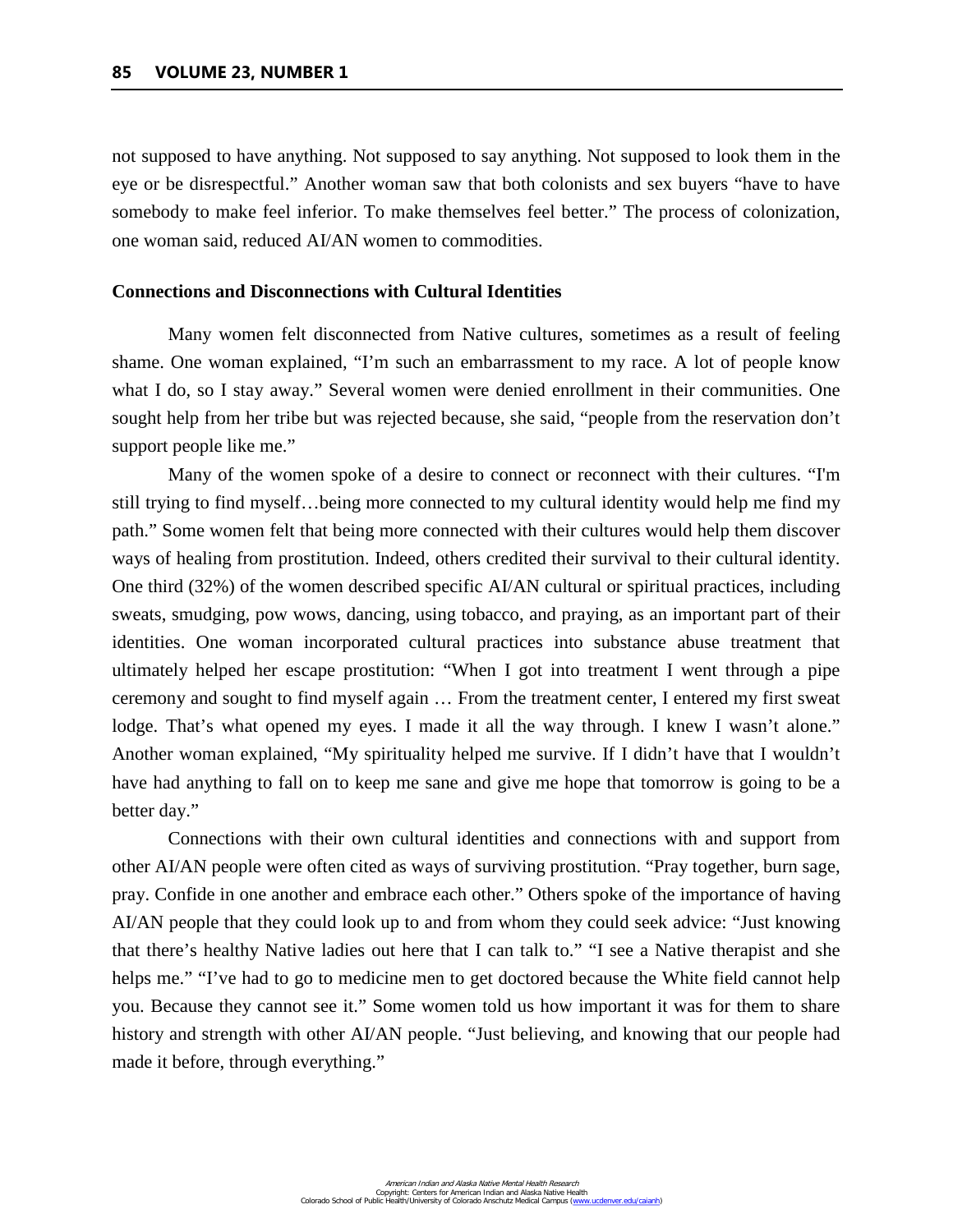#### **Urgent Needs of AI/AN Women Who Seek to Escape Prostitution**

Ninety-two percent of the interviewees wanted to escape prostitution. We asked the women what they needed in order to accomplish this (see Table 8). They mentioned individual counseling (endorsed by 75%) and peer support (73%) most frequently. Other frequently mentioned needs were vocational training (68%), housing (67%), substance abuse treatment (58%), and self-defense training (50%). They also expressed a need for health care (48%), legal assistance (34%), physical protection from a pimp (26%), and child care (26%).

| Table 8<br>Needs of AI/AN Women Prostituted in Minnesota Compared to<br><b>Women Prostituted in Nine Countries</b> |                                                                                  |                                                                            |  |
|--------------------------------------------------------------------------------------------------------------------|----------------------------------------------------------------------------------|----------------------------------------------------------------------------|--|
| <b>Need</b>                                                                                                        | <b>AI/AN Women</b><br><b>Prostituted in</b><br><b>Minnesota</b><br>$(N = 106)^a$ | Women<br><b>Prostituted in</b><br><b>Nine Countries</b><br>$(N = 854)^{b}$ |  |
| Individual Counseling                                                                                              | 75% (79)                                                                         | 56%(431)                                                                   |  |
| Peer Support                                                                                                       | 73% (77)                                                                         | 51%(393)                                                                   |  |
| <b>Vocational Training</b>                                                                                         | 68% (72)                                                                         | 76% (600)                                                                  |  |
| Home or Safe Place                                                                                                 | 67% (71)                                                                         | 75%(618)                                                                   |  |
| <b>Substance Abuse Treatment</b>                                                                                   | 58% (62)                                                                         | 47%(356)                                                                   |  |
| Self-Defense Training                                                                                              | 50% (53)                                                                         | 45%(340)                                                                   |  |
| <b>Health Care</b>                                                                                                 | 48% (51)                                                                         | 61%(480)                                                                   |  |
| Legal Assistance                                                                                                   | 34% (36)                                                                         | 51%(366)                                                                   |  |
| Physical Protection From a Pimp                                                                                    | 26% (28)                                                                         | 23%(157)                                                                   |  |
| Child Care                                                                                                         | 26% (28)                                                                         | 44%(335)                                                                   |  |
| Legalized Prostitution                                                                                             | 10% (11)                                                                         | 34%(251)                                                                   |  |

<sup>a</sup> Sample size varies somewhat depending on how many women answered a given question.  $\frac{b}{c}$  Reported in Farley et al., 2003.

 Because it is sometimes assumed that legalizing prostitution would decrease its violence, we asked the women about this. Only 17% of the 105 women thought that legal prostitution would increase their safety.

 A number of the women said that if they were out of prostitution, they would like to work in a helping profession such as nursing or social work. Many wanted to help other women get out of prostitution; for example, one woman said, "At the hotel there were other women in prostitution. A vice officer who knew my younger daughter said, 'You are so much better than this'. I told him I was in it for my kids. He didn't arrest me, he referred me to Breaking Free. I would love to go with the police when they go to bust these girls and talk to them about a better way."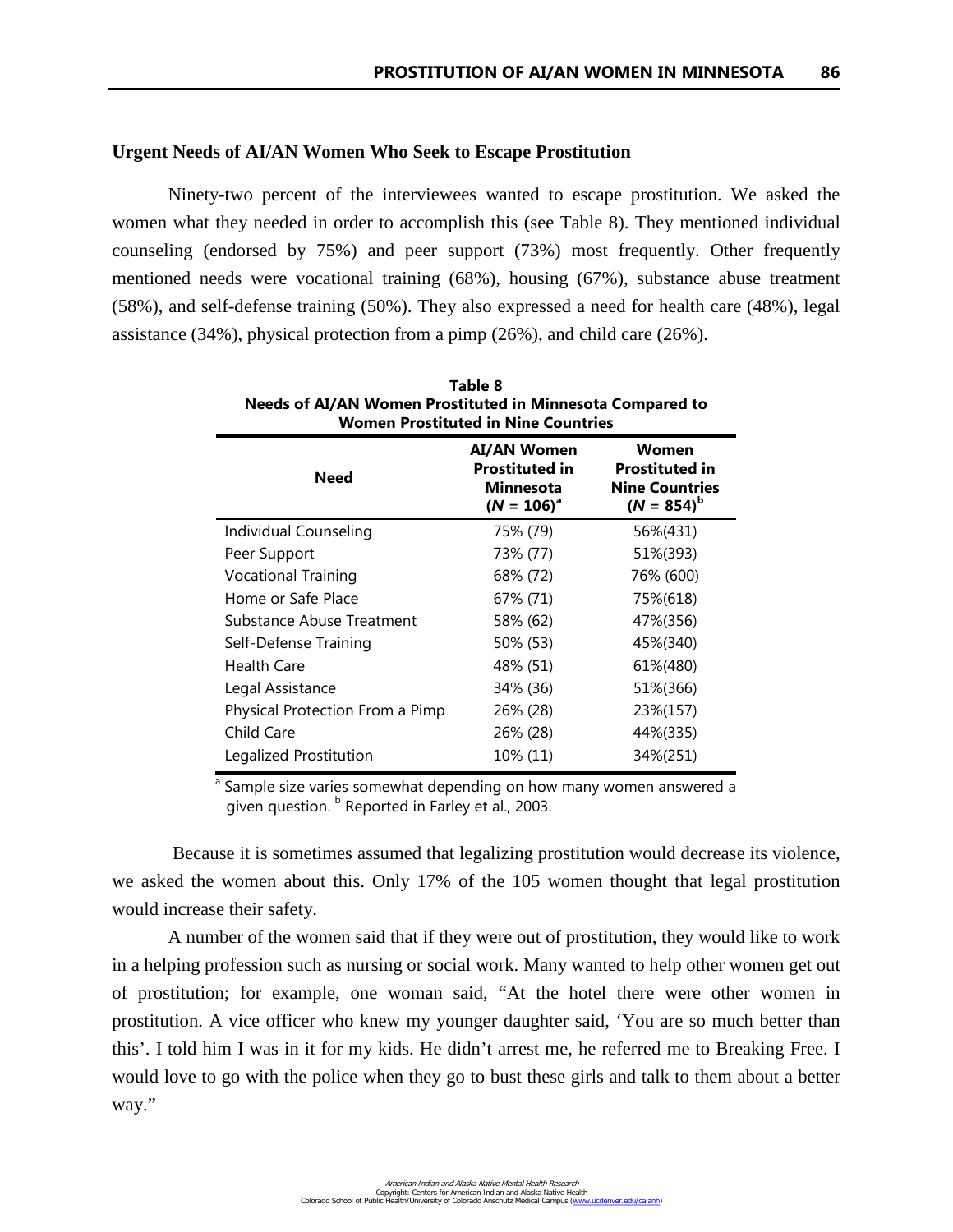#### **DISCUSSION**

The unique contribution of this article lies in its documentation of the relationships among prostitution, violence, traumatic stress, and a plethora of resulting adverse symptoms in a population of AI/AN women in Minnesota. Sexual violence against AI/AN women, including prostitution and trafficking, is a deeply rooted phenomenon. To better understand this violence and its consequences, we interviewed 105 AI/AN (primarily Anishinaabe) women in prostitution about their lives, using both standardized and open-ended questionnaires. Through these interviews, we identified important aspects of the women's experiences of prostitution, the contexts that led to it, their experiences of violence and traumatic stress, and their survival skills.

## **Experiences of Prostitution**

The women's descriptions of prostitution were overwhelmingly negative. Many of the words they used to describe these experiences are the same words used by incest and rape survivors (Herman, 1992). More than one third of the women used the word *dirty* to describe how they felt during prostitution, which reflects their internalization of the toxic sexism and racism of those paying for sex toward the women they buy (Poupart, 2003). Some viewed their oppression as AI/AN women in and of itself as a primary reason they were targeted by sexually predatory johns, pimps, and traffickers. The racist and sexist verbal abuse described here confirms this violent predation of AI/AN women as hated/eroticized objects.

Given the prevalence of violence and these negative descriptions, it is not surprising that almost all of the women we interviewed wanted to escape prostitution. Despite their poverty, lack of stable housing, and need for medical care (including substance abuse treatment), they most frequently endorsed needs for individual counseling and peer support, indicative of the importance of relationship to them. Family members attempted to interrupt the women's prostitution in a variety of ways—urging them to quit, offering housing, moving them out of town, providing money, and encouraging them to break up with pimps/boyfriends. They also took the women to sweats and sought out supportive women's groups and agencies offering addiction treatment.

#### **Context of Prostitution**

The women entered prostitution with a background of cultural, family, and personal trauma. The almost universal history of homelessness among them (98%) provides compelling evidence for their lack of alternatives for survival, and also for the association between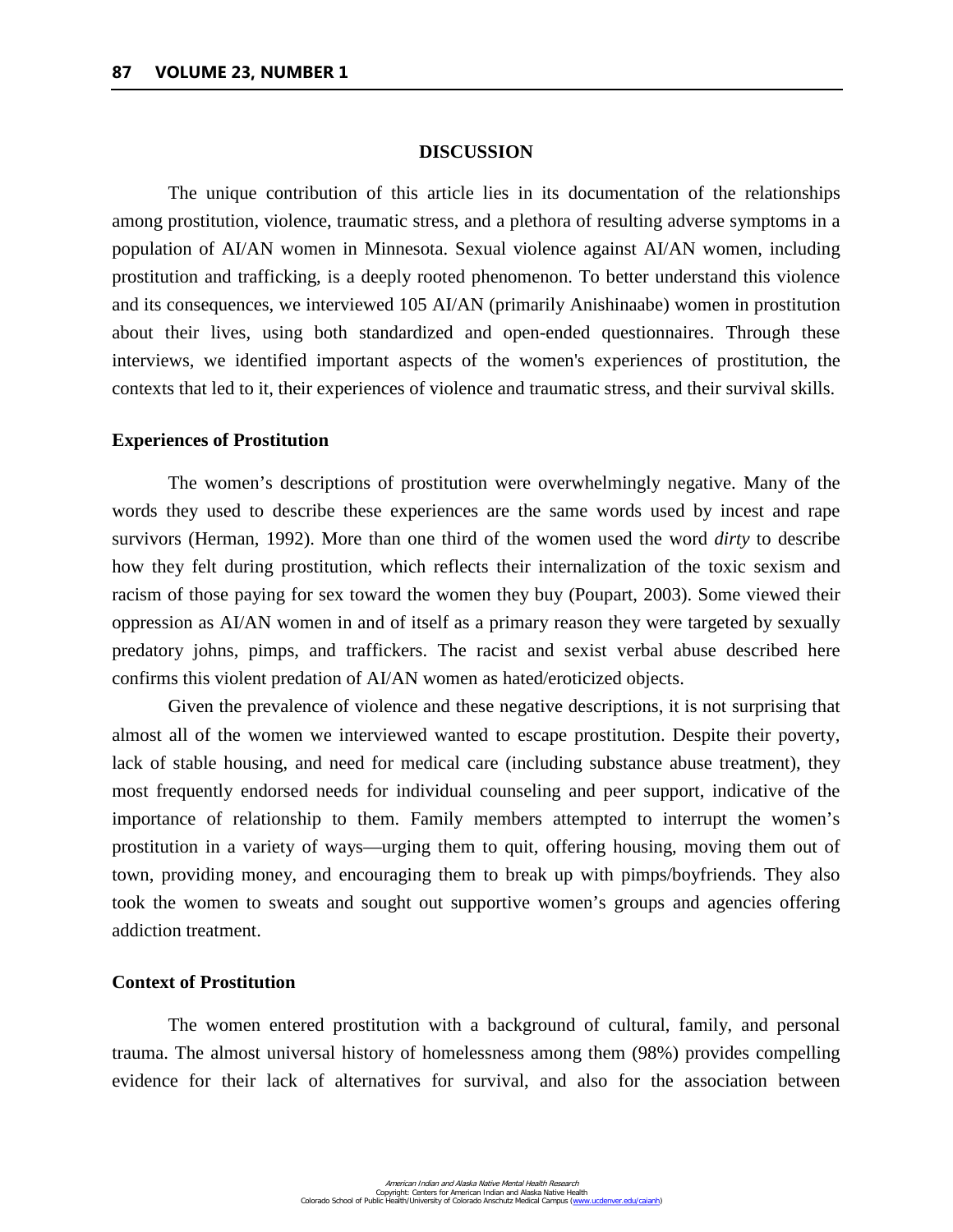prostitution and poverty. Many of the women's parents or grandparents had been removed from their families and placed in boarding schools. Most of these relatives were known by the women to have been abused there. The majority of the women had family members who also were involved in prostitution. A fourth-generation survivor of prostitution spoke about the rapes of women in her family and her resignation to the sexual violence in her community. Nearly half the women had been in foster care, and of those, nearly half had been abused in care. We suggest that a history of colonization increases the vulnerability of AI/AN women to poverty, prostitution, and other sexual violence.

The women we interviewed often had had multiple arrests, starting in childhood. These arrests reflect their lack of security and alternatives to prostitution, their homelessness, and their substance abuse. The women had committed almost as many crimes in childhood as in adulthood, suggesting that early in their lives they may have lacked access to adult protection, housing, and health care. Several of the women had been convicted of crimes that were probably committed while they were under the control of a pimp or dominant partner. The multiple arrests of these women prevented their escape from prostitution, because a criminal record was a barrier to obtaining affordable housing, employment, and frequently even essential social services.

The common assumption that women prostitute *either* indoors or outdoors is inaccurate. The women in this study had been prostituted in multiple settings: on the street, in private homes, hotels, nightclubs, bars, escort agencies, reservations, strip clubs and casinos. This and other studies find that women prostitute wherever sex buyers are located. Interviews with sex buyers confirm this (Farley, 2005; Farley, MacLeod, Anderson, & Golding, 2011; Kramer, 2003). Meaningful outreach to AI/AN prostituted women must consider these multiple locations where men pay for sex, which also are where the women are located.

Organized criminals play a significant role in the trafficking of AI/AN women both on and off reservations (Freng, Davis, McCord, & Roussell, 2012; Koepplinger, 2009; Pierce, 2009). Nearly half of the women we interviewed had been trafficked for the purpose of prostitution, and half surrendered most of their money from prostitution to pimps, of whom nearly half were gang affiliated. Pimps make it extremely dangerous for women to escape prostitution. Death threats are common. As a consequence of this danger, outreach to these women must be cautious and creative; for example, phone numbers for help could be placed on billboards and in restaurants where the women take breaks.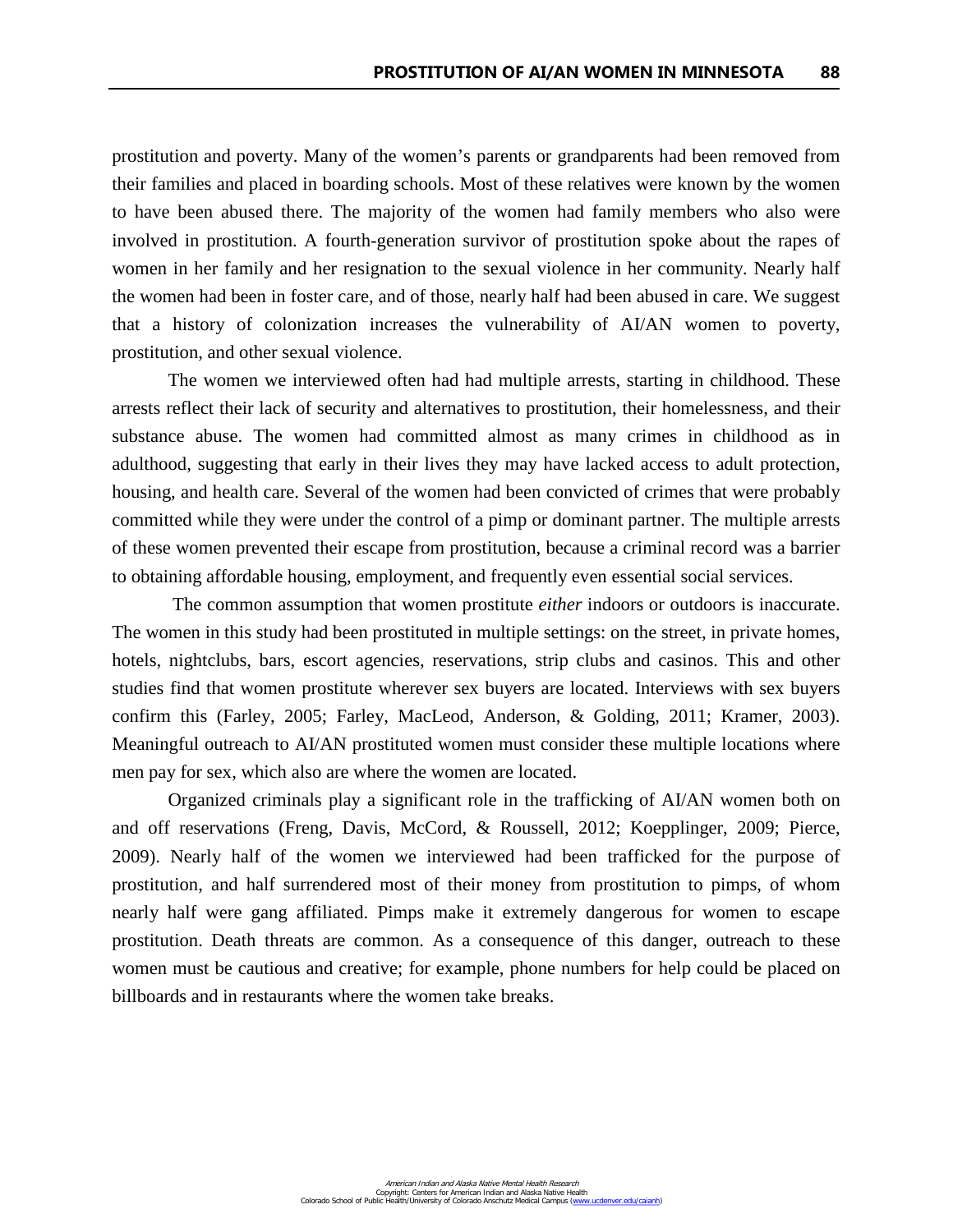#### **History of Trauma and its Consequences**

Frequent and extreme violence was committed against these AI/AN women over the course of their lives. Surrounded by predators, three fourths had been sexually abused as children by an average of four perpetrators. A history of sexual assault preceding prostitution has been noted by others. One young woman told Silbert and Pines (1982, p. 488), "I started turning tricks to show my father what he made me." Dworkin (1997, p. 143) described incest as "boot camp" for prostitution.

Our interviewees were in an almost constant state of revictimization. The assaults against them were part of a lifetime of exploitation and abuse. The vast majority of the women had been raped in prostitution, typically multiple times, and most had been physically abused in adulthood, most often by a man who paid for sex. Half had been threatened, usually with a weapon, during the month before we interviewed them. Stable housing and protection from domestic and sexual violence are crucial for the women we interviewed. Most of the women also expressed a need for individual counseling and peer support, reflecting a desire for their unique experiences as AI/AN women in prostitution to be heard and seen by people who care about them. Other frequently mentioned needs were vocational training, housing, substance abuse treatment, and self-defense training, which was likely a result of the frequent violent assaults in prostitution.

## **Health Problems**

A history of violent victimization is associated with physical health problems (Golding, 1999b), which were common among these women. More than half reported physical pain, vision problems, or cognitive problems. Almost three fourths had experienced a traumatic brain injury, which has been associated with chronic illness (Langlois, Rutland-Brown, & Wald, 2006), other disabilities (Langlois et al., 2006), unemployment (Doctor et al., 2005), and early death (Langlois et al., 2006; Vaaramo, Puljula, Tetri, Juvela, & Hillbom, 2015), including death specifically caused by traumatic events (Vaaramo et al., 2015). We recommend a medical evaluation for women in or escaping prostitution. Readers may contact the first author regarding use of questionnaires for assessing adverse health consequences of prostitution in this study.

#### **PTSD**

Rape and other sexual violence––whether paid for or not––may result in symptoms of PTSD. Given the prevalence of trauma in their lives, it is not surprising that 52% of the women in this study met diagnostic criteria for PTSD (Robin, Chester, & Goldman, 1996). This rate compares to an 8% prevalence rate in the general U.S. population (Kessler, Sonnega, Bromet, Hughes, & Nelson, 1995), and to the 54-86% prevalence seen among prostituted people from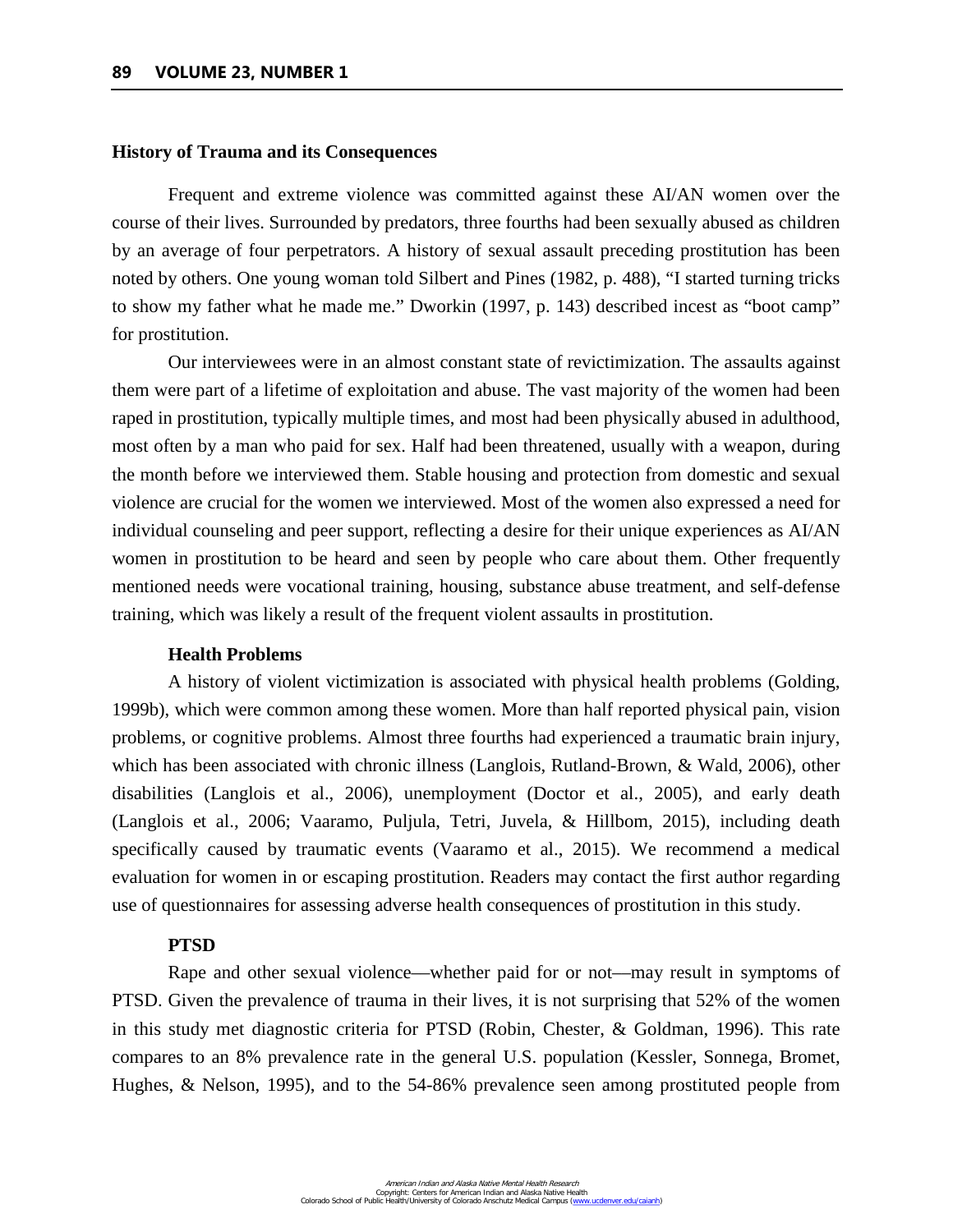nine countries (Farley et al., 2003). The prevalence of PTSD in battered women ranges from 31% to 84% (Golding, 1999a) and in combat veterans PTSD ranges from 2% to 17% (Richardson, Frueh, & Acierno, 2010).

Experiences of violence over the course of one's lifetime, as well as intergenerational trauma, have a cumulative effect on PTSD symptoms (Follette, Polusny, Bechtle, & Naugle, 1996). Historical trauma as experienced by AI/AN peoples––both in the form of prostitution and more generally as colonization––has caused PTSD and other mental disorders such as depression (Cole, 2006). The insidious trauma of racism as documented in these interviews is another cause of emotional distress and disorders (Root, 1996). The high prevalence of PTSD in the women we interviewed is consistent with past research that found that AI/AN children and adolescents who experience sexual trauma and multiple traumas are likely to be at high risk for developing PTSD (Gnanadesikan, Novins, & Beals, 2005). We recommend culturally appropriate treatment that specifically includes a decolonizing perspective (Goodman & Gorski, 2015; Marsella, Friedman, Gerrity, & Scurfield, 1996).

## **Dissociation**

Previous research has established a strong association between trauma history and dissociation (Mulder, Beautrais, Joyce, & Fergusson, 1998). We found high rates of dissociation among the women we interviewed, who told us that it was essential to their survival during prostitution. The same dissociative response that women develop to survive the trauma of rapes in childhood and adulthood is used to survive the paid rapes of prostitution. Consistent with others' findings (Dobie et al., 2004; Schnurr & Green, 2004; Zatzick et al., 1997), both PTSD and dissociation were associated with poorer general health among the women we interviewed. On the other hand, dissociative phenomena that result from interaction between psychological and culturally based social processes, such as shamanism, can be positive (Kirmayer, 1994). The voluntary use of dissociation can enhance artistic creativity (Ross, 1991). Among the interviewees in this study, some experiences of dissociation promoted spiritual healing. For example, one woman explained that when she dissociated, she went to the spirit world, where healing occurred (Pierce, 2009).

Symptoms from recent traumatic experiences may not only cause distress in and of themselves, but may amplify symptoms from earlier violence and abuse (Follette et al., 1996). Numbing symptoms typical of both PTSD and dissociation increase the risk of revictimization (Ullman, Najdowski, & Filipas, 2009) because more adaptive survival responses are not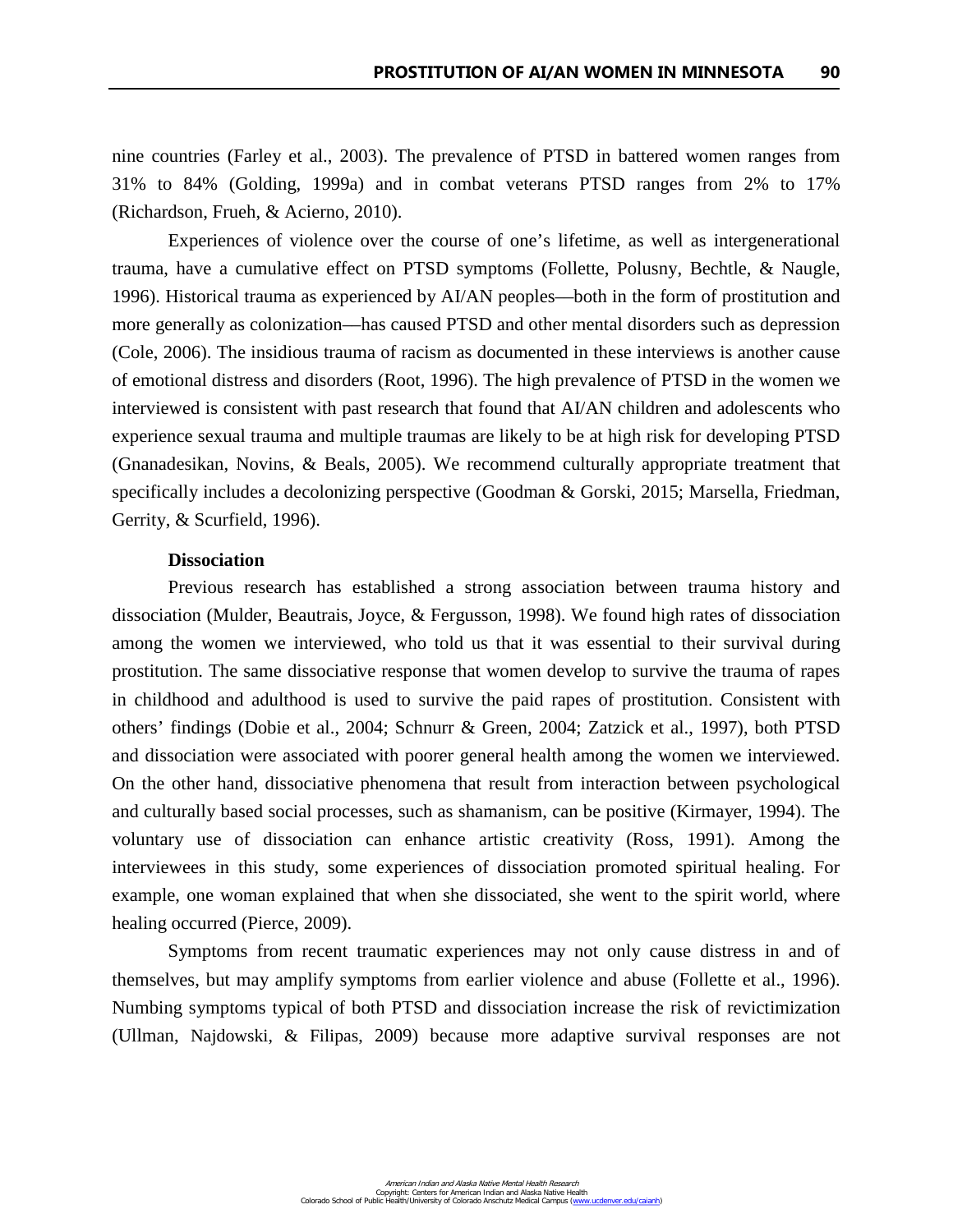employed by the victim of violence. Because AI/AN survivors of prostitution have high rates of dissociation, it is important for health care and social service workers to assess carefully for any history of revictimization when clients seek services.

Three fourths of the women we interviewed used drugs or alcohol, which is common in traumatized populations, including combat veterans and survivors of sexual and domestic violence (McFarlane, 2001; Norris, Foster & Weishaar, 2002; Stewart, Ouimette, & Brown, 2002). The majority of these women described their substance use as a form of chemical dissociation. More than half of those we interviewed voiced a need for alcohol and drug addiction treatment. The literature on drug and alcohol treatment for traumatized populations suggests an integrated treatment protocol for those with both substance abuse and PTSD, such as the cognitive-behavioral approach developed by Najavits (2001; Najavits & Johnson, 2014). Given the high risk for PTSD in this population, mitigation of traumatic stress (e.g., by providing secure housing, protection from pimps, food, and health care), coupled with appropriate treatments for PTSD, is highly recommended (see below).

#### R**ecommendations for Policy, Treatment, and Research**

## **Policy**

To address the harms of prostitution, it is necessary to use education, prevention, and intervention strategies similar to those dedicated to other forms of gender-based abuse such as rape and domestic violence. This understanding of prostitution as violence against women must then become a part of public policy and must be structurally implemented in health care, mental health services, substance abuse treatment, homeless shelters, rape crisis centers, and battered women's shelters (Stark & Hodgson, 2003). Health care practitioners must become acquainted with community services, antiviolence resources, and agencies dedicated to offering services to women in prostitution (Polacca, 2003). As with battered women, physical safety is a critical concern. It is essential that health care practitioners and victim advocates receive specialized training in both traditional and Western approaches, and that they understand women in prostitution as victims of violence, not as criminals. Program development and implementation by survivors of prostitution, both AI/AN and non-Native, are essential. Two-thirds of the women we interviewed expressed a need for vocational training, which requires specialized programs. Vocational training or rehabilitation must address prostitution survivors' extensive trauma history and also their history of domination and abuse. For example, Baldwin (2003, pp. 313- 314) suggested that survivors of prostitution should not be required to work in service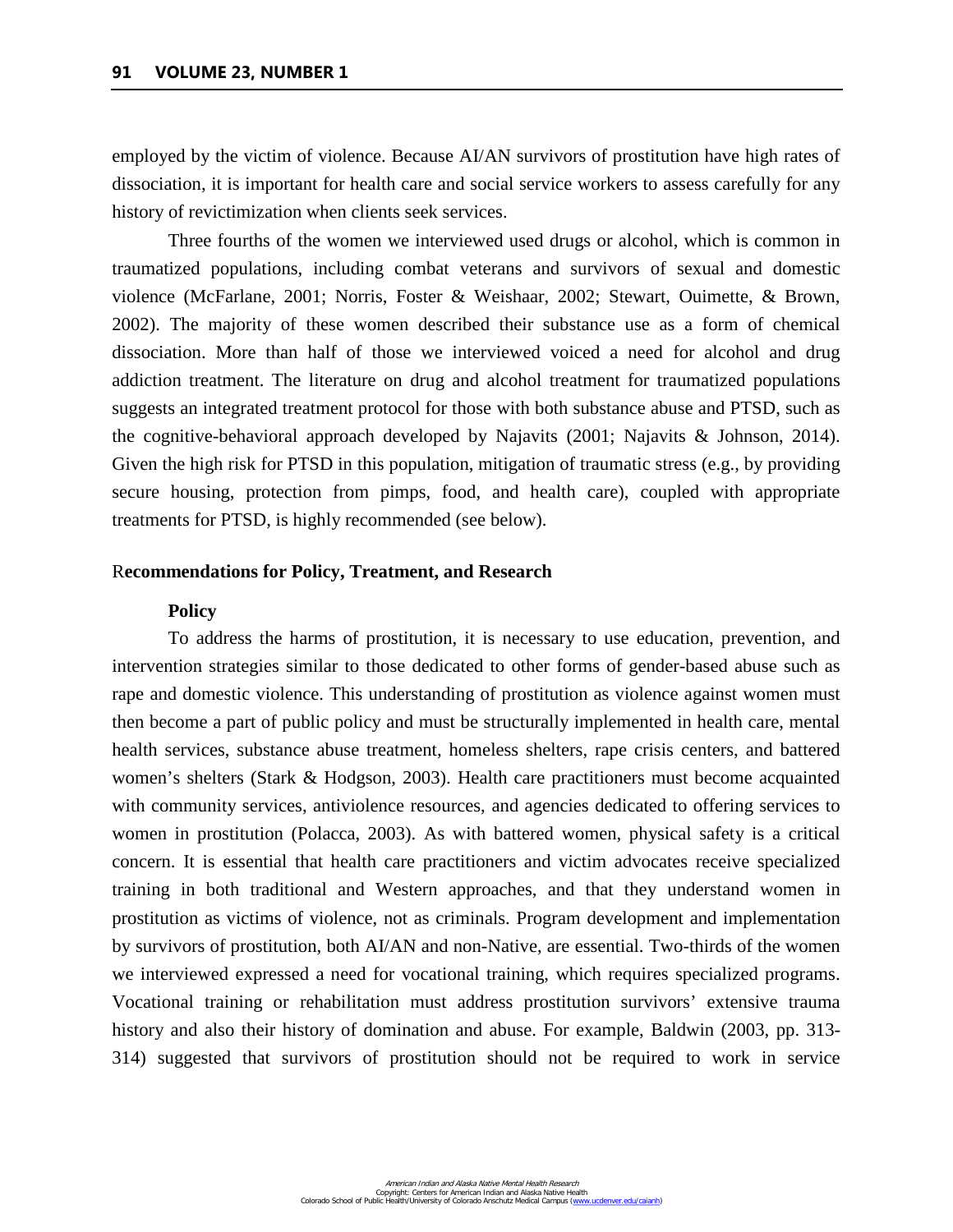occupations that require the display of female submission, citing a case in which a survivor refused a job that required her to clean beds in the same hotels where she had prostituted for many years. Yet this refusal jeopardized her receipt of public assistance benefits.

Most of the women we interviewed would benefit from legal services, including family law (divorce and child custody), criminal record expungement, disability law, and benefits law. Policy reform recommendations, such as decriminalizing victims of prostitution so they do not have to fear arrest, would ensure that AI/AN women who have been domestically trafficked receive the same access to services as do international victims of trafficking (Johnson, 2012). Tribal officials should be trained to recognize domestic trafficking and pimping as a first step in overcoming silence and denial regarding these issues. Jurisdictional disputes with respect to tribal, state, and federal laws regarding arrests of sex buyers and pimps on tribal lands have hindered policy reforms that would support AI/AN women in prostitution. Cross-deputization agreements among tribal, state, and federal law enforcement agents that would allow them to respond to crimes outside their jurisdictions would increase arrests and prosecutions of pimps and traffickers, as well as rapists (Deer, 2004b; Johnson, 2012).

# **Treatment**

A general health strategy for AI/AN women should involve equitable access to health services, AI/AN control of services, and diverse approaches that respond to cultural priorities and community needs (Denham, 2008; Royal Commission on Aboriginal Peoples, 1996). Models for healing of AI/AN women in prostitution would include a decolonizing perspective that acknowledges and analyzes historical trauma, violent crimes, family violence, child abuse and neglect, discrimination, and unresolved grief and mourning. Cultural moderators of these traumatic experiences that would promote healing include family/community support, traditional spiritual practices and medicine, and a positive AI/AN identity (Walters, Simoni, & Evans-Campbell, 2002).

Cultural competence in mental health care of AI/AN people includes recognition of a) the asymmetrical power relationship between counselor and client; b) the ways that Eurocentric professional values may conflict with the needs of AI/AN people seeking mental health treatment; c) differences in symptom expression, symptom language, and symptomatic patterns in AI/AN people with mental illness or emotional disturbance; and d) differences in thresholds of individual and social distress (i.e., differences between AI/AN individuals/groups and European Americans with respect to what upsets them, based on culture and history, and also differences in tolerance of symptoms by support systems (Goodman & Gorski, 2015; Western Interstate Commission for Higher Education, 1998). Health care practitioners, especially those in the field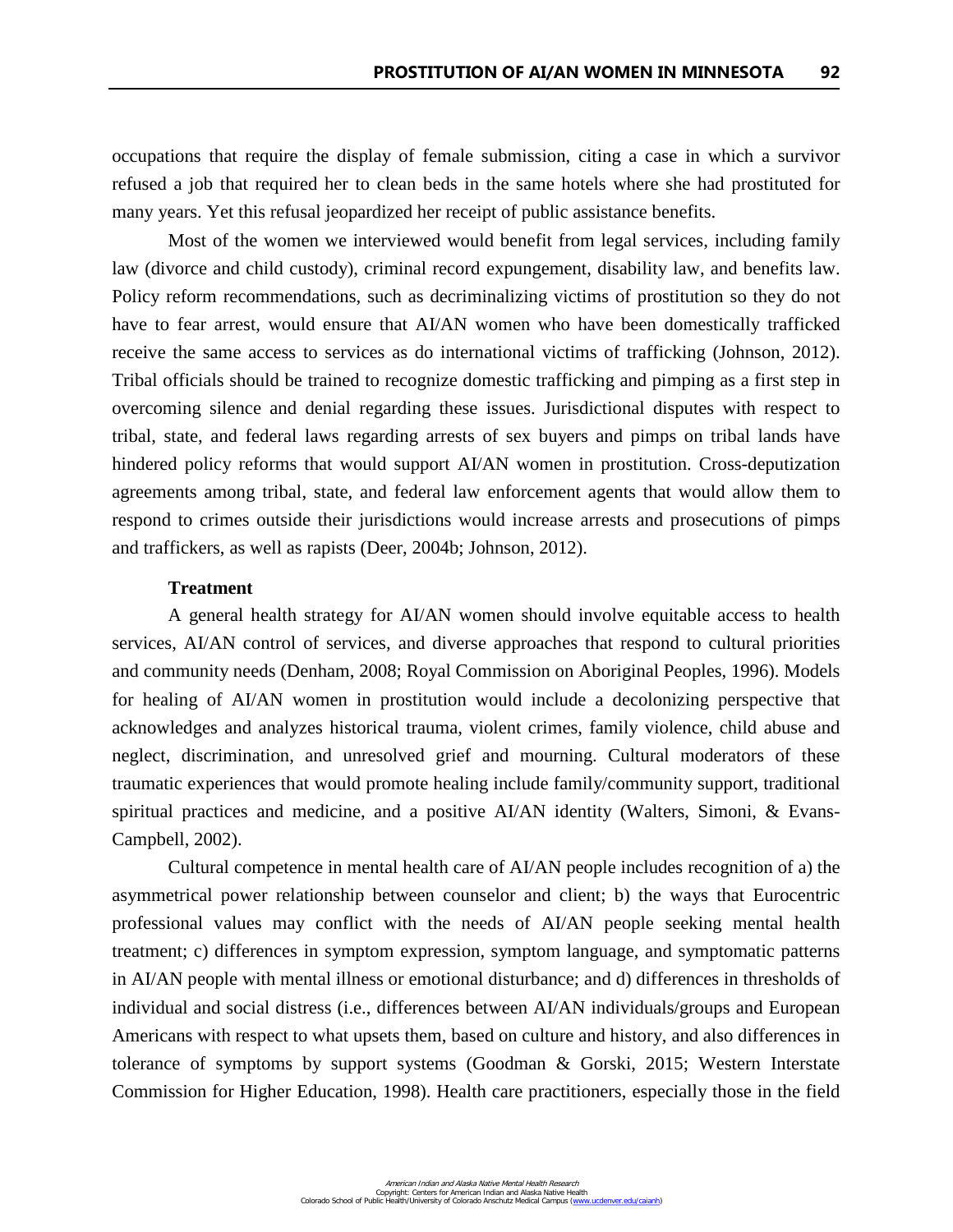of mental health, as well as advocates in related fields, need to apply a holistic healing approach to AI/AN women that embraces traditional healing (Fadiman, 1997; Hodge, Limb, & Cross, 2009). Native cultural and spiritual traditions should be made available to AI/AN women in prostitution by nonjudgmental people who are educated about prostitution's devastating impact. A study of the needs of Vancouver prostituted women underscores these recommendations (Benoit, Carroll, & Chaudhry, 2003). Willmon-Haque and Bigfoot (2008) and Gone (2004) describe several culturally relevant trauma treatment programs for AI/ANs that are based on Native perspectives about wellness, and that also include the decolonizing and culturally relevant factors mentioned above. The Peguis AI/AN community in Manitoba, for example, found that a combination of traditional and Western healing approaches was especially effective for people who suffer from emotional problems, including those related to alcohol and drug abuse, violence, and suicide (Cohen, cited in Royal Commission on Aboriginal Peoples, 1996). In our opinion, Western medical treatment of PTSD and dissociation is best combined with traditional healing for AI/AN women who want to escape prostitution. Western-trained practitioners and advocates often are not prepared to provide culturally competent services for AI/AN people that respect their belief systems and history (Grandbois, 2005). For example, several women we interviewed had struggled to use traditional spiritual healing practices for their mental health problems, but their physicians had objected to these practices. "I was in the hospital. I was unstable depression. It was a bad spirit. I wanted to smudge and was not allowed to." Another woman told her physicians that she suffered from bad dreams and was subsequently diagnosed with schizophrenia. Her doctor prescribed medicine to stop the bad dreams, she said, but "I know that our dreams mean something so I don't take the meds. I need those dreams."

Although most women in this study wanted the opportunity to use traditional healing methods, some women did not. Practitioners should respect both preferences. It is extremely important that no woman be pressured to participate in any spiritual practice if she is uncomfortable. Women in prostitution have been manipulated, coerced, and betrayed by johns and pimps, sometimes by government agencies and health care practitioners. They must be fully accepted as AI/AN women whose choice not to participate in traditional cultural practices is honored.

#### **Limitations and Future Research**

This study was limited to AI/AN women currently living in Minnesota. There is a great need for research on the prostitution and trafficking of Indigenous women in other regions and for careful study of what kinds of interventions help them to exit prostitution. Research in New Zealand, Australia, Canada, and Taiwan has found that Indigenous women are at highest risk for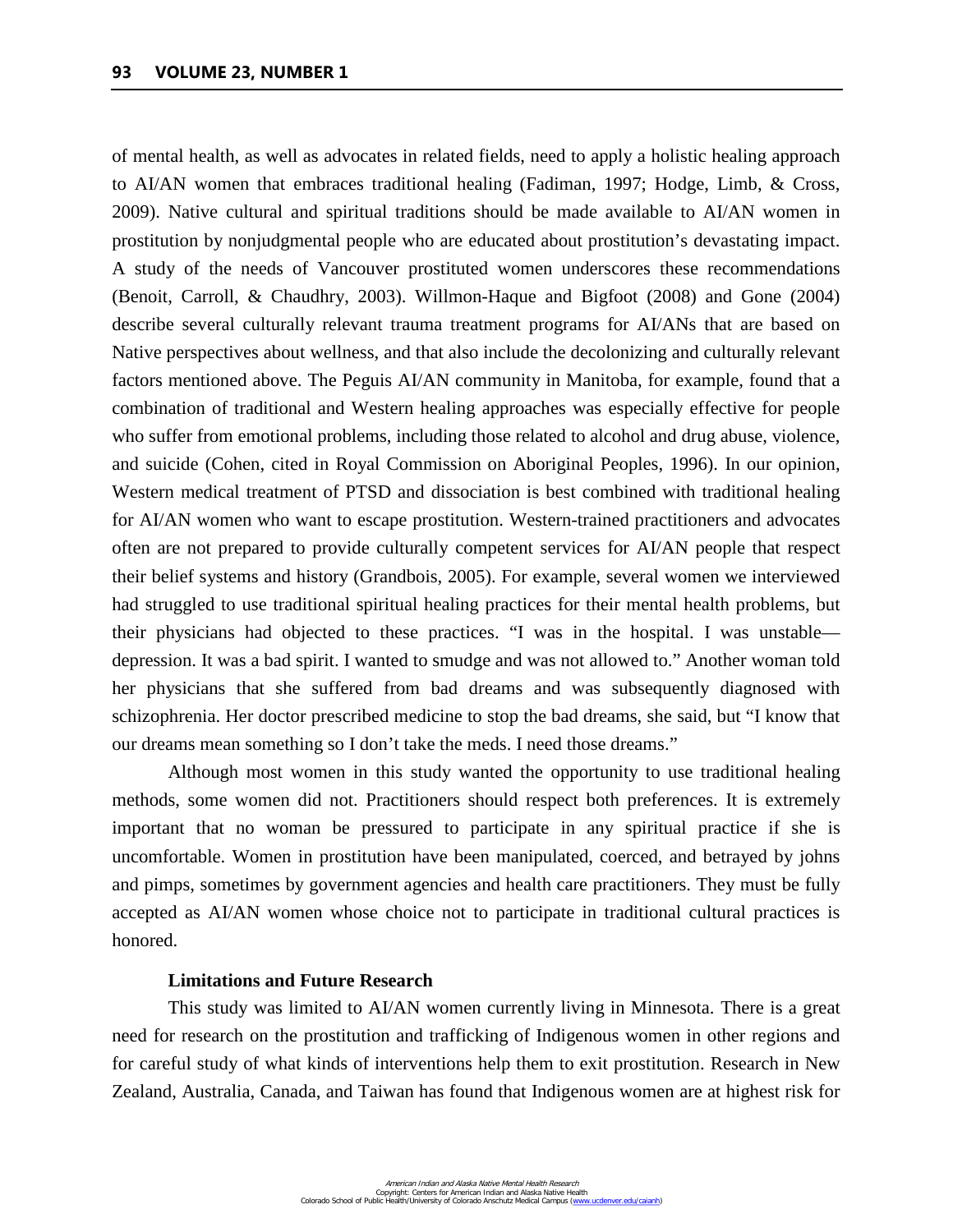prostitution because of their history of oppression and colonization, poverty, and sexual violence (Sethi, 2007). The triple force of race, sex, and class inequality disparately impacts Indigenous women. Another limitation of this study was sampling strategy. Given the illegality of prostitution, researchers have found that a representative sample of women sold for sex is not possible (McKeganey & Barnard, 1996). We interviewed those people to whom we had access and who themselves had access to some social supports. Because the women were recruited through their contacts with service agencies, they may not be representative of prostituted AI/AN women who do not contact service agencies for support. Other studies of traumatized people have found that survivors minimize the intensity and the extent of sexual violence and other abuse (e.g., Van der Kolk & McFarlane, 2006); therefore, we estimate that, as high as some of the numbers are in this study, the trauma and resulting symptoms of distress are in reality likely to be even more prevalent and severe. The use of some open-ended questions occasionally reduced the clarity of the data. However, this limitation was balanced by the use of standardized measures to assess attributes such as PTSD, dissociation, and general health, as well as the use of close-ended questions about a range of experiences in prostitution. Despite these limitations, we are confident that this study of the experiences of prostituting AI/AN women contributes significant new information.

It is crucial to understand the sexual exploitation of AI/AN women in prostitution today in the historical context of colonial violence against nations (Frideres, 1996; Ryser, 1995; Waldram, 1997). Women who are marginalized because of colonialism's devastating historical impact, because of their lack of opportunities and education, because of racial and ethnic discrimination, poverty, previous physical and emotional harm, and abandonment *are* the people bought in prostitution. Women who have the fewest real choices available to them are those who are in prostitution. The critical question to ask with respect to the women we interviewed is not "Did she consent?" but "Has she been offered the choice to exist *without* prostituting?"

#### **REFERENCES**

- Adams, D.W. (1997). *Education for extinction: American Indians and the boarding school experience.* Lawrence: University of Kansas Press.
- American Psychiatric Association (2000). *Diagnostic and statistical manual of mental disorders, 4th edition, text revision (DSM-IV-TR).* Washington, DC: American Psychiatric Press.
- Amnesty International. (2007). *Maze of injustice: The failure to protect Indigenous women from sexual violence in the USA*. United Kingdom: Author. Retrieved from <http://www.amnestyusa.org/pdfs/MazeOfInjustice.pdf>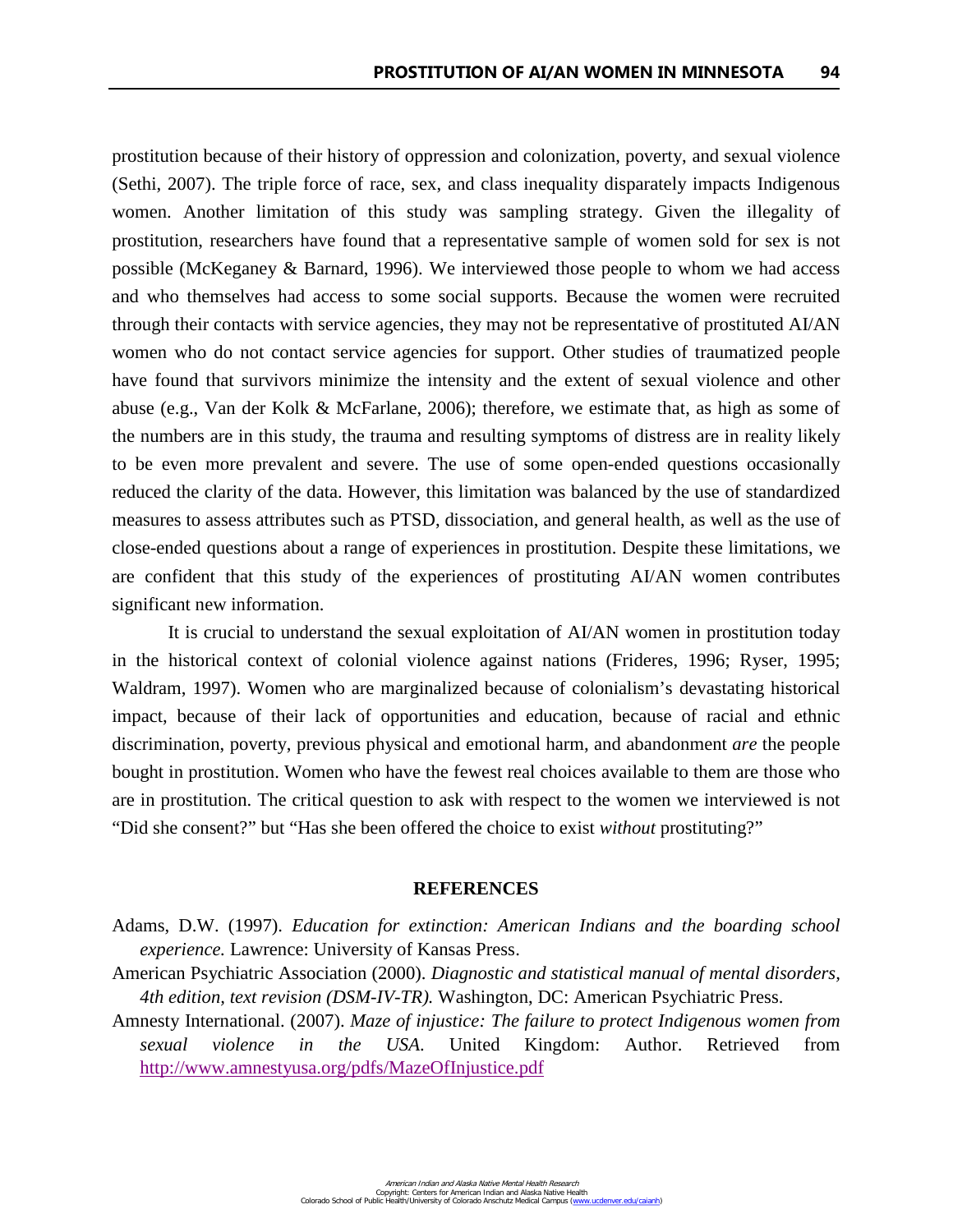Bachman, R., Zaykowski, H., Lanier, C., Poteyeva, M., & Kallmyer, R. (2010). Estimating the magnitude of rape and sexual assault against American Indian and Alaska Native (AIAN) women. *The Australian and New Zealand Journal of Criminology, 43*, 199-222. http://dx.doi.org

/10.1001/archpsyc.62.1.99

- Baldwin, M. (2003). Living in longing: Prostitution, trauma recovery, and public assistance. In M. Farley (Ed.), *Prostitution, trafficking, and traumatic stress* (pp. 267-314). New York: Routledge.
- Beals, J., Manson, S., Whitesell, N. R., Spicer, P., Novins, D. K., & Mitchell, C. M. (2005). Prevalence of DSM-IV disorders and attendant help-seeking in two American Indian reservation populations. *Archives of General Psychiatry*, *62*, 99-108. [http://dx.doi.org/10.1001/archpsyc.62](http://dx.doi.org/10.1001/archpsyc.62%0b.1.99)  [.1.99](http://dx.doi.org/10.1001/archpsyc.62%0b.1.99)
- Benoit, C., Carroll, D., & Chaudhry, M. (2003). In search of a healing place: Aboriginal women in Vancouver's Downtown Eastside. *Social Science & Medicine*, *56*, 821-833. http://dx.doi.org

/10.1001/archpsyc.62.1.99

- Bortel, A., Ellingen, M.C., Ellison, R. P., & Thomas, C. (2008). *Sex trafficking needs assessment for the state of Minnesota*. Minneapolis: The Advocates for Human Rights.
- Boyer, D., Chapman, L., & Marshall, B. K. (1993). *Survival sex in King County: Helping women out.* Report submitted to King County Women's Advisory Board. Seattle: Northwest Resource Associates (on file with first author).
- Briere, J. & Runtz, M. (1990). Differential adult symptomatology associated with three types of child abuse histories. *Child Abuse and Neglect, 14*, 357-364. [http://dx.doi.org/10.1016/0145-](http://dx.doi.org/10.1016/0145-2134(90)90007-g) [2134\(90\)90007-g](http://dx.doi.org/10.1016/0145-2134(90)90007-g)
- Chenault, V. S. (2011). *Weaving strength, weaving power: Violence and abuse against Indigenous women*. Durham, NC: Carolina Academic Press.
- Clark, R. L., & Johnson, C. L. (2008). Overview of issues facing Native women who are survivors of violence in urban communities. In S. Deer, B. Clairmont, C. A. Martell, & M. L. White Eagle (Eds.), *Sharing our stories of survival: Native women surviving violence* (pp. 87-99). Lanham, MD: AltaMira Press.
- Cole, N. (2006). Trauma and the American Indian. In T. M. Witko (Ed.), *Mental health care for urban Indians: Clinical insights from Native practitioners* (pp. 115-130). Washington, DC: American Psychological Association.
- Deer, S. (2004a). Federal Indian law and violent crime: Native women and children at the mercy of the state. *Social Justice, 31*, 17-30. Retrieved from<http://www.isjr.org/journal/>
- Deer, S. (2004b). Toward an indigenous jurisprudence of rape. *Kansas Journal of Law and Public Policy, 14,* 121-154. Retrieved from<http://law.ku.edu/lawjournal>
- Deer, S. (2010). Relocation revisited: Sex trafficking of Native women in the United States. *William Mitchell Law Review*, *36*, 621-682. Retrieved from [http://web.wmitchell.edu/law](http://web.wmitchell.edu/law-review/)[review/](http://web.wmitchell.edu/law-review/)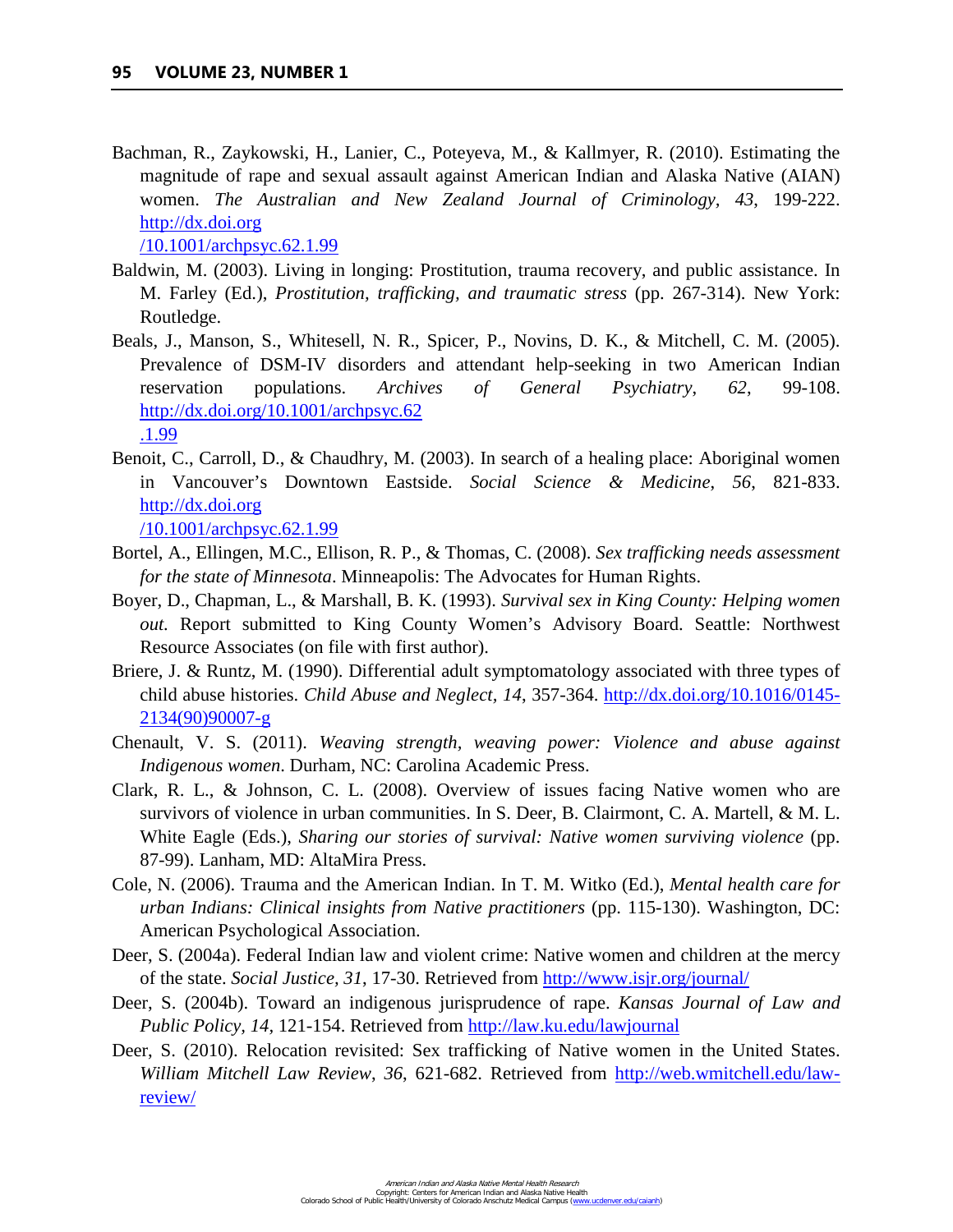- Denham, A. R. (2008). Rethinking historical trauma: narratives of resilience. *Transcultural Psychiatry*, *45*, 391-414.<http://dx.doi.org/10.1177/1363461508094673>
- Dobie, D.J., Kivlahan, D.R., Maynard, C., Bush, K.R., Davis, T.M., & Bradley, K.A. (2004). Posttraumatic stress disorder in female veterans: Association with self-reported health problems and functional impairment. *Archives of Internal Medicine, 164*, 394-400. <http://dx.doi.org/10.1001/archinte.164.4.394>
- Doctor, J. N., Castro, J., Temkin, N. R., Fraser, R. T., Machamer, J. E., & Dikmen, S. S. (2005). Workers' risk of unemployment after traumatic brain injury: A normed comparison. *Journal of the International Neuropsychological Society, 11*, 747-752. [http://dx.doi.org/10.1017/S13](http://dx.doi.org/10.1017/S13%0b55617705050836)  [55617705050836](http://dx.doi.org/10.1017/S13%0b55617705050836)
- Dworkin, A. (1997). *Life and death*. New York: Free Press.
- Elliott, D.M. & Briere, J. (1992). Sexual abuse trauma among professional women: Validating the Trauma Symptom Checklist-40 (TSC-40). *Child Abuse and Neglect, 16*, 391-398. <http://dx.doi.org/10.1017/S1355617705050836>
- Evans-Campbell, T., Lindhorst, T., Huang, B., & Walters, K. L. (2006). Interpersonal violence in the lives of urban American Indian and Alaska Native women: Implications for health, mental health, and help-seeking. *American Journal of Public Health, 96*, 1416-1422. <http://dx.doi.org/10.1017/S1355617705050836>
- Fadiman, A. (1997). *The spirit catches you and you fall down: A Hmong child, her American doctors, and the collision of two cultures.* New York: Noonday Press.
- Farley, M. (2005). Prostitution harms women even if indoors. *Violence Against Women, 11*, 950- 964.<http://dx.doi.org/10.1177/1077801205276987>
- Farley, M., Cotton, A., Lynne, J., Zumbeck, S., Spiwak, F., Reyes, M. E., … Sezgin, U. (2003). Prostitution and trafficking in nine countries: An update on violence and post-traumatic stress disorder. In M. Farley (Ed.), *Prostitution, trafficking and traumatic stress* (pp. 33-74)*.*  Binghamton, NY: Haworth.
- Farley, M., Franzblau, K., & Kennedy, M. A. (2014). Online prostitution and trafficking. *Albany Law Review, 77*, 101-157. Retrieved from http://www.albanylawreview.org/Pages/home.aspx
- Farley, M., Lynne, J., & Cotton, A. (2005). Prostitution in Vancouver: Violence and the colonization of First Nations women. *Transcultural Psychiatry, 42*, 242-271. <http://dx.doi.org/10.1177/1363461505052667>
- Farley, M., MacLeod, J., Anderson, L., & Golding, J. M. (2011). Attitudes and social characteristics of men who buy sex in Scotland. *Psychological Trauma: Theory, Research,Practice, and Policy, 3/4*, 369-383. doi: 10.1037/a0022645
- Follette, V.M., Polusny, M.A., Bechtle, A.E., & Naugle, A.E. (1996). Cumulative trauma: The impact of child sexual abuse, adult sexual assault, and spouse abuse. *Journal of Traumatic Stress,* 9, 25-35.<http://dx.doi.org/10.1007/bf02116831>
- Frideres, J. S. (1996). The Royal Commission on Aboriginal Peoples: The route to selfgovernment? *The Canadian Journal of Native Studies, 16*, 247-266. Retrieved from <http://www3.brandonu.ca/library/CJNS/>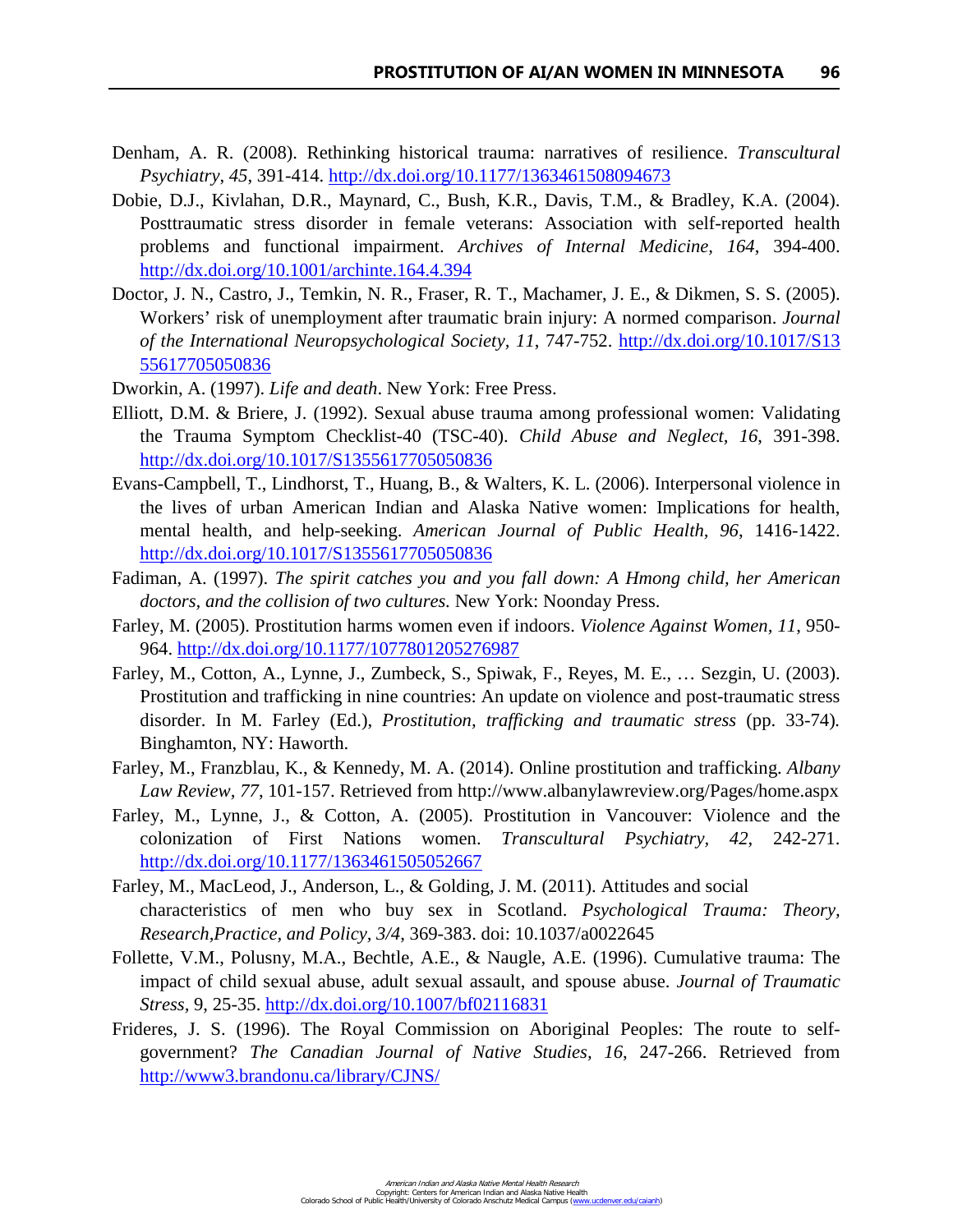- Freng, A., Davis, T., McCord, K., and Roussell, A. (2012). The new American gang? Gangs in Indian country. *Journal of Contemporary Criminal Justice, 28*, 446-464. Retrieved from <http://ccj.sagepub.com/>
- Gnanadesikan, M., Novins, D. K., & Beals, J. (2005). The relationship of gender and trauma characteristics to post-traumatic stress disorder in a community sample of traumatized Northern Plains American Indian adolescents and young adults. *Journal of Clinical Psychiatry, 66*, 1176-1183.<http://dx.doi.org/10.4088/jcp.v66n0914>
- Golding, J. M. (1999a). Intimate partner violence as a risk factor for mental disorders: A metaanalysis. *Journal of Family Violence, 14*, 99-132. [http://dx.doi.org/10.1023/A:10220](http://dx.doi.org/10.1023/A:10220%0b79418229)  [79418229](http://dx.doi.org/10.1023/A:10220%0b79418229)
- Golding, J. M. (1999b). Sexual assault history and long-term physical health problems: Evidence from clinical and population epidemiology. *Current Directions in Psychological Science, 8*, 191-194.<http://dx.doi.org/10.1111/1467-8721.00045>
- Gone, J. P. (2004). Mental health services for Native Americans in the 21st century United States. *Professional Psychology: Research and Practice, 35*, 10-18. [http://dx.doi.org/](http://dx.doi.org/%0b10.1037/0735-7028.35.1.10)  [10.1037/0735-7028.35.1.10](http://dx.doi.org/%0b10.1037/0735-7028.35.1.10)
- Goodman, R.D. & Gorski, P.C. (2015) *Decolonizing "multicultural" counseling through social justice.* New York: Springer.
- Grandbois, D. (2005). Stigma of mental illness among American Indian and Alaska Native nations: Historical and contemporary perspectives. *Issues in Mental Health Nursing, 26*, 1001-1024.<http://dx.doi.org/10.1080/01612840500280661>
- Haozous, E.A., Strickland, C.J., Palacios, J.F., & Solomon, T.G.A. (2014). Blood politics, ethnic identity, and racial misclassification among American Indians and Alaska Natives. *Journal of Environmental and Public Health*, Article ID 321604.<http://dx.doi.org/10.1155/2014/321604>
- Herman, J. (1992). *Trauma and recovery: The aftermath of violence from domestic abuse to political terror.* New York: Basic Books.
- Hodge, D. R., Limb, G. E., & Cross, T. L. (2009). Moving from colonization toward balance and harmony: A Native American perspective on wellness. *Social Work, 54*, 211-219. <http://dx.doi.org/10.1093/sw/54.3.211>
- Huda, S. (2006, February 20). *Integration of the human rights of women and a gender perspective: Report of the special rapporteur on the human rights aspects of the victims of trafficking in persons, especially women and children*, United Nations Document 42: E/CN.4/2006/62. Retrieved from<http://www.refworld.org/docid/48abd53dd.html>
- Hwang, S.-L. & Bedford, O. (2003). Precursors and pathways to adolescent prostitution in Taiwan. *Journal of Sex Research, 40*, 201-210. [http://dx.doi.org/10.1080/002244](http://dx.doi.org/10.1080/002244%0b90309552181)  [90309552181](http://dx.doi.org/10.1080/002244%0b90309552181)
- Hyman, C. A. (2009). Survival at Crow Creek, 1863-1866. *Minnesota History, 61*, 148-161. Retrieved from<http://www.mnhs.org/market/mhspress/minnesotahistory/>
- Idler, E. L., & Angel, R. J. (1990). Self-rated health and mortality in the NHANES-I Epidemiologic Follow-up Study. *American Journal of Public Health, 80*, 446-452. doi:10.2105/ajph.80.4.446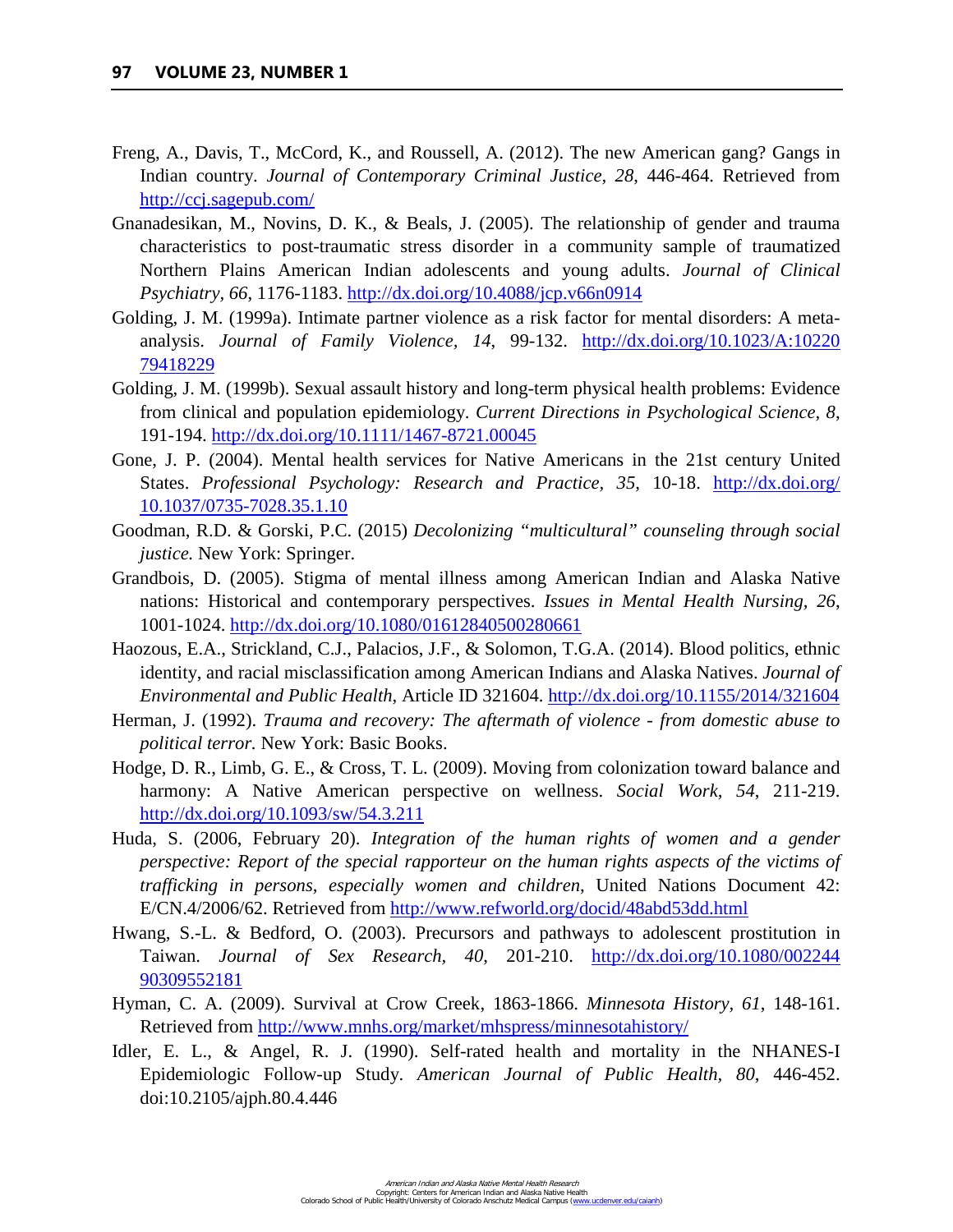- Johnson, A. L. (2012). A perfect storm: The U.S. anti-trafficking regime's failure to stop the sex trafficking of American Indian women and girls. *Columbia Human Rights Law Review, 43*, 617-710. Retrieved from<http://www3.law.columbia.edu/hrlr/>
- Kaplan, G. A., & Camacho, T. (1983). Perceived health and mortality: A nine-year follow-up of the Human Population Laboratory cohort. *American Journal of Epidemiology, 117*, 292-304.<http://dx.doi.org/10.1177/089826439400600401>
- Keane, T.M., Kaloupek, D.G., & Weathers, F.W. (1996). Ethnocultural considerations in the assessment of PTSD. In A.J. Marsella, M.J. Friedman, E.T. Gerrity, & R.M. Scurfield (Eds.), *Ethnocultural aspects of post-traumatic stress disorder: Issues, research, and clinical applications* (pp. 183 -205). Washington, DC: American Psychological Association.
- Kessler, R. C., Sonnega, A., Bromet E., Hughes M., & Nelson C. B. (1995). Post-traumatic stress disorder in the National Comorbidity Survey. *Archives of General Psychiatry, 52*, 1048- 1060.<http://dx.doi.org/10.1001/archpsyc.1995.03950240066012>
- Kingsley, C., & Mark, M. (2000). *Sacred lives: Canadian Aboriginal children and youth speak out about sexual exploitation*. Vancouver, British Columbia: Save the Children Canada. Retrieved from [http://www.gov.mb.ca/fs/traciastrust/pubs/sacred\\_lives.pdf](http://www.gov.mb.ca/fs/traciastrust/pubs/sacred_lives.pdf)
- Kirmayer, L. J. (1994). Pacing the void: Social and cultural dimensions of dissociation. In D. Spiegel (Ed.), *Dissociation: Culture, mind, and body* (pp. 91-122). Washington, DC: American Psychiatric Press.
- Koepplinger, S. (2009, Dec. 7). Native women travel a violent road. *Minnesota Public Radio News* [Radio broadcast]*.* Retrieved from [http://minnesota.publicradio.org/display/web/2009/](http://minnesota.publicradio.org/display/web/2009/%0b12/07/koepplinger/)  [12/07/koepplinger/](http://minnesota.publicradio.org/display/web/2009/%0b12/07/koepplinger/)
- Kramer, L. (2003). Emotional experiences of performing prostitution. In M. Farley (Ed.), *Prostitution, traffficking, and traumatic stress* (pp. 187-198). Binghamton, NY: Haworth.
- LaPointe, C. A. (2008). Sexual violence: An introduction to the social and legal issues for Native women. In S. Deer, B. Clairmont, C. A. Martell, & M. L. W. Eagle (Eds.), *Sharing our stories of survival: Native women surviving violence*. (pp. 31-48). Lanham, MD: AltaMira Press.
- Langlois, J. A.Y., Rutland-Brown, W., & Wald, M. M. (2006). The epidemiology and impact of traumatic brain injury: A brief overview. *Journal of Head Trauma Rehabilitation, 21*, 375- 378.<http://dx.doi.org/10.1097/00001199-200609000-00001>
- Louie, L., Luu, M., & Tong, B. (1991, August). *Chinese American adolescent runaways*. Paper presented at the Annual Convention of the Asian American Psychological Association, San Francisco.
- Manson, S. M., Beals, J., Klein, S. A, & Croy, C. D. (2005). Social epidemiology of trauma among two American Indian reservation populations. *American Journal of Public Health*, *95*, 851-859.<http://dx.doi.org/10.2105/ajph.2004.054171>
- Marsella, A.J., Friedman, M.J., Gerrity, E.T., & Scurfield, R.M. (Eds.), *Ethnocultural aspects of post-traumatic stress disorder: Issues, research, and clinical applications*. Washington, DC: American Psychological Association.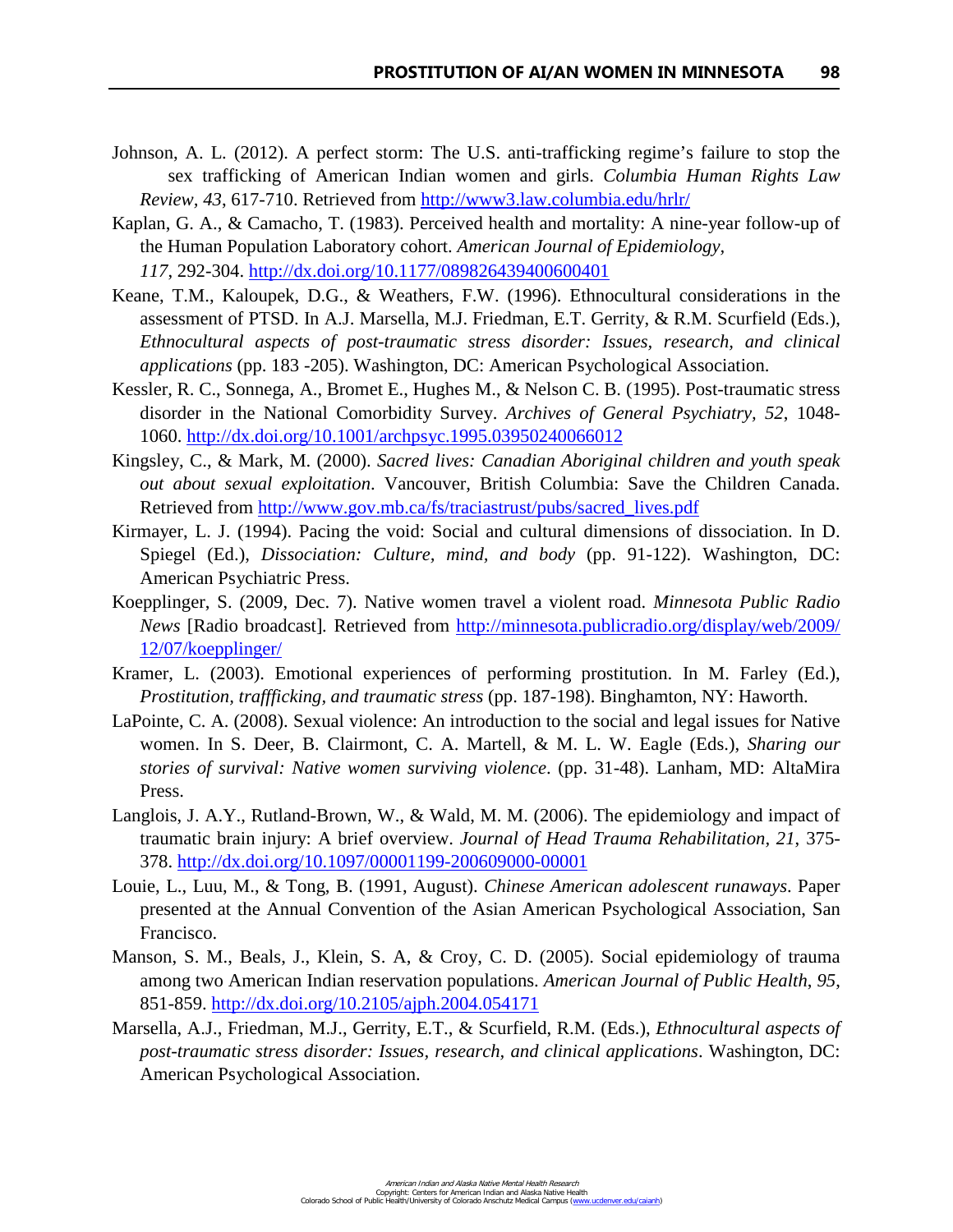- McFarlane, A. C. (2001). Dual diagnosis and treatment of PTSD. In J. P. Wilson, M. J. Friedman, & J. D. Lindy (Eds.), *Treating psychological trauma and PTSD* (pp. 237-254). New York: Guilford Press.
- McKeganey, N., & Barnard, M. (1996). *Sex work on the streets: Prostitutes and their clients.*  Buckingham, Scotland: Milton Keynes Open University Press.
- McKeown, I., Reid, S., & Orr, P. (2004). Experiences of sexual violence and relocation in the lives of HIV infected Canadian women. *International Journal of Circumpolar Health*, *63 Suppl 2*, 399-404.<http://dx.doi.org/10.3402/ijch.v63i0.17944>
- Minnesota Coalition for the Homeless. (2008). *Homelessness in Minnesota*. Retrieved from <http://www.mnhomelesscoalition.org/facts/homelessness/>
- Mossey, J. M., & Shapiro, E. (1982). Self-rated health: A predictor of mortality among the elderly. *American Journal of Public Health, 72*, 800-808. [http://dx.doi.org/](http://dx.doi.org/%0b10.2105/ajph.72.8.800)  [10.2105/ajph.72.8.800](http://dx.doi.org/%0b10.2105/ajph.72.8.800)
- Mulder, R.T., Beautrais, A.L., Joyce, P.R., & Ferguson, D.M. (1998). Relationship between dissociation, childhood sexual abuse, childhood physical abuse, and mental illness in a general population sample. *American Journal of Psychiatry, 155*, 806-811. Retrieved from http://ajp.psychiatryonline.org/journal.aspx?journalid=13
- Najavits, L.M. (2001) *Seeking safety: A treatment manual for PTSD and substance abuse*. New York: Guilford Press.
- Najavits, L.M. & Johnson, K.M. (2014) Pilot study of *Creating Change*, a new past focused model for PTSD and substance abuse. *The American Journal on Addictions,* 23, 415-422. <http://dx.doi.org/10.1111/j.1521-0391.2014.12127.x>
- Norris, F. H., Foster, J. D., & Weisshaar, D. L. (2002). The epidemiology of sex differences in PTSD across developmental, societal, and research contexts. In R. Kimerling, P. Ouimette, & J. Wolfe (Eds.), *Gender and PTSD* (pp. 1-42). New York: Guilford Press.
- Palacios, J. F., & Portillo, C. J. (2009). Understanding Native women's health: Historical legacies. *Journal of Transcultural Nursing, 20*, 15-27. [http://dx.doi.org/10.1177/](http://dx.doi.org/10.1177/%0b1043659608325844)  [1043659608325844](http://dx.doi.org/10.1177/%0b1043659608325844)
- Perry, B. (2002). From ethnocide to ethnoviolence: Layers of Native American victimization. *Contemporary Justice Review: Issues in Criminal, Social, and Restorative Justice*, *5*, 231- 247.<http://dx.doi.org/10.1080/10282580213090>
- Perry, B. (2008). *Silent victims: Hate crimes against Native Americans*. Tucson: University of Arizona Press.
- Perry, S. W. (2004). *American Indians and crime: A BJS statistical profile, 1992-2002*. Washington, DC: Bureau of Justice Statistics. Retrieved from http://bjs.ojp.usdoj.gov/ [content/pub/pdf/aic02.pdf](http://bjs.ojp.usdoj.gov/%0bcontent/pub/pdf/aic02.pdf)
- Pierce, A. (2009). *Shattered hearts: The commercial sexual exploitation of American Indian women and girls in Minnesot*a. Minneapolis: Minnesota Indian Women's Resource Center. Retrieved from<http://www.miwrc.org/wp-content/uploads/2013/12/Shattered-Hearts-Full.pdf>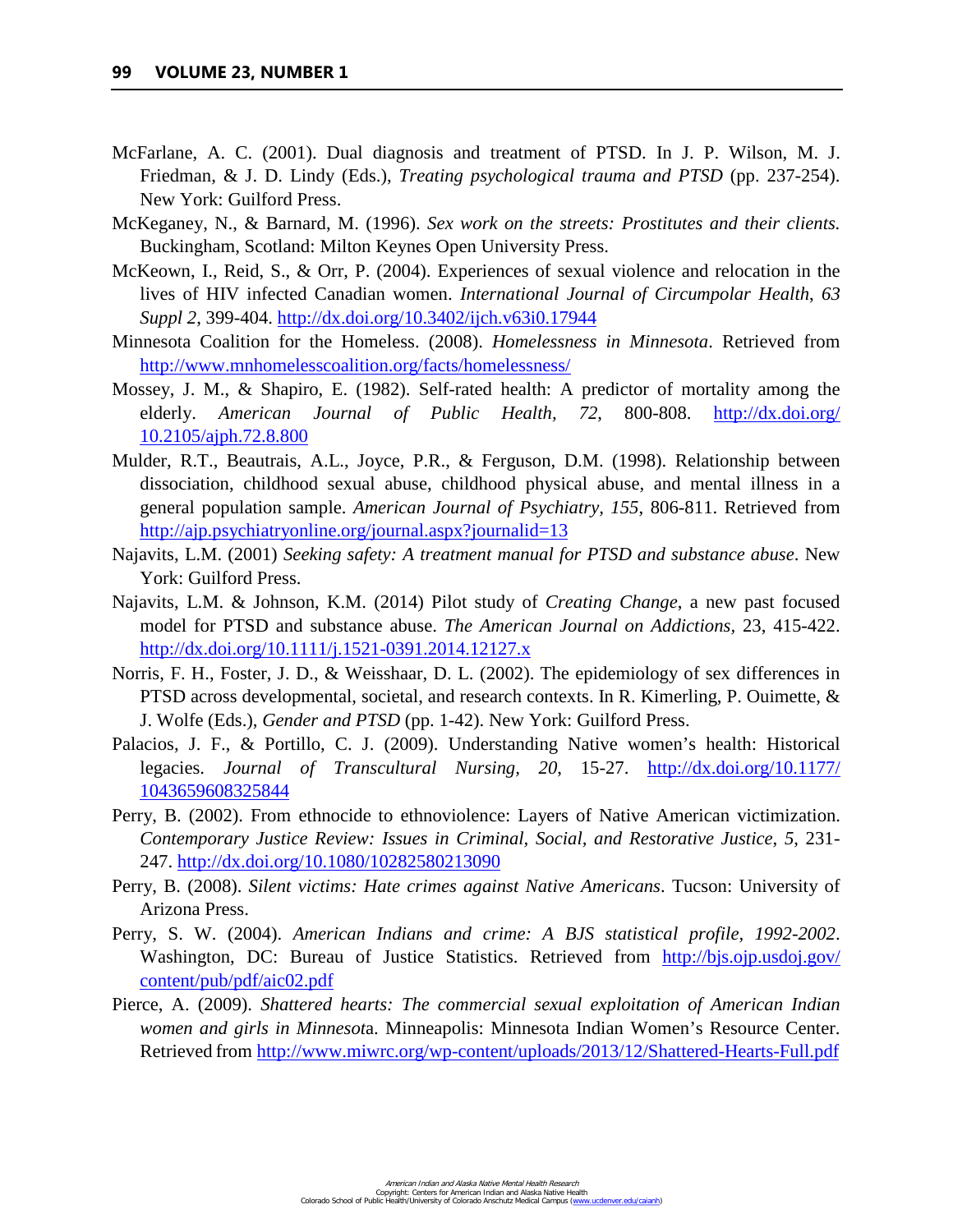- Plumridge, L. & Abel, G. (2001). A "segmented" sex industry in New Zealand: Sexual and personal safety of female sex workers. *Australian and New Zealand Journal of Public Health, 25*, 78-83.<http://dx.doi.org/10.1111/j.1467-842x.2001.tb00555.x>
- Polacca, M. (2003). Domestic violence in an American Indian tribe. In J. M. Leibschutz, S. M. Frayne, & G. N. Saxe (Eds.), *Violence against women: A physician's guide to identification and management* (pp. 274-282). Philadelphia: American College of Physicians.
- Potterat, J. J., Brewer, D. D., Muth, S. Q., Rothenberg, R. B., Woodhouse, D.A.Y., Muth, J. B., & Brody, S. (2004). Mortality in a long-term open cohort of prostitute women. *American Journal of Epidemiology, 159*, 778-785.<http://dx.doi.org/10.1093/aje/kwh110>
- Poupart, L. M. (2003). The familiar face of genocide: Internalized oppression among American Indians. *Hypatia, 18*, 86-100.<http://dx.doi.org/10.1353/hyp.2003.0036>
- Pretty Sounding Flute, S. (2000). Stella Pretty Sounding Flute. In S. Penman (Ed.), *Honor the grandmothers: Dakota and Lakota women tell their stories* (pp. 47-76). St. Paul: Minnesota Historical Society Press.
- Richardson, L.K., Frueh, B.C., & Acierno, R. (2010). Prevalence estimates of combat-related PTSD: A critical review. *[Australia and New Zealand Journal of Psychiatry,](http://www.ncbi.nlm.nih.gov/entrez/eutils/elink.fcgi?dbfrom=pubmed&retmode=ref&cmd=prlinks&id=20073563) 44*, 4-19. <http://dx.doi.org/10.3109/00048670903393597>
- Robin, R., Chester, B., & Goldman, D. (1996). Cumulative trauma and PTSD in American Indian communities. In Marsella, A., Friedman, J., Gerrity, E., & Scurfield, R. (Eds.), *Ethnocultural aspects of post-traumatic stress disorder: Issues, research, and clinical applications* (pp. 239-254)*.* Washington DC: American Psychological Association.
- Root, M. P. P. (1996). Women of color and traumatic stress in "domestic captivity": Gender and race as disempowering statuses. In A. J. Marsella, M. J. Friedman, E. T. Gerrity, & R. M. Scurfield (Eds.), *Ethnocultural aspects of post-traumatic stress disorder: Issues, research, and clinical applications* (pp. 363-387). Washington, DC: American Psychological Association.
- Ross, C.A. (1991). The dissociated executive self and the cultural dissociation barrier. *Dissocation*, *4*, 55-61.
- Ross, C.A., Farley, M., & Schwartz, H.L. (2003). Dissociation among women in prostitution. In M. Farley (Ed.), *Prostitution, trafficking, and traumatic stress* (pp. 199-212). Binghamton, NY: Haworth.
- Royal Commission on Aboriginal Peoples. (1996). *Report of the Royal Commission on Aboriginal Peoples.* Ottawa, Ontario: Minister of Supply and Services Canada.
- Ryser, R. (1995). Collapsing states and re-emerging nations: The rise of state terror, terrorism, and crime as politics. In R. C. Ryser & R. A. Griggs (Eds.), *Fourth world geopolitical reader I: International relations and political geography between nations and states* (pp. 1-8). Olympia, WA: DayKeeper Press.
- Saylors, K., & Daliparthy, N. (2012). Violence against Native women in substance abuse treatment. *American Indian and Alaska Native Mental Health Research, 13*(1), 32-51. <http://dx.doi.org/10.5820/aian.1301.2006.32>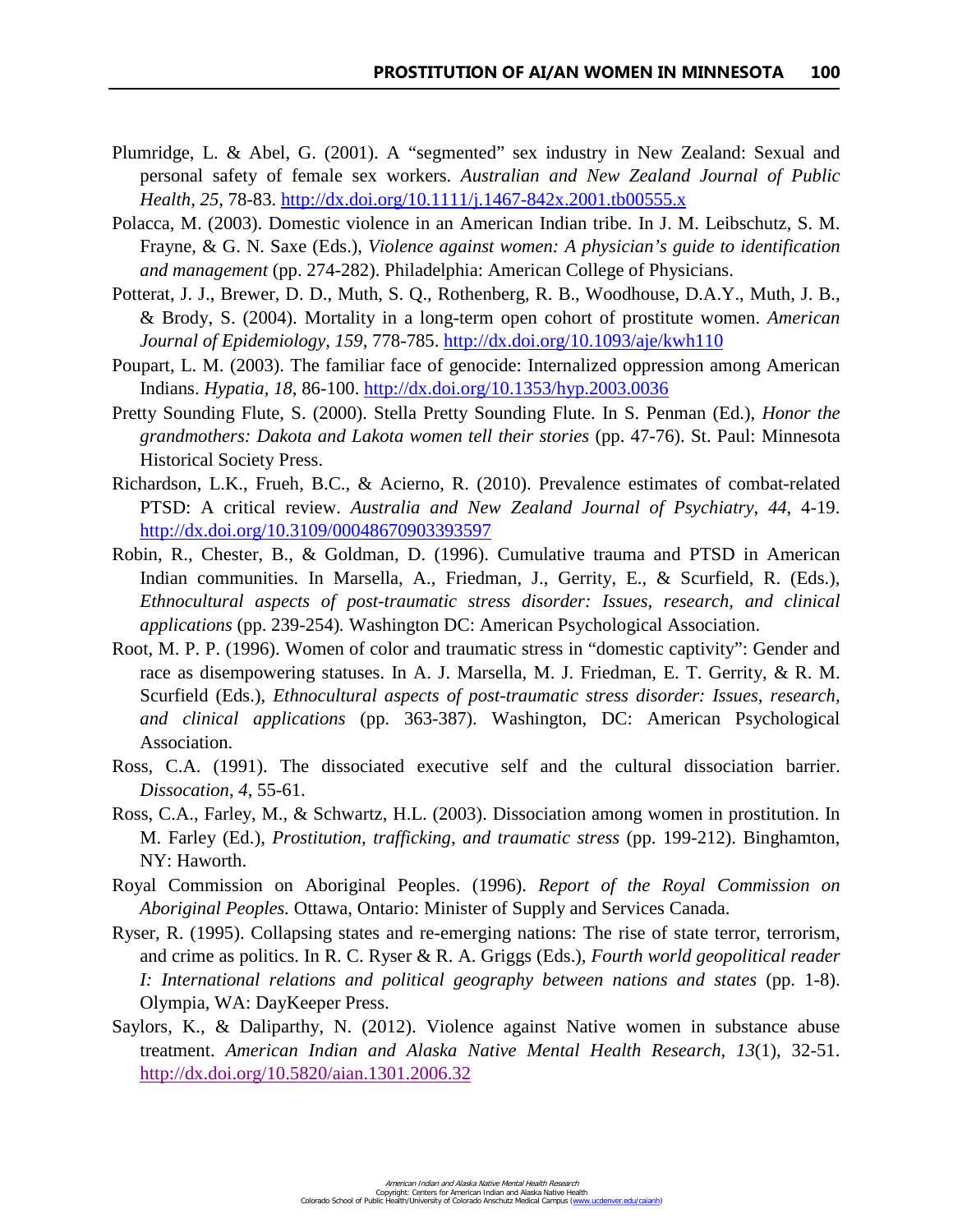- Schnurr P.P. & Green B.L. (2004). Understanding relationships among trauma, post-traumatic stress disorder, and health outcomes. *Advances in Mind Body Medicine, 20*, 18-29. <http://dx.doi.org/10.1037/10723-010>
- Sethi, A. (2007). Domestic sex trafficking of Aboriginal girls in Canada: Issues and implications. *First Peoples Child and Family Review, 3*, 57-71. Retrieved from <http://journals.sfu.ca/fpcfr/index.php/FPCFR/index>
- Silbert, M. H. & Pines, A. M. (1982). Entrance into prostitution. *Youth & Society, 13*, 471-500. <http://dx.doi.org/10.1177/0044118x82013004005>
- Silbert, M. H. & Pines, A. M. (1983). Early sexual exploitation as an influence in prostitution. *Social Work, 28*, 285-289.<http://dx.doi.org/10.1093/sw/28.4.285>
- Simons, R., & Whitbeck, L. (1991). Sexual abuse as a precursor to prostitution and victimization among adolescent and adult homeless women. *Journal of Family Issues, 12*, 361-378. <http://dx.doi.org/10.1177/019251391012003007>
- Smith, A. (2005). *Conquest: Sexual violence and American Indian genocide*. Cambridge, MA: South End Press.
- Stark, C., & Hodgson, C. (2003). Sister oppressions: A comparison of wife battering and prostitution. In M. Farley (Ed.), *Prostitution, trafficking, and traumatic stress* (pp. 17-32). New York: Haworth Press.
- Stewart, S. H., Ouimette, P., & Brown, P. J. (2002). Gender and the comorbidity of PTSD with substance use disorders. In R. Kimerling, P. Ouimette, & J. Wolfe (Eds.), *Gender and PTSD* (pp. 232-270). New York: Guilford Press.
- Tjaden, P., & Thoennes, N. (2000). *Full report of the prevalence, incidence, and consequences of violence against women*. Washington, DC: National Institute of Justice. Retrieved from <https://www.ncjrs.gov/pdffiles1/nij/183781.pdf>
- Ullman, S. E., Najdowski, C. J., & Filipas, H. H. (2009). Child sexual abuse, post-traumatic stress disorder, and substance use: Predictors of revictimization in adult sexual assault survivors. *Journal Of Child Sexual Abuse, 18*, 367-385. [http://dx.doi.org/10.1080/](http://dx.doi.org/10.1080/%0b10538710903035263)  [10538710903035263](http://dx.doi.org/10.1080/%0b10538710903035263)
- United Nations (2000). *Protocol to prevent, suppress and punish trafficking in persons, especially women and children, supplementing the Nations convention against transnational organized crime*. Retrieved from<http://www.osce.org/odihr/19223?download=true>
- Vaaramo, K., Puljula, J., Tetri, S., Juvela, S., & Hillbom, M. (2015). Head trauma with or without mild brain injury increases the risk of future traumatic death: A controlled prospective 15-year follow-up study. *Journal of Neurotrauma, 32*(20), 1579-1583. <http://dx.doi.org/10.1089/neu.2014.3757>
- Van der Kolk, B.A. & McFarlane, A.C. (2006). *[Traumatic stress: The effects of overwhelming](https://books.google.com/books?hl=en&lr=&id=bEBi_boGsYgC&oi=fnd&pg=PP1&dq=denial+of+traumatic+stress&ots=FtWtlIm2gK&sig=elaPrYUbDoVx23JcsxhFA4J8hvY)  [experience on mind, body, and society.](https://books.google.com/books?hl=en&lr=&id=bEBi_boGsYgC&oi=fnd&pg=PP1&dq=denial+of+traumatic+stress&ots=FtWtlIm2gK&sig=elaPrYUbDoVx23JcsxhFA4J8hvY)* London: Guilford Press.
- Waldram, J. B. (1997). The Aboriginal peoples of Canada: Colonialism and mental health. In I. Al-Issa & M. Tousignant (Eds.), *Ethnicity, immigration, and psychopathology* (pp. 169-187). New York: Plenum Press.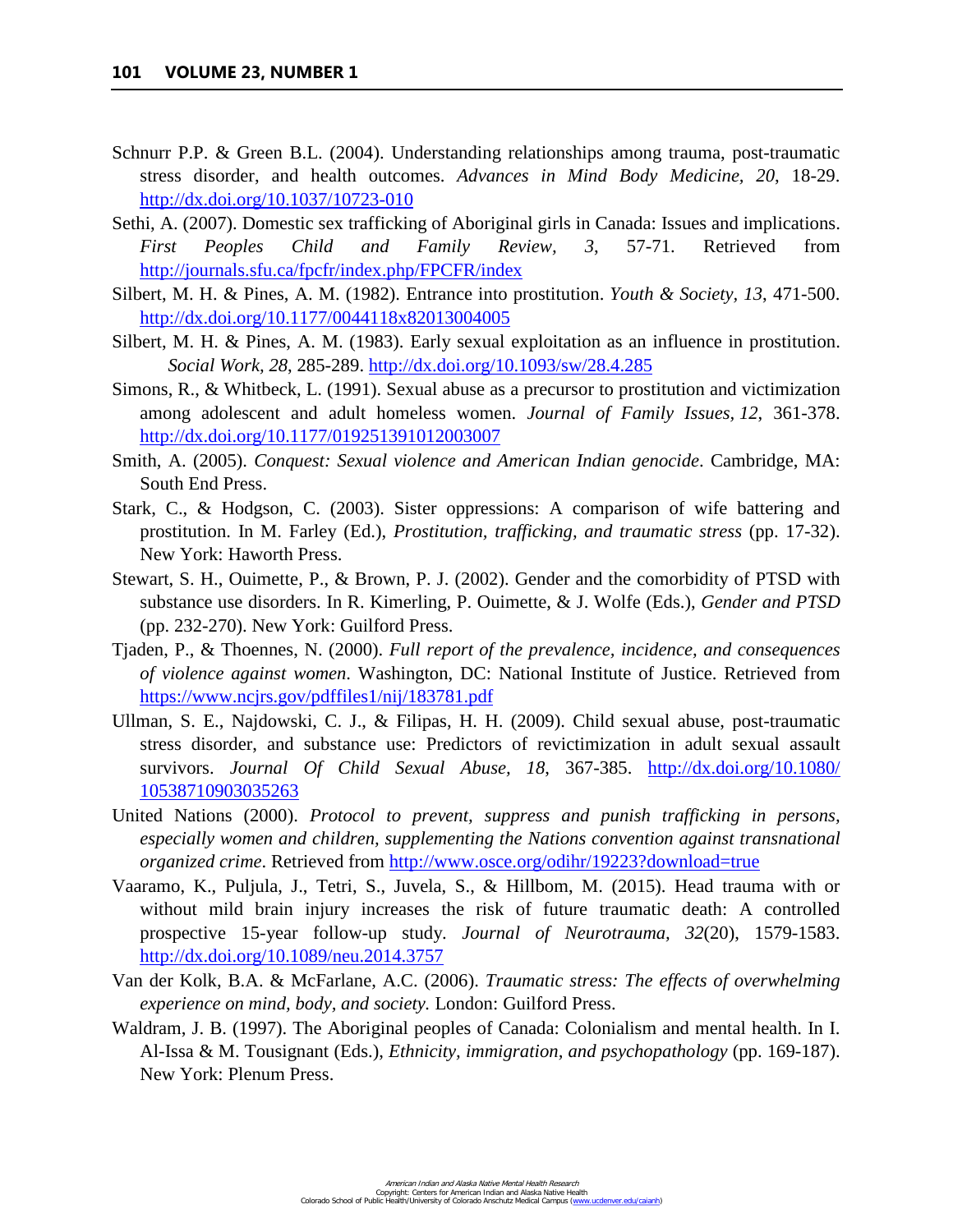- Walters, K. L., Simoni, J. M., & Evans-Campbell, T. (2002). Substance use among American Indians and Alaska Natives: Incorporating culture in an 'indigenist' stress-coping paradigm. *Public Health Reports, 117*, S104-S117. Retrieved from<http://www.publichealthreports.org/>
- Weathers, F. W., Litz. B. T., Herman, D. S., Huska. J. A., & Keane, T. M. (1993, November). *The PTSD Checklist (PCL): Reliability, validity, and diagnostic utility.* Paper presented at the 9th annual meeting of the International Society of Traumatic Stress Studies, San Antonio, TX.
- Western Interstate Commission for Higher Education (1998). *Cultural competence guidelines in managed care mental health services for Native American populations.* Retrieved from <http://www.wiche.edu/culturalCompetenceStandards/na/abstract>
- Widom, C. S., & Kuhns, J. B. (1996). Childhood victimization and subsequent risk for promiscuity, prostitution, and teenage pregnancy: A prospective study. *American Journal of Public Health, 86*, 1607-161.<http://dx.doi.org/10.2105/AJPH.86.11.1607>
- Wilder Research Foundation. (2010). *Homelessness in Minnesota 2009.* St. Paul: Author.
- William Wilberforce Trafficking Victims Protection Reauthorization Act of 2008. Pub. L. No. 110-457, 122 Stat. 5044 (2008). Retrieved from [https://www.govtrack.us/congress/bills/110](https://www.govtrack.us/congress/bills/110/hr7311/text)  [/hr7311/text](https://www.govtrack.us/congress/bills/110/hr7311/text)
- Willmon-Haque, S. & Bigfoot, S.M. (2008). Violence and the effects of trauma on American Indian and Alaska Native populations. *Journal of Emotional Abuse, 8*, 51-66. http://dx.doi. org/10.1080/10926790801982410
- Zatzick, D. F., Weiss, D. S., Marmar, C. R., Wells, K., Metzler, T. J., Golding, J. M., ... Browner, W. S. (1997). Post-traumatic stress disorder and functioning and quality of life outcomes in female Vietnam veterans. *Military Medicine, 162*, 661-665. Retrieved from <http://publications.amsus.org/journal/milmed>
- Zerger, S. (2004). *Health care for homeless Native Americans.* Nashville: National Health Care for the Homeless Council. Retrieved from<http://www.turtleisland.org/healing/homeless.pdf>

#### **ENDNOTES**

<span id="page-37-0"></span>1 For further analysis regarding use of the terms "sex work" and "sex worker" please see *Letter to David Minthorn, Stylebook Editor of The Associated Press*, October 31, 2014, with 301 signatories at [http://catwinternational.org/Home/Article/587-over-300-human-rights-groups](http://catwinternational.org/Home/Article/587-over-300-human-rights-groups-%20%0b%20%20and-antitrafficking-advocates-worldwide-weigh-in-on-sex-work-terminology-in-media)   [and-antitrafficking-advocates-worldwide-weigh-in-on-sex-work-terminology-in-media.](http://catwinternational.org/Home/Article/587-over-300-human-rights-groups-%20%0b%20%20and-antitrafficking-advocates-worldwide-weigh-in-on-sex-work-terminology-in-media)See also Robert Brannon (2013) *Women and Girls Used in Prostitution are Not "Sex-Workers*" (unpublished paper, on file with first author). See also *Prostitution is not 'sex work'* by Coalition Against Trafficking in Women at [http://www.catwinternational.org/Content/Images](http://www.catwinternational.org/Content/Images%0b%20%20/Article/253/attachment.pdf)  [/Article/253/attachment.pdf.](http://www.catwinternational.org/Content/Images%0b%20%20/Article/253/attachment.pdf)

 $2$  In Duluth, we worked with Mending the Sacred Hoop Coalition, Domestic Abuse Intervention Project, American Indian Community Housing Organization, Dabinoo'igan Shelter, Min-No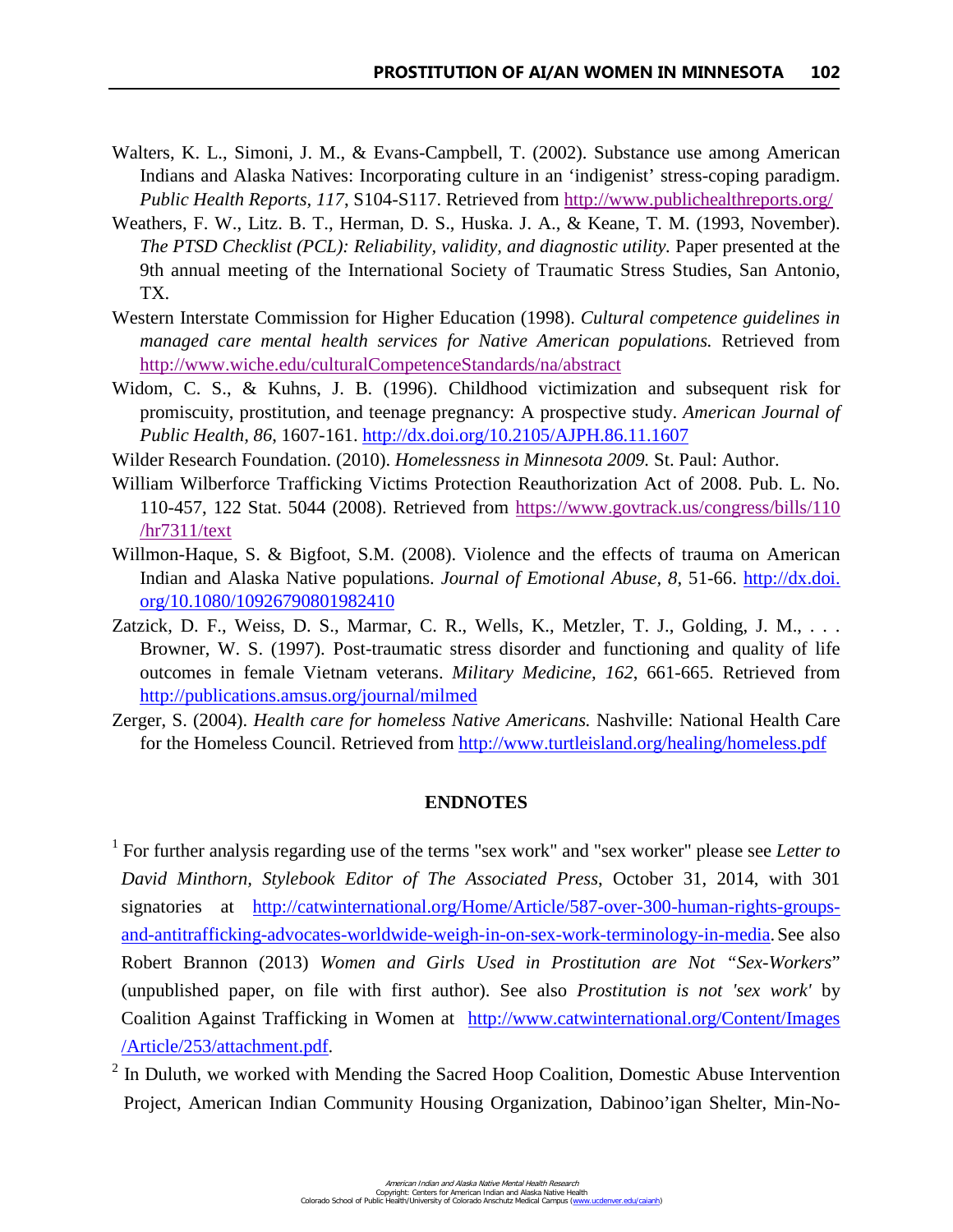Aya-Win Human Services, a Fond Du Lac sexual assault advocate, and Program for Aid to Victims of Sexual Assault (PAVSA). In Duluth, American Indian Community Housing Organization reached out to the community to let them know about the research, posting flyers at food shelves, homeless shelters, and other locations. Mending the Sacred Hoop provided interview rooms and a welcoming atmosphere with refreshments and a smudge bowl for interviewees and interviewers. Dabinoo'igan Shelter provided transportation for the women and also were available to the women post-interview if they needed support. PAVSA and Min-No- Aya-Win offered sexual assault advocacy. The Domestic Abuse Intervention Project provided an advocate who was available to the women during the interviews and as a support resource after the interviews. In Minneapolis, we reached out to Breaking Free and Minnesota Indian Women's Resource Center. Some of our interviewees participated in Breaking Free's support programs. In the Bemidji area, an advocate at the Anishinaabe Equay program put up flyers in the community, received calls from women who wished to participate in the research, and scheduled the interviews. She also served as a resource for the women in the event of emotional distress and provided ongoing support to several of the women. We also worked with the Anishinaabe Equay program of the Sexual Assault Program of Beltrami, Cass & Hubbard Counties and the Nokimagiizis Program of the Northwoods Coalition for Family Safety. Each organization provided interview space in their offices.

- <span id="page-38-1"></span><sup>3</sup> Rudolph Ryser, Center for World Indigenous Studies [\(www.cwis.org\)](http://www.cwis.org/) contributed this description of how Native people self-identify based on family versus reservation heritage.
- <span id="page-38-2"></span><sup>4</sup> Boarding schools were located in South Dakota (Flandreau Industrial School, Marty Mission, St. Francis, Stephan), Minnesota (Mission School, Red Lake School, Shattuck), Oklahoma (Riverside, Oaks Mission School, Chilocco Indian School, River), North Dakota (Wahpeton), California (Sherman), Kansas (Haskell Indian Junior College), Arizona (GMA), in Idaho, and in Wisconsin.
- <sup>5</sup> Frequently mentioned were Gangster Disciples, Black Gangsters, Four Corner Hustlers, Stone Gang, and Vice Lords (all Chicago-based gangs), as well as Bloods, Sureños, and Native Mob.

## **ACKNOWLEDGEMENTS**

<span id="page-38-0"></span>Funding for this study was provided by Women's Foundation of Minnesota, Tides Foundation, Nathan Cummings Foundation, and Butler Family Foundation. This paper is based on data used in the report, *Garden of Truth: The Prostitution and Trafficking of Native Women in Minnesota*. Member agencies of the Minnesota Indian Women's Sexual Assault Coalition